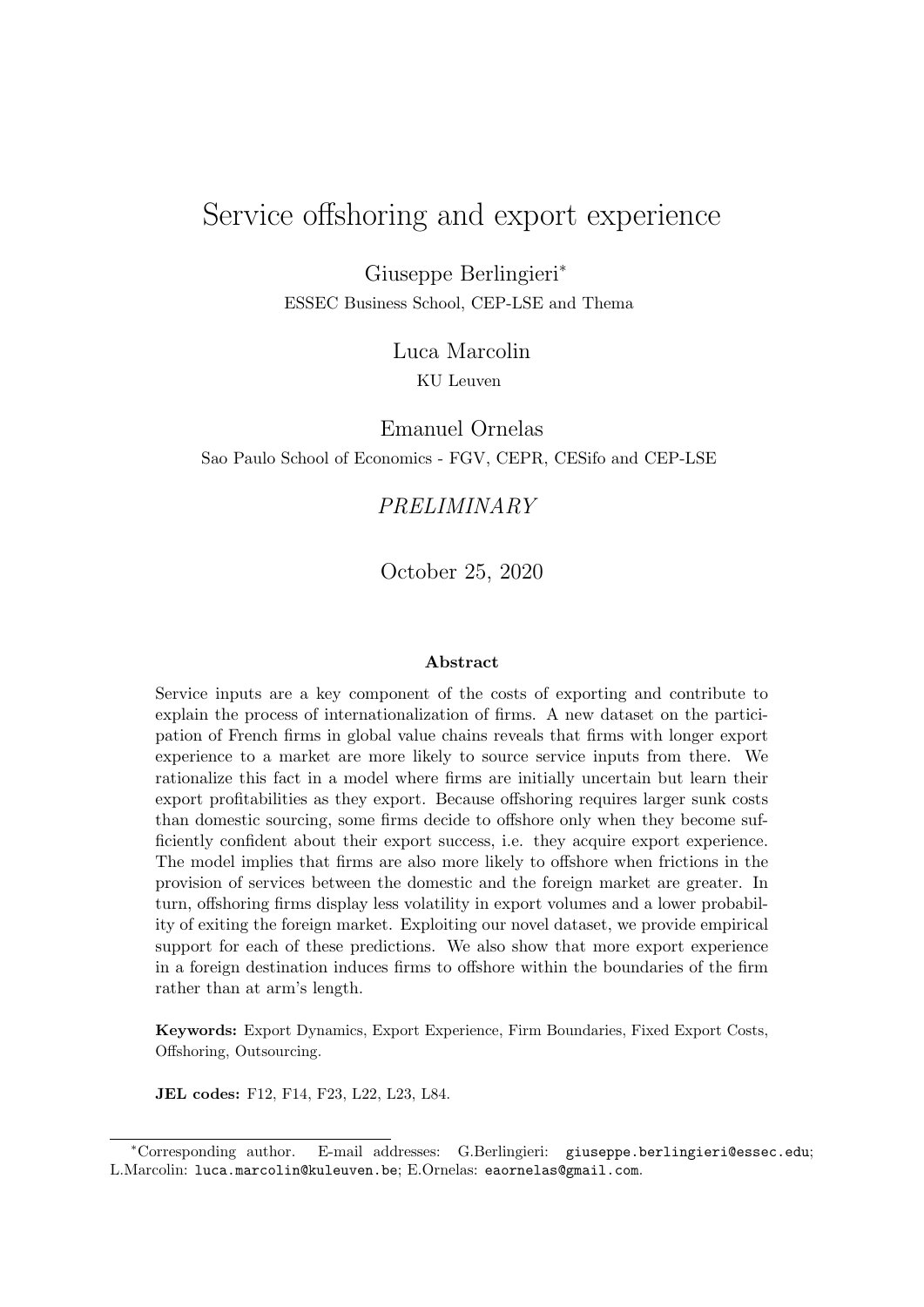## <span id="page-1-0"></span>1 Introduction

What is the role of service inputs in shaping firms' participation to global value chains? Despite accounting for more than four fifths of GDP in most advanced countries, services still account for only one fifth of cross-border trade [\(WTO,](#page-40-0) [2019\)](#page-40-0). However, services enter into global value chains in other, more complex ways. Since they are often upstream inputs to manufacturing goods, their share increases when computed in terms of value added rather than gross trade flows [\(Johnson and Noguera,](#page-40-1) [2017;](#page-40-1) [Miroudot and Cadestin,](#page-40-2) [2017\)](#page-40-2). In many ways, that still falls short of accounting for their real contribution, since services can be often provided in the specific destination market with modes of supply more related to a commercial presence or the movement of people, rather than a crossborder flow [\(Andrenelli et al.,](#page-38-0) [2018\)](#page-38-0).

Our paper contributes to the understanding of this phenomenon by investigating how firms decide to source service inputs, and how the sourcing of service inputs affects the evolution of firms' exporting strategies. We do so by exploiting a unique firm-level data from France, which include a new survey of firms' participation in global value chain activities (CAM) that allows us to unveil the different modes of service sourcing, including the sourcing through the commercial presence in the destination market both in-house and at arm's length.

Our analysis identifies one clear channel through which services enter the firm's decision to source service inputs abroad or domestically, i.e. the firm's experience on the export market. Entering a new export destination market can be difficult and costly. Firms face substantial uncertainty on their probability to succeed and survive in the export market, while having to incur large costs to set up distribution channels, learn the institutional and regulatory environment, translate their products' labels in the foreign language, and advertise their products and monitor regulatory standards – all services activities [\(Das et al.,](#page-39-0) [2007\)](#page-39-0). In this paper, we argue that firms with longer export tenure have better knowledge of their profitability in the foreign market, and for that reason are more likely to offshore parts of production to that country, in particular the service inputs that are complementary to the exporting activity. Service offshoring helps them to avoid adjustment frictions related to the use of domestically provided services abroad.

Figure [1](#page-2-0) displays the average probability with which a French firm sources service inputs from a foreign market, given the number of years of export experience in that destination. The probability of offshoring is clearly increasing in the firm's experience in exporting to the foreign destination. The unconditional probability that a firm offshores its inputs to a destination market in the first year of exporting to that market is as low as 1 percent, but it increases sharply to 7 percent in the following two years of exporting to the same destination. It keeps growing for longer export experience, but at a lower pace, exceeding 10 percent by the eighth year of export experience.

To investigate the relationship between export experience and offshoring, we develop a theoretical framework where firms tentatively enter new markets and commit greater resources only once uncertainty about the destination market profitability is resolved, in the spirit of [Albornoz et al.](#page-38-1) [\(2012\)](#page-38-1) and of [Conconi et al.](#page-39-1) [\(2016\)](#page-39-1). The idea is that, when entering a foreign market, a firm has an expectation about its profit as an exporter to that market. Over time, as the firm accumulates experience in that market, it eventually learns its actual profitability there. Once that happens, the firm may alter its sourcing mode of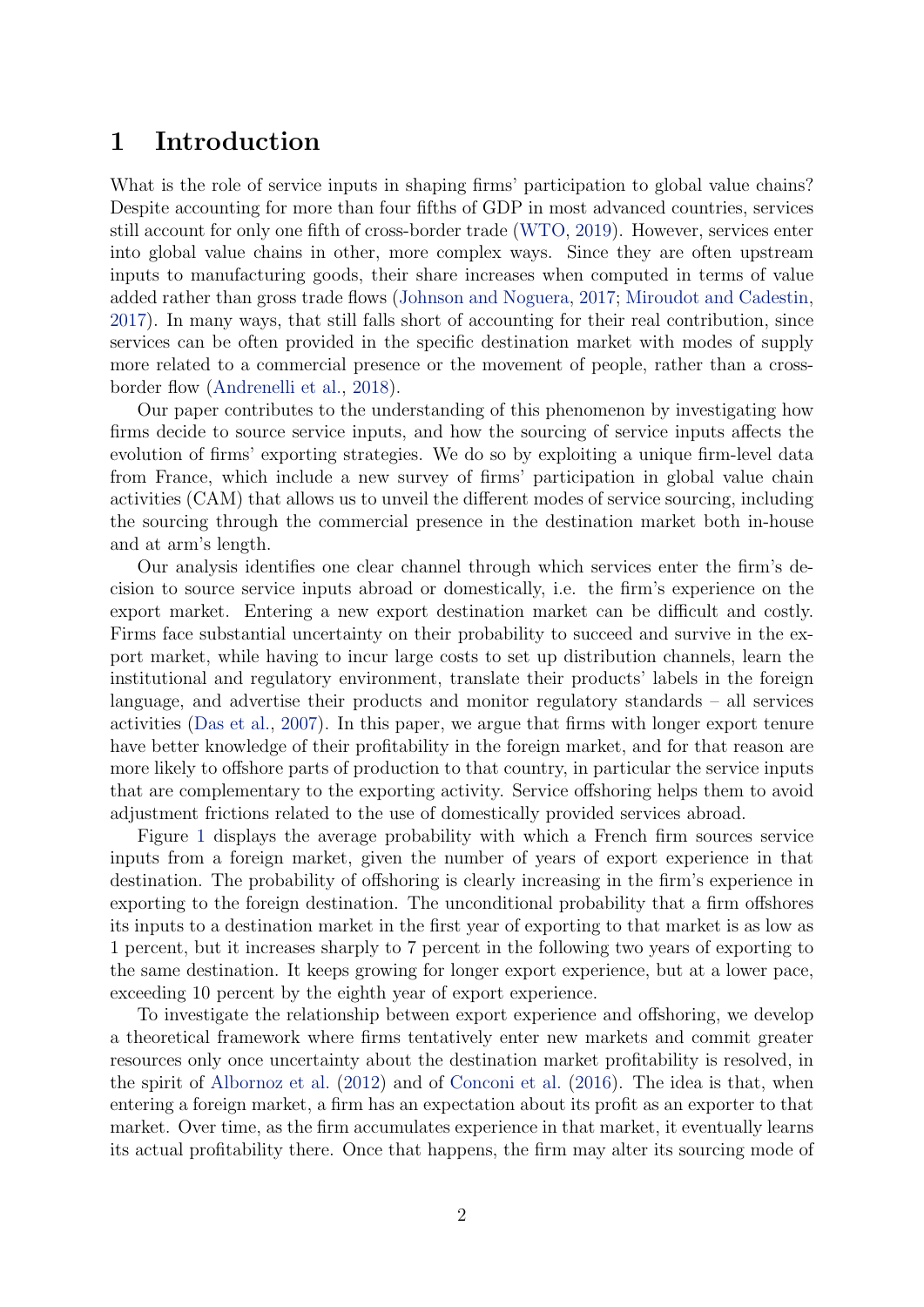<span id="page-2-0"></span>



Note: Average probability of offshoring inputs to a destination market, by years of experience of exporting to any country within that destination market. Offshoring displays value 1 if the firm offshores any service input from a given destination. Experience equals one if the firm exports to at least one of the countries in the destination group. Firms re-entering an export destination after a period of absence are attributed the same experience as they had upon exit, augmented by one. In the meanwhile, they keep the same export experience. Plotted values are averages across all destinations and firms in the sample. The sample includes all exporting and non-exporting French firms surveyed in the Enquête sur les Chaînes d'Activité Mondiales (CAM).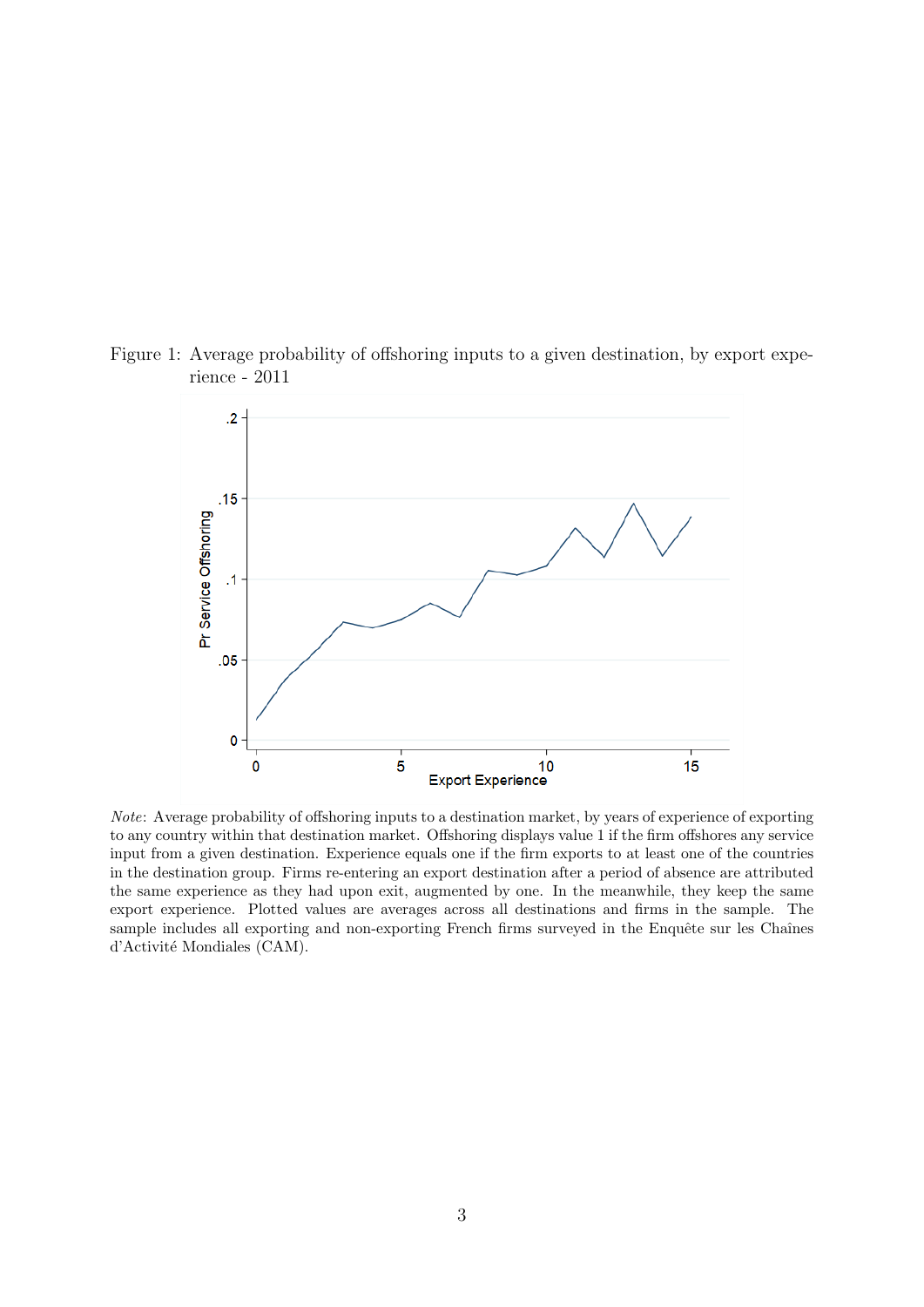<span id="page-3-0"></span>export-related services. If the market proves to be highly profitable, a firm that initially sourced services domestically (which requires adjustment costs to be used and adapted to the foreign destination) will switch to offshoring directly in the destination country (which requires a higher sunk cost but do not entail adjustment frictions, and therefore imply a lower marginal cost). Otherwise, the firm keeps sourcing services domestically or, if the market proves to be unprofitable, it exits. A key implication of the model is that the longer a firm's experience selling is a foreign market (and therefore the more likely it is that it has found out a high profitability selling there), the more likely it is that the firm will source export-related services directly there.

Our empirical analysis exploits firm-destination-specific information both on the trading side and the sourcing side, constructed by matching trade and accounting data with the information contained in the CAM survey. We find empirical support for all the predictions of the model. Measuring export experience in several different ways, we confirm that it increases the probability of sourcing service inputs from abroad, even controlling for a large set of other determinants of offshoring and fixed effects. Specifically, one standard deviation increase in a firm's export experience leads to an increase of 0.7 percentage point in the probability of offshoring services to the same destination market. This corresponds to a roughly 40 percent increase in the average probability of offshoring. This indicates that learning one's ability to serve the market profitably, impacts the firm's choice between offshoring and domestic production. We also provide evidence that a firm's propensity to offshore service inputs to a foreign destination is higher if the destination market is larger and more capital intensive, has better enforcement of the rule of law, and shares a common currency and free trade agreement with France.

Furthermore, the model implies that offshoring firms sell larger volumes to the same destination market. They are also less likely to exit from the export market and experience less volatility in the exported volumes over time. Finally, we also show that greater export experience increases the probability that firms source service inputs from abroad through affiliates or other firms of their business group, rather than at arm's length. We find empirical support for each of those predictions.

Our work contributes to the existing literature studying the connections between services and goods in international trade. While industry-level analyses stress the importance of services in global value chains across countries [\(Timmer et al.,](#page-40-3) [2014;](#page-40-3) [Miroudot](#page-40-2) [and Cadestin,](#page-40-2) [2017;](#page-40-2) [Heuser and Mattoo,](#page-39-2) [2017;](#page-39-2) [Liu et al.,](#page-40-4) [2020\)](#page-40-4), they cannot pinpoint whether this happens through an expansion of the output product range of manufacturing companies or through a change in the nature of inputs to production. A series of firm-level studies estimate instead the impact of service input liberalization on domestic performance in downstream manufacturing sectors (Bourlès et al., [2013;](#page-39-3) [Arnold et al.,](#page-38-2) [2011,](#page-38-2) [2016\)](#page-38-3). Other contributions focus on firm-level exporting of services, and find a number of similarities with exports of goods (e.g. [Breinlich and Criscuolo,](#page-39-4) [2011\)](#page-39-4), but also a certain degree of complementarity between the two. Exporting both services and goods rather than goods only increases the quantity and price of the exported goods [\(Ariu et al.,](#page-38-4) [2020\)](#page-38-4), while importing both increases the firm's productivity, but subjects both flows to changes in barriers to importing goods [\(Ariu et al.,](#page-38-5) [2019\)](#page-38-5). In our firm-level analysis we expand on these studies by highlighting the importance of export experience in the decision to offshore service inputs. While we do not observe cross-border trade in services in our data, the CAM survey allows us to identify firms that require service inputs in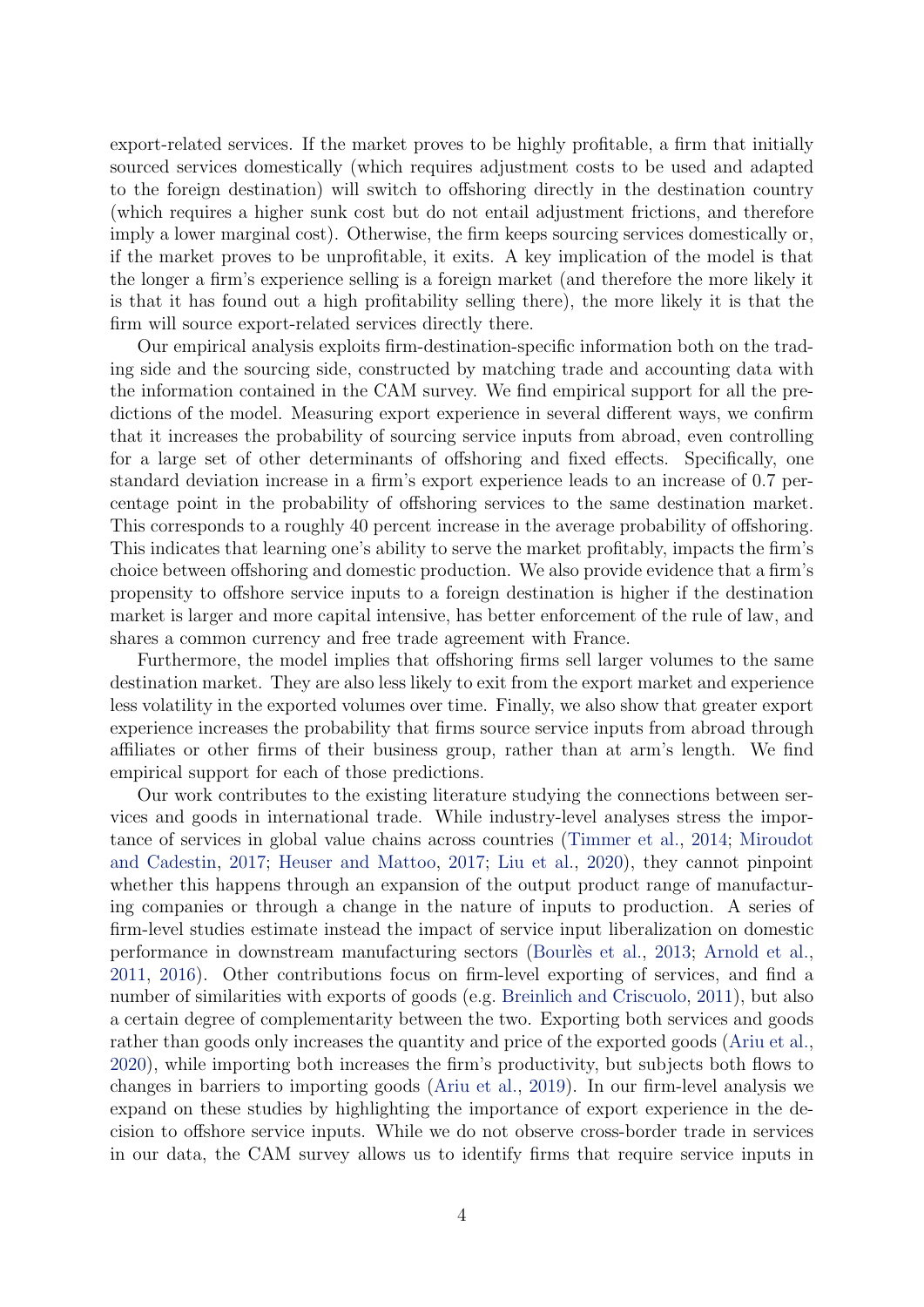<span id="page-4-2"></span>production, and whether these are sourced from the export destination market. We can therefore precisely investigate the determinants of service sourcing through commercial presence (mode 3 of GATS), which account for more than 50% of total trade in services [\(WTO,](#page-40-0) [2019\)](#page-40-0), as well as transactions that take place at arm's length and that remain undetected in trade statistics.<sup>[1](#page-4-0)</sup>

While exporting to other markets can help the firm discover its own ability to export, each destination country imposes different challenges. This justifies differences in entry and exit behavior of exporters across countries (e.g. [Eaton et al.,](#page-39-5) [2011\)](#page-39-5), a fact that has prompted a large literature on the dynamics of firms' exporting strategies. Our study is related to this line of research, which analyzes the role of past exporting experience for the entry decision and survival in export markets [\(Albornoz et al.,](#page-38-1) [2012;](#page-38-1) [Nguyen,](#page-40-5) [2012;](#page-40-5) [Alvarez et al.,](#page-38-6) [2013;](#page-38-6) [Cadot et al.,](#page-39-6) [2013;](#page-39-6) [Fernandes and Tang,](#page-39-7) [2014,](#page-39-7) [2015;](#page-39-8) [Timoshenko,](#page-40-6) [2015b;](#page-40-6) [Araujo et al.,](#page-38-7) [2016;](#page-39-9) [Fernandes et al.,](#page-39-9) 2016; [Ruhl and Willis,](#page-40-7)  $2017$  $2017$ ).<sup>2</sup> However, while many of these studies assume or explain the nature of export costs in light of service-intensive tasks (e.g. [Arkolakis,](#page-38-8) [2010\)](#page-38-8), none of them tests the role of experience in shaping the firm's sourcing strategy of service inputs. We are the first to show that learning through exporting affects the firm decision to source (service) inputs domestically or from abroad.

We also contribute to that literature by studying whether export experience in a given destination is related to the firm's choice on its international boundaries in that country. A few recent papers expand the choice set of firms to include FDI and its dynamics. They highlight how experienced, fast-growing exporters and exporters to low-volatility destinations start serving the market through foreign affiliates rather than exports only [\(Ramondo et al.,](#page-40-8) [2013;](#page-40-8) [Garetto et al.,](#page-39-10) [2019;](#page-39-10) [Gumpert et al.,](#page-39-11) [2020\)](#page-39-11). In this sense, our paper is most closely related to [Conconi et al.](#page-39-1) [\(2016\)](#page-39-1), who consider both the export and FDI activity of a firm in the destination market. In their study, a firm switches from exporting to horizontal FDI after a period of experimentation, in which uncertainty about the firm's success on the foreign market is resolved through exporting. We complement their results by showing how experience affects the sourcing of service inputs. Moreover, we also show that export experience increases the probability of offshoring service inputs through a foreign affiliated rather than an unaffiliated party. In this sense, our work relates to the research on the firm-to-firm network structure of domestic and global production [\(Bernard and Moxnes,](#page-38-9) [2018\)](#page-38-9). In [Bernard et al.](#page-38-10) [\(2019\)](#page-38-10), improvements in the accessibility or direct knowledge of the (distant) market for suppliers raise the quality of the suppliers the manufacturer engages with, and the manufacturer's productivity. A reduction in the communication costs increases the fragmentation of production in [Fort](#page-39-12) [\(2017\)](#page-39-12), too, but capital-skill complementarity at the industry level guides the choice in domestic vs foreign outsourcing. Lastly, [Bernard et al.](#page-38-11) [\(2020\)](#page-38-11) uses a similar survey of value chain operations to ours to show that Danish firms often produce the same goods both domestically and abroad, albeit in varieties of different quality.

<span id="page-4-0"></span>The remainder of the paper is organized as follows. Section [2](#page-5-0) develops the theoretical

<sup>&</sup>lt;sup>1</sup>Using data from the WTO Tismos database and restricting to French export of business services, Mode 3 accounts for 57% of total trade in services.

<span id="page-4-1"></span><sup>2</sup>Most of these studies propose a model of learning that influences the pattern of entry and exit into the export market. [Timoshenko](#page-40-9) [\(2015a\)](#page-40-9) distinguishes between sunk costs and learning effects in determining export persistence, and finds that it is mostly driven by learning rather than sunk costs.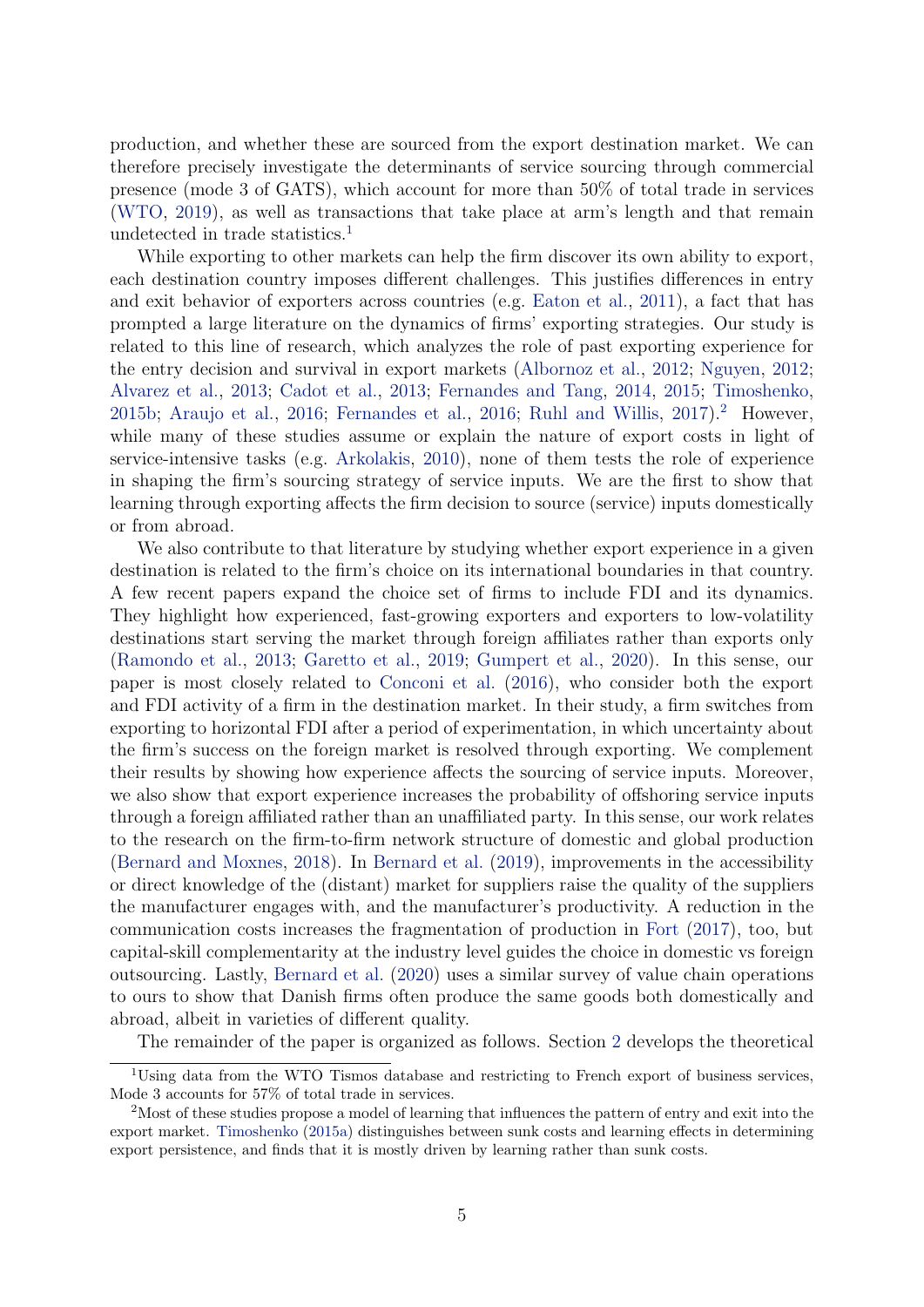model and draws testable empirical predictions from it. Section [3](#page-18-0) describes the datasets of French companies we use to carry out the empirical analysis. Section [4](#page-22-0) presents the results from estimating the baseline predictions, where we distinguish between domestic outsourcing and offshoring of services. There we exploit detailed information at the destination level to investigate whether offshoring to a given country is affected by the firm's trading activity in the same country, and by features of the destination market. Section [5](#page-32-0) presents the results of testing other predictions, and in particular whether the relative propensity to offshore service inputs to a destination market affects the firm's exported volume and its volatility, and the firm's probability to stop exporting to the market altogether. Finally, Section [6](#page-35-0) provides evidence that export experience to a destination market affects the firm's propensity of offshoring through vertical integration rather than arm's length in the same market. Section [7](#page-37-0) concludes.

## <span id="page-5-0"></span>2 A simple model of self-discovery

We develop a simple model motivated by the empirical regularity highlighted in Figure [1.](#page-2-0) The model rationalizes the relationship between the provision of services offshored and export experience. In addition, the model generates further testable predictions, which we assess in the next section.

A key assumption of the model is that some services are essential for exporting. We can think of foreign distribution, marketing, but also of many other activities, as discussed in the introduction. Firms may acquire those services domestically or in the destination where they export to. We consider that sourcing service inputs domestically increases the cost of serving a foreign market, relative to a situation where the services are sourced directly in the destination country. The reason is that local providers have a lower (qualityadjusted) cost due to their knowledge and expertise of their own local markets. Put differently, we consider that obtaining service inputs domestically creates costly frictions, relative to obtaining them in the destination market.<sup>[3](#page-5-1)</sup>

Specifically, we let the marginal cost of firm  $i$  selling to market  $j$  depend on where it obtains the services related to exporting:

$$
\begin{cases} c_i > 0 & \text{if offspring,} \\ c_i + \tau_j > c_i & \text{if sourceing domestically.} \end{cases}
$$

We can split  $c_i$  in two components:  $c_i = c_i^p + c_i^s$ , where  $c_i^p$  $r_i^p$  represents the marginal cost of production and  $c_i^s$  denotes the marginal costs associated with the provision of exportrelated services in the destination the firm is exporting to. If the firm obtains those services domestically, it incurs an additional cost,  $\tau_j$ , which we call the "adjustment friction." It reflects all the extra costs related to sourcing export-related service inputs domestically, rather than directly in the destination country.

On the other hand, there is a sunk cost to start offshoring services in  $j$  for any firm exporting to j,  $F_j^o > 0$ . It represents the cost of finding a service provider and establishing a trustworthy relationship in the foreign destination, among other potential costs.<sup>[4](#page-5-2)</sup> Hence,

<span id="page-5-1"></span><sup>&</sup>lt;sup>3</sup>Given the nature of the service inputs considered, we assume that the knowledge required in their production is mostly destination- rather than firm-specific.

<span id="page-5-2"></span><sup>&</sup>lt;sup>4</sup>More precisely,  $F_j^o$  should be interpreted as the *additional* sunk cost to sourcing export-related inputs abroad, relative to doing so domestically.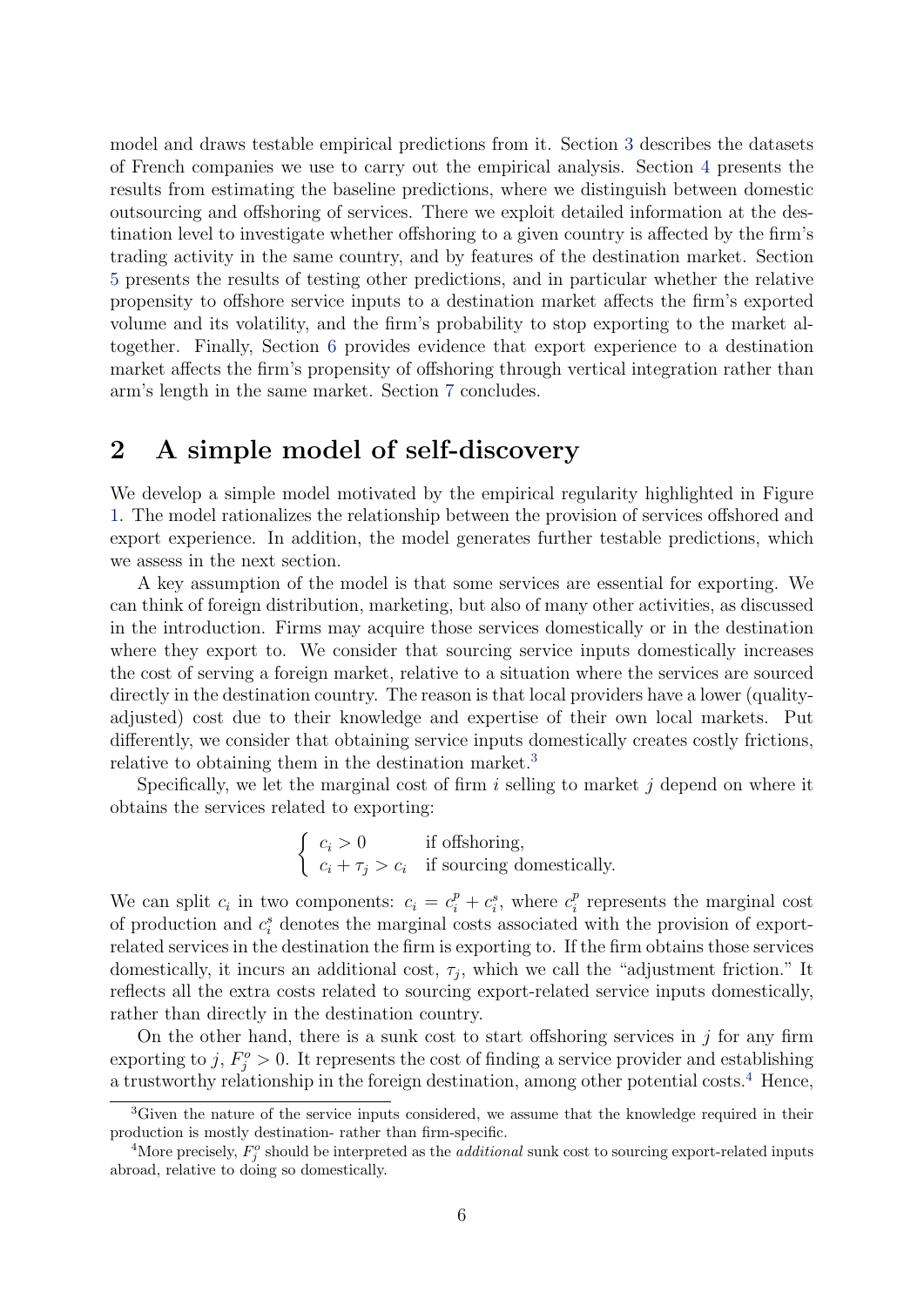when deciding its sourcing mode, a firm effectively chooses whether to incur  $F_j^o$  to save  $\tau_i$  on each unit sold. Naturally, the choice will depend on the level of its "engagement" in the foreign market. The key is that one mode is cheaper in the absence of previous "investment," but more costly otherwise. Typically, if the firm expects large, long-term exports to market j, it will decide to 'invest'  $F_j^o$  to save  $\tau_j$  per unit sold today and in the future; otherwise, it does not invest. Regardless of the service sourcing mode, there is a sunk, destination-specific, cost to start exporting to destination j for any firm,  $F_j^e > 0$ .

We consider that markets are segmented. Hence, the mechanics in each market is the same but independent across markets. For that reason, henceforth we drop destination subscripts in the description of the model, but it should be understood that we are describing the activities of a firm toward a specific foreign market, and that the same analysis should be extended to each market where the firm exports to. For simplicity, we assume that residual demand takes a simple linear form in each market the firm serves:

$$
q_i(p_i) = d_i - p_i,
$$

where  $q_i$  denotes the quantity sold by firm i,  $p_i$  is its price, and  $d_i$  is an idiosyncratic demand parameter.

Now, a key assumption is that, at entry, the 'long-run export profitability' of firm  $i$  is unknown, where export profitability is defined as  $\mu_i \equiv d_i - c_i^s$  and distributed according to  $G(\mu)$  in the interval  $(\mu, \bar{\mu})$ , where  $\mu \leq 0 < \bar{\mu}$ . The rationale is that, before exporting, a firm does not know its own residual demand in the foreign market and/or the level of the export-specific costs it will have to incur, both of which are encapsulated in  $\mu_i$ . As a result, before the firm learns its own parameter  $\mu_i$ , it chooses quantities and mode of servicing its exports based on its expectation. We assume that  $E\mu$  is common across firms, so ex ante firms differ only in terms of observed productivity in production (i.e., heterogeneity in  $c_i^p$  $_{i}^{p}$ ). Thus, if the firm chooses to offshore, its expected period variable profit is  $E\pi_i^o = E[q_i(d_i - c_i) - q_i^2] = q_i(E\mu - c_i^p - q_i)$ , where superscript *o* denotes offshoring. Analogously, if the firm decides to source domestically, its expected period variable profit is  $E\pi_i^{\overline{d}} = E\left[q_i(d_i - c_i) - q_i^2 - \tau q_i\right] = q_i(E\mu - c_i^p - \tau - q_i)$ , where superscript d denotes domestic sourcing.

We consider an infinite-horizon problem, where firms discount future profits at a factor  $\delta$  < 1. Firm *i* learns its own  $\mu_i$  only if it exports  $q_i > 0$ . However, this happens probabilistically. Specifically, if in period  $t$  the firm has not learned  $\mu_i$  yet and exports  $q_i > 0$ , at the end of that period it learns  $\mu_i$  with probability  $p \in [0,1],$ <sup>[5](#page-6-0)</sup> if  $q_i = 0$ , it does not learn  $\mu_i$ . Conversely, if in period t the firm has already learned  $\mu_i$ , then it will know it in every future period  $t' \geq t$ .

This simple framework captures the idea that firms need to experiment in foreign markets in order to learn how profitable they are as exporters, in line with the literature discussed in the introduction. Unlike some of those papers (e.g., Albornoz et al., 2012; Conconi et al., 2016), we do not impose that learning happens right after the firm starts to export. Instead, we allow for the more empirically plausible process where learning can happen either earlier or later in the firm's export tenure. This allows us to have a continuous definition for firms' "export experience," rather than a binary one. On the

<span id="page-6-0"></span><sup>&</sup>lt;sup>5</sup>We can interpret the event of "not learning  $\mu_i$  after an export experience" as a situation where the firm observes a profit realization that is too noisy to be informative about its true, long-run export profitability.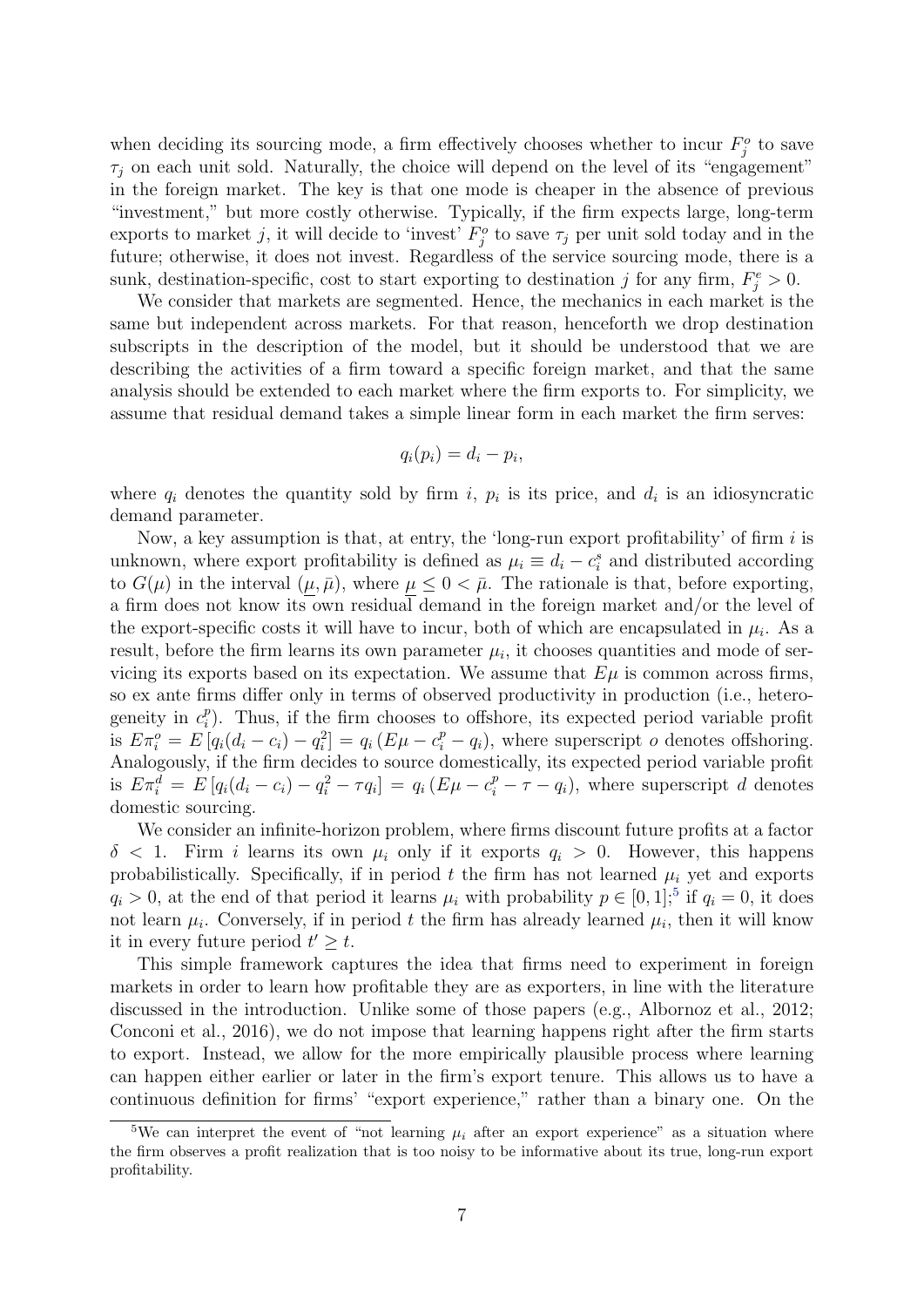other hand (and as in Albornoz et al., 2012, and Conconi et al., 2016), we keep the learning process simple and link it solely to the duration of the experience firms have in foreign markets, rather than to the intensity of the firm's foreign presence (i.e., the level of  $q_i$ ), although one could extend the model to allow for both components to play a role.

In this setup, if a firm has exported  $q_i > 0$  for T periods, the probability that it has learned  $\mu_i$  by then,  $p_T^{\mu}$  $T^\mu$ , is

<span id="page-7-1"></span>
$$
p_T^{\mu} = 1 - (1 - p)^T.
$$
 (1)

Clearly, the greater the firm's export experience (as indicated by  $T$ ), the more likely it is that it has uncovered its fundamental export profitability. Moreover, if the firm experiment enough, it knows that it will eventually learn its  $\mu_i$ ; that is,  $\lim_{T\to\infty} p_T^{\mu} = 1$ .

The first period in which the firm exports  $(t_1)$  is unique, both because it has to decide whether to pay the sunk cost to export,  $F^e$ , and because it is the only period in which we know for sure that the firm has not yet learned its  $\mu_i$ . Now, if in the beginning of period  $t' > t_1$  firm *i* has not yet learned  $\mu_i$ , in that period it solves a problem identical to the one it had solved in all previous periods  $t = \{t_2, ..., t' - 1\}$ , where  $t_2$  is the second period in which it exported. Conversely, if in the beginning of period  $t''$  firm i has learned  $\mu_i$  for more than one period, then in that period it solves a problem identical to the one it will solve in all future periods  $t > t''$ .<sup>[6](#page-7-0)</sup> Now, let  $\hat{t}$  denote the first period after which firm i has learned its  $\mu_i$ . Then, in period  $\hat{t}$  it faces a distinct problem, where it may reassess its export service provision mode in light of the new information.

We start the analysis backwards, first looking at a period after  $\hat{t}$ , when the choices of the firm remain unchanged. We then look at the earlier periods until back to  $t_1$ , when the firm decides whether to enter and, if so, how. For notational ease, henceforth we drop firm subscripts. When needed, we use subscripts to identify the period of analysis.

# **2.1** Period  $t > \hat{t}$

At period  $\hat{t}$ , the firm will have just learned its  $\mu_i$ . Based on that, it will decide between exit, export while sourcing services domestically, and export while offshoring services. If it were not offshoring before, that option will also require spending  $F<sup>o</sup>$ . Now, if the firm reaches  $t > \hat{t}$ , it is because it has decided to keep exporting. Moreover, if it has chosen to offshore, it has already paid  $F^o$ . Since no additional information is obtained after  $\hat{t}$ , the firm's problem becomes very simple, of just choosing quantities to maximize variable profits in each period. That, of course, depends on the firm's sourcing mode, as decided at  $\hat{t}$ .

Firm sourced domestically at  $\hat{t}$ . If the firm sourced export services domestically at  $\hat{t}$ , in each future period it chooses  $q$  to maximize the period variable profit under domestic

<span id="page-7-0"></span><sup>&</sup>lt;sup>6</sup>This statement implicitly assumes that the firm can re-start exporting and/or offshoring after exiting, or equivalently, that the sunk costs  $F<sup>e</sup>$  and  $F<sup>o</sup>$  do not "depreciate" if the firm exits. Whether realistic or not, this implicit assumption is immaterial for our theoretical analysis, because in the absence of other shocks, if the firm chooses to exit, it will never desire to re-start exporting. In the empirical part, we operationalise this assumption by not depreciating export experience when a firm exits (and possibly re-enters) a certain destination. But we also show that the relationship between export experience and offshoring is robust to multiple definitions of experience, including when experience depreciates linearly in the number of years the firm does not export to the destination.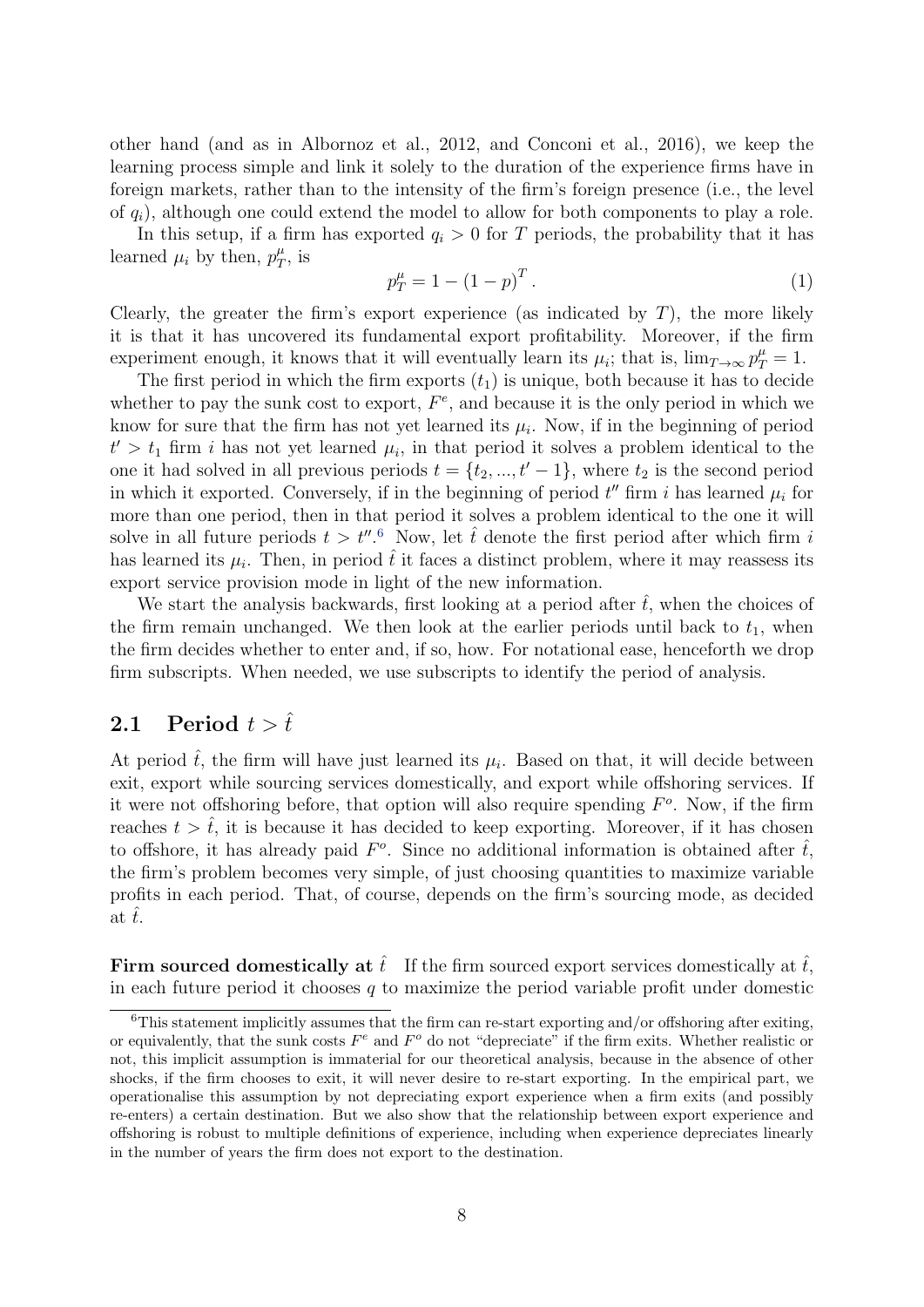sourcing:

<span id="page-8-0"></span>
$$
Max_{q}q\left(\mu - c^{p} - \tau - q\right) \Rightarrow q^{d} = \frac{\mu - c^{p} - \tau}{2}.
$$
\n<sup>(2)</sup>

Clearly, if the firm chose to source domestically at  $\hat{t}$ , it is because it found out that  $\mu > \tau$ . By choosing  $q^d$ , it obtains a period profit of  $\pi^d = \frac{(\mu - c^p - \tau)^2}{4}$  $\frac{\mu-\tau}{4}$ . Afterwards, since it will face an identical problem in every period, it earns exactly the same profit in every future period.

Firm offshored at  $\hat{t}$ . If the firm offshored export services at  $\hat{t}$ , in each future period it chooses  $q$  to maximize the period variable profit under offshoring:

<span id="page-8-1"></span>
$$
Max_{q}q\left(\mu - c^{p} - q\right) \Rightarrow q^{o} = \frac{\mu - c^{p}}{2},\tag{3}
$$

Clearly, if the firm chose to offshore at  $\hat{t}$ , it is because it found out that  $\mu > 0$ . By choosing  $q^d$ , it obtains a period profit of  $\pi^o = \frac{(\mu - c^p)^2}{4}$  $\frac{e^{c}}{4}$ . Afterwards, since it will face an identical problem in every period, it earns exactly the same profit in every future period.

### 2.2 Period  $\hat{t}$

We now move to the problem of the firm at  $\hat{t}$ , right after it learns its  $\mu$ . The firm's choices at that period depend on its export mode at  $\hat{t} - 1$ . We consider each case in turn.

Firm sourced domestically at  $\hat{t}-1$  Consider first a firm that sourced export services domestically at  $\hat{t}-1$ . Clearly, this must have been its sourcing mode at every period since  $t_2$ , since at  $\hat{t} - 1$  the firm faces the same problem it did at every period between  $t_2$  and  $\hat{t} - 1$ .

Now, at  $t = \hat{t}$ , the problem is different, because the firm has just learned  $\mu$ . Period- $\hat{t}$ profit depends on the sourcing mode, as follows:

- If the firm exits, it earns  $\pi^{d\varnothing} = 0$  in that period, where the first superscript indicates the sourcing mode at  $\hat{t} - 1$  and the second superscript the sourcing mode at  $\hat{t}$ , with ∅ denoting exit.
- If the firms keeps sourcing domestically, it chooses  $q$  to maximize the period variable profit under domestic sourcing:  $q^d = \frac{\mu - c^p - \tau}{2}$  $\frac{c^{p}-\tau}{2}$  if  $\mu > c^{p}+\tau$ . In that case, the firm obtains a profit of  $\pi^{dd} = \frac{(\mu - c^p - \tau)^2}{4}$  $\frac{p}{4} \pi r^2$  at  $\hat{t}$ . If  $\mu \leq c^p + \tau$ ,  $q^d = 0$ , which is equivalent to exit, which yields  $\pi^{d\varnothing} = 0$ .
- If the firms switches to offshoring, it chooses q to maximize the period variable profit under offshoring:  $q^o = \frac{\mu - c^p}{2}$  $\frac{-c^p}{2}$  if  $\mu > c^p$ . In that case, the firm obtains a variable profit of  $\frac{(\mu-c^p)^2}{4}$  $\frac{(c^p)^2}{4}$  at  $\hat{t}$ , which corresponds to a total period profit of  $\pi^{do} = \frac{(\mu - c^p)^2}{4} - F^o$ . If  $\mu \leq c^{\nu}$ ,  $q^{\circ} = 0$ , which is equivalent to exit, which yields  $\pi^{d\varnothing} = 0$ .

Now, before considering the conditions under which each sourcing strategy is best, we need to impose restrictions on the relative sizes of  $\{F^o, \tau\}$  so that there are circumstances when offshoring is the optimal sourcing mode and there are circumstances when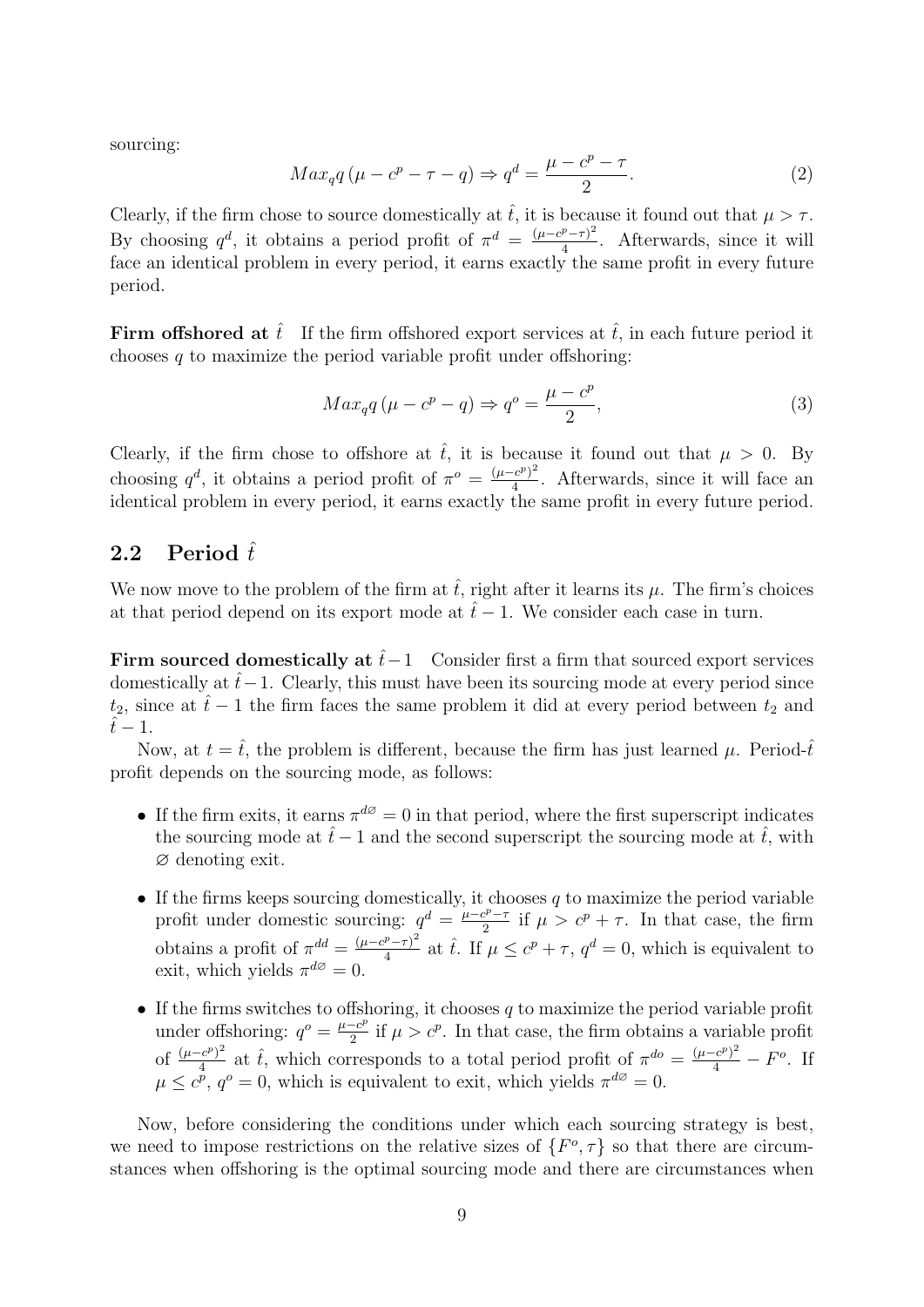domestic sourcing is the optimal sourcing mode. First, notice that  $\pi^{do}$  increases in  $\mu$ at a higher rate than  $\pi^{dd}$  does. Thus, if d can ever be chosen over o, it must yield a higher present value profit ( $PV\Pi$ ) at the lowest  $\mu$  under which d is viable, which is when  $\mu > c^p + \tau$  but arbitrarily close to  $c^p + \tau$ . In that case,  $\lim_{\mu \to (c^p + \tau)^+} PV\Pi^d = 0$ , whereas  $\lim_{\mu \to (c^p + \tau)^+} PV\Pi^o = \frac{\tau^2}{4(1-\delta)} - F^o$ . Thus, we require that  $A1: F^{\circ} > \frac{\tau^2}{4(1-\tau^2)}$  $\frac{\tau^2}{4(1-\delta)}$ .

This ensures that there are circumstances when domestic sourcing is the optimal sourcing mode at  $\hat{t}$ . Similarly, if  $o$  can ever be chosen over  $d$ , it must yield a higher present value profit at the highest possible  $\mu$ . In that case,  $PV\Pi^d = \frac{(\bar{\mu} - c^p - \tau)^2}{4(1-\delta)}$  $\frac{(-c^p-\tau)^2}{4(1-\delta)}$  and  $PV\Pi^o = \frac{(\bar{\mu}-c^p)^2}{4(1-\delta)} - F^o$ . Thus, we require that

$$
A2: F^o < \frac{\tau([2(\bar{\mu}-c^p)-\tau])}{4(1-\delta)}.
$$

This ensures that there are circumstances when offshoring is the optimal sourcing mode at  $\tilde{t}$ .

We can now study when the firm will want to switch to offshoring in period  $\hat{t}$ . It will do so if

$$
-F^{o} + \sum_{j=0}^{\infty} \delta^{j} \pi_{\hat{t}}^{do} > \sum_{j=0}^{\infty} \delta^{j} \pi_{\hat{t}}^{dd},
$$

or equivalently, if

$$
\frac{(\mu - c^p)^2}{4} - \frac{(\mu - c^p - \tau)^2}{4} > (1 - \delta)F^o
$$

$$
\Leftrightarrow \mu > c^p + \frac{\tau^2 + 4(1 - \delta)F^o}{2\tau}.
$$

Hence, a firm will switch to offshoring in period  $\hat{t}$  if  $\mu > \tilde{\mu}$ , where  $\tilde{\mu}$  is defined as

<span id="page-9-1"></span>
$$
\tilde{\mu} \equiv c^p + \frac{\tau}{2} + \frac{2(1-\delta)F^o}{\tau} \ . \tag{4}
$$

Notice that the cutoff  $\tilde{\mu}$  is firm-specific, as it depends on its (inverse) productivity,  $c^p$ . In particular,  $\tilde{\mu}$  is increasing in  $c^p$ , because less productive firms gain less from a switch to offshoring than more productive firms do.

Using A1, we have that  $\tilde{\mu} > c^p + \tau$ . Furthermore,  $\tilde{\mu}$  is decreasing in  $\tau$ .

$$
\frac{d\tilde{\mu}}{d\tau} = \frac{1}{2} - \frac{2(1-\delta)F^o}{\tau^2} < 0
$$
\n
$$
\Leftrightarrow \tau^2 < 4(1-\delta)F^o,
$$

which is true under A1. Thus, a higher adjustment friction  $\tau$  lowers the threshold of  $\mu$ above which the firm switches from domestic sourcing to offshoring. Naturally, an increase in  $F^{\circ}$  has the opposite effect on  $\tilde{\mu}$ , raising the threshold under which the switch happens. In turn, if  $\mu < c^p + \tau$ , domestic sourcing is no longer viable, and the firm chooses to exit.

Hence, at  $\hat{t}$  the firm chooses its sourcing mode according to the following rule:

<span id="page-9-0"></span>
$$
\begin{cases}\n\text{if } \mu \leq c^p + \tau: \\
\text{if } \mu \in (c^p + \tau, \tilde{\mu}): \\
\text{if } \mu \geq \tilde{\mu}: \\
\text{with to offspring}\n\end{cases} \tag{5}
$$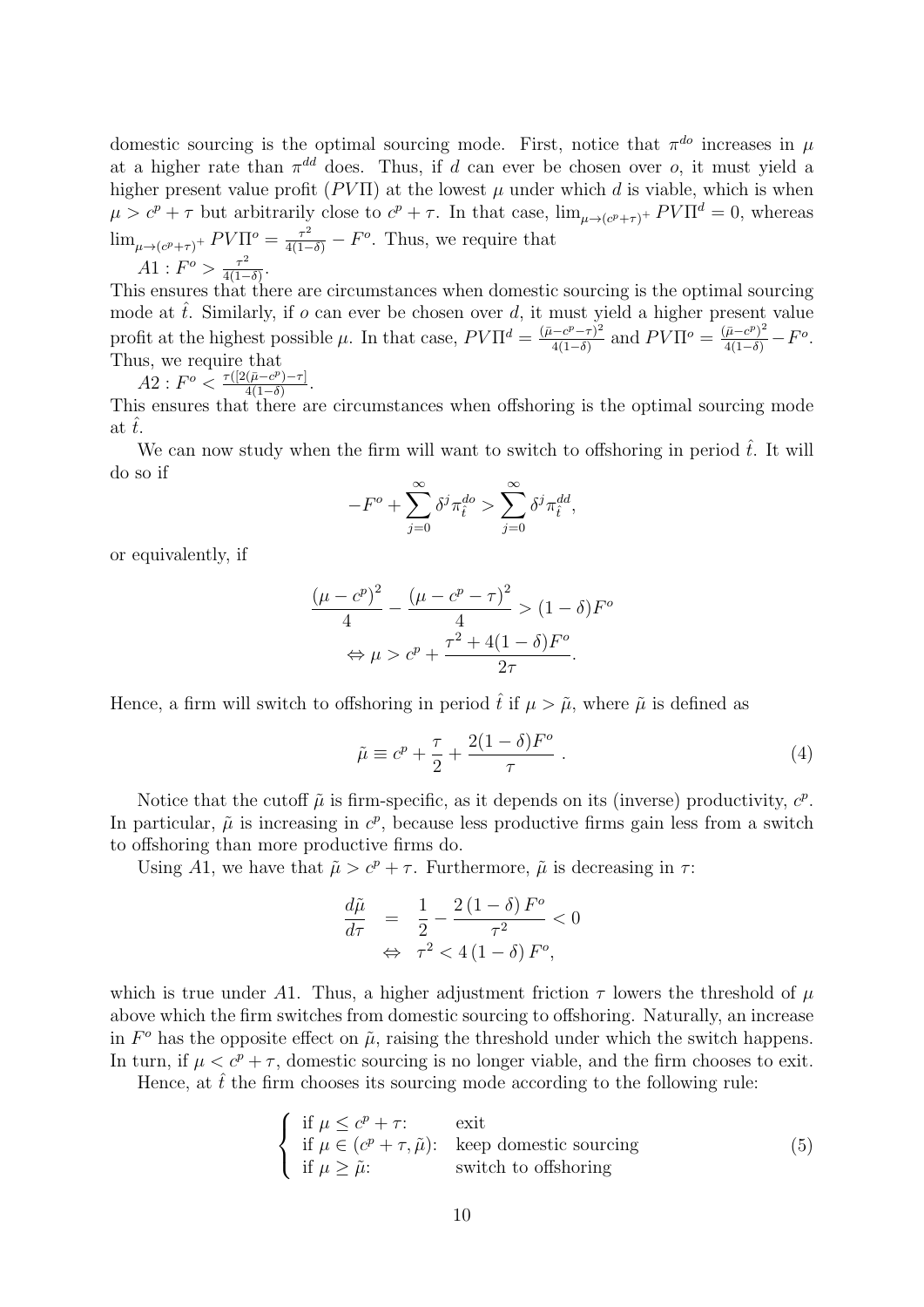That is, the firm chooses to engage in long-term commitment (and invest  $F<sup>o</sup>$  accordingly) if it finds out that its  $\mu$  is sufficiently high. If, instead, it finds out that its  $\mu$  is too low, it gives up exporting. For intermediate cases, it keeps exporting while sourcing services domestically. Figure [2](#page-10-0) illustrates the points above, indicating how a firm that starts exporting under domestic sourcing adjusts its exporting-sourcing strategy depending on the realization of  $\mu$ .<sup>[7](#page-10-1)</sup>

<span id="page-10-0"></span>Figure 2: Offshoring and exit thresholds at  $t = \hat{t}$  when firm enters with domestic sourcing



Firm offshored at  $\hat{t} - 1$  At  $t = \hat{t}$ , the firm has learned  $\mu$  and has already paid  $F^o$ . Period- $\hat{t}$  profit depends on whether it keeps exporting. If the firms exits, it earns  $\pi^{\circ\circ} = 0$ at  $\hat{t}$ . If instead it keeps offshoring, it chooses  $q^o = \frac{\mu - c^p}{2}$  $\frac{-c^{\rho}}{2}$ , earning a period profit of  $\pi^{oo} = \frac{(\mu - c^p)^2}{4}$  $\frac{c^{e}}{4}$ . As we have seen, this is also the profit the firm would earn in every future period under offshoring. Thus, it keeps exporting under offshoring if  $\mu > c^p$ ; otherwise, it exits.

Observe that the firm will never switch from offshoring to domestic sourcing, because  $\pi^{od} < \pi^{oo}$  for any  $\mu$ , since  $F^o$  has already been incurred and  $\tau > 0$ . Hence, if a firm was offshoring before uncertainty was revealed, it either exits (if  $\mu \leq c^p$ ) or keeps exporting under offshoring (if  $\mu > c^p$ ).

<span id="page-10-1"></span><sup>7</sup>The curves have those relative shapes because  $\frac{\partial \pi_i^{d_o}}{\partial \mu} = \frac{\mu - c^p}{2} > \frac{\mu - c^p - \tau}{2} = \frac{\partial \pi_i^{d_d}}{\partial \mu}$  and  $\frac{\partial^2 \pi_i^{d_o}}{\partial \mu^2} = \frac{\partial^2 \pi_i^{d_d}}{\partial \mu^2} = \frac{1}{2}$ .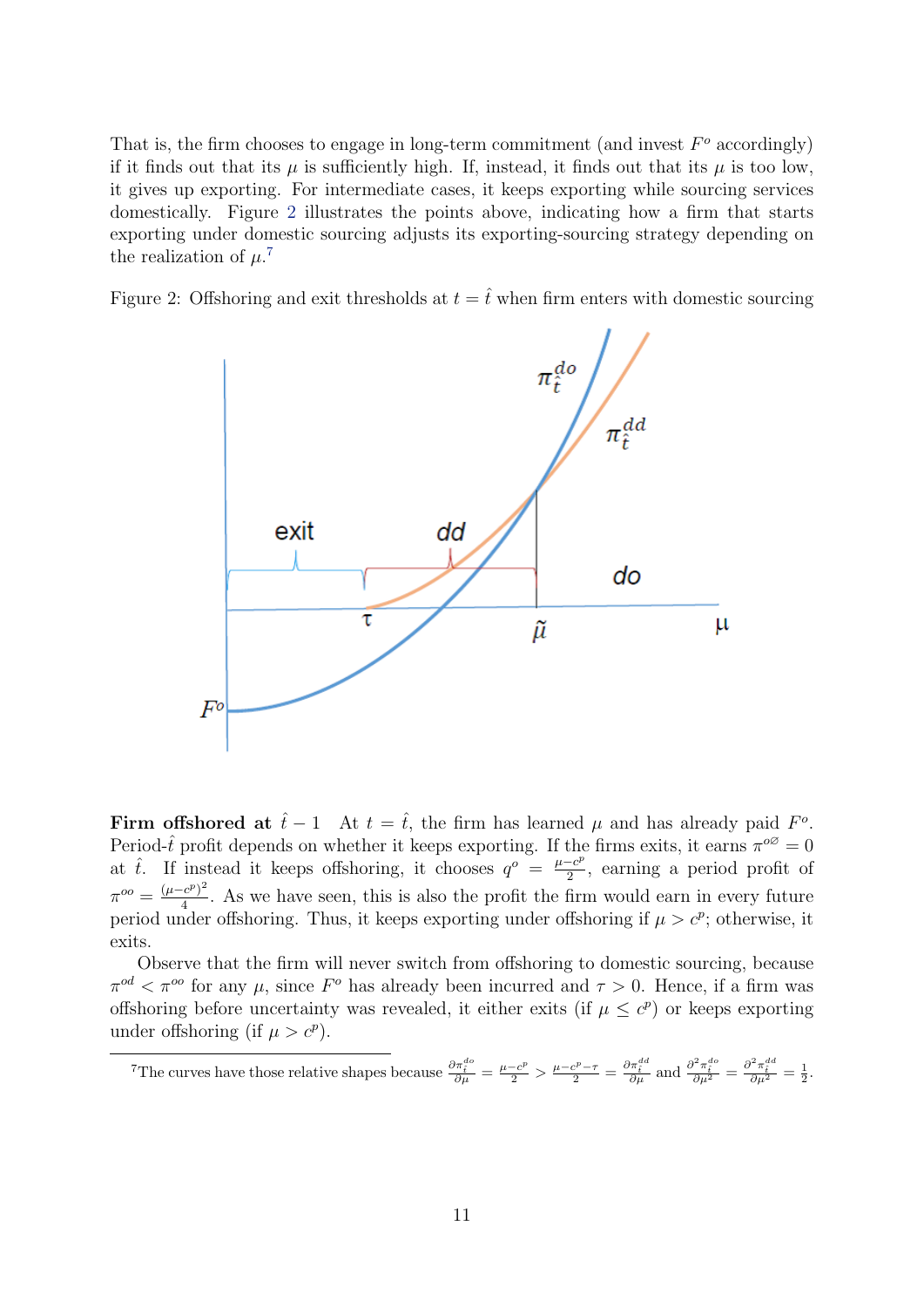# $\textbf{2.3} \quad \textbf{Period} \, \, t \in \big(t_2, \hat{t} - 1\big)^8$  $\textbf{2.3} \quad \textbf{Period} \, \, t \in \big(t_2, \hat{t} - 1\big)^8$

After the firm has entered the foreign market, but before it learns its export profitability, it faces an identical problem in every period. It is the same problem it faced at entry, except that the sunk cost  $F^e$  has already been paid. The quantities are therefore identical to those at  $t_1$ . Accordingly, we now turn to the entry period.

### 2.4 Period  $t = t_1$

We consider the total payoff of a firm entering with each sourcing mode. We then compare them to determine when it will choose each sourcing strategy.

Firm enters with domestic sourcing at  $t = t_1$ . The firm chooses  $q_1$  based on its expected profitability:

<span id="page-11-2"></span>
$$
Max_q E \pi_1^d \Rightarrow E\mu - c^p - \tau - 2q_1 = 0
$$
  

$$
\Leftrightarrow q_1^d = \frac{E\mu - c^p - \tau}{2}.
$$
 (6)

Naturally, this presumes that  $E\mu > c^p + \tau$ . In that case, the expected variable export profit at  $t_1$  when sourcing domestically is:

$$
E\pi^{d} = q_{1}^{d}(E\mu - c^{p} - \tau - q_{1}^{d}) = \frac{E\mu - c^{p} - \tau}{2} \left(E\mu - c^{p} - \tau - \frac{E\mu - c^{p} - \tau}{2}\right)
$$

$$
= \left(\frac{E\mu - c^{p} - \tau}{2}\right)^{2}.
$$

If instead  $E\mu \leq c^p + \tau$ , then any strictly positive quantity yields negative expected profits at  $t = 1$ . However, a small quantity  $\epsilon \to 0$  makes that loss arbitrarily small in absolute value, while also uncovering the firm's export profitability with probability  $p$ .

To compute the present value profit from starting to export with domestic sourcing of services  $(\Psi^d)$ , we first need to define its ex-ante expected profit at  $\hat{t}$  under that sourcing mode, right after uncertainty is revealed, as well as subsequently. From decision rule [\(5\)](#page-9-0), we know that, at  $\hat{t}$ , the firm's period profit will be  $\pi^{dd}$  if it keeps sourcing domestically,  $\pi^{do}$  if it switches to offshoring, and zero if it exits. Hence, when the firm starts exporting while sourcing services domestically, its expected profit at  $\hat{t}$  is

<span id="page-11-1"></span>
$$
\tilde{\pi}_{\hat{t}}^{d} = \int_{\tau+c^{p}}^{\tilde{\mu}} \frac{(\mu-c^{p}-\tau)^{2}}{4} dG(\mu) + \int_{\tilde{\mu}}^{\tilde{\mu}} \left[ \frac{(\mu-c^{p})^{2}}{4} - F^{o} \right] dG(\mu)
$$
\n
$$
= \int_{\tau+c^{p}}^{\tilde{\mu}} \frac{(\mu-c^{p}-\tau)^{2}}{4} dG(\mu) + \int_{\tilde{\mu}}^{\tilde{\mu}} \frac{(\mu-c^{p})^{2}}{4} dG(\mu) - F^{o}[1-G(\tilde{\mu})]. \tag{7}
$$

Subsequently, at any  $t > \hat{t}$ , the firm's period profit will be  $\pi^d$  if it had chosen to keep sourcing domestically,  $\pi^o$  it it had chosen to switch to offshoring, and zero if it had chosen

<span id="page-11-0"></span><sup>&</sup>lt;sup>8</sup>If uncertainty is revealed right after  $t_1, \hat{t} = t_2$  and there is not any period between  $t_2$  and  $\hat{t} - 1$ .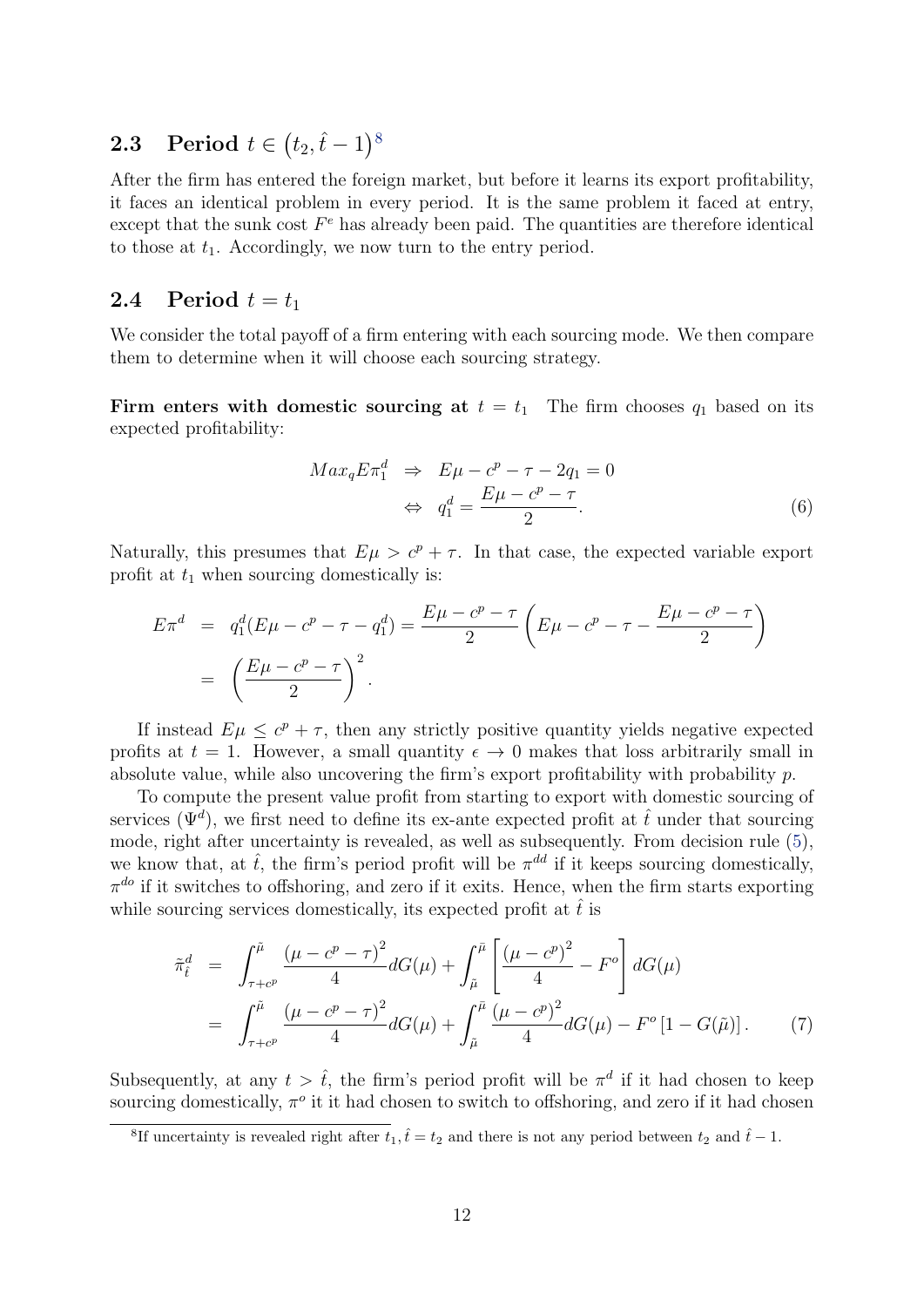to exit. Hence, when the firm starts exporting while sourcing services domestically, its expected profit at  $t > \hat{t}$  is

<span id="page-12-0"></span>
$$
\tilde{\pi}_{> \hat{t}}^d = \int_{\tau + c^p}^{\tilde{\mu}} \frac{\left(\mu - c^p - \tau\right)^2}{4} dG(\mu) + \int_{\tilde{\mu}}^{\bar{\mu}} \frac{\left(\mu - c^p\right)^2}{4} dG(\mu). \tag{8}
$$

Now notice that, at  $t_2$ , with probability  $p$  uncertainty will have been already revealed, in which case the firm's expected profit in that period is  $\tilde{\pi}_{\hat{t}}^d$  and thereafter it is  $\tilde{\pi}_{>\hat{t}}^d$ . In contrast, with probability  $1 - p$ , at  $t_2$  the firm faces exactly the same problem it faced at  $t_1$ , in which case its period profit is  $E\pi^d$ .

Hence, when entering with domestic sourcing, the firm's present value payoff is:

$$
\Psi^{d} = E\pi^{d} \left[ 1 + (1-p)\delta + (1-p)^{2}\delta^{2} + ... \right] + \left[ p \left( \delta \tilde{\pi}_{t}^{d} + \delta^{2} \tilde{\pi}_{>t}^{d} + \delta^{3} \tilde{\pi}_{>t}^{d} + ... \right) \n+ p(1-p) \left( \delta^{2} \tilde{\pi}_{t}^{d} + \delta^{3} \tilde{\pi}_{>t}^{d} + \delta^{4} \tilde{\pi}_{>t}^{d} + ... \right) + p(1-p)^{2} \left( \delta^{3} \tilde{\pi}_{t}^{d} + \delta^{4} \tilde{\pi}_{>t}^{d} + \delta^{5} \tilde{\pi}_{>t}^{d} + ... \right) + ... \right] \n= \frac{E\pi^{d}}{1 - \delta(1-p)} + \tilde{\pi}_{t}^{d} \left[ p\delta + p(1-p)\delta^{2} + p(1-p)^{2}\delta^{3} + ... \right] + \tilde{\pi}_{>t}^{d} \sum_{j=0}^{\infty} \delta^{j} \left[ p\delta^{2} + p(1-p)\delta^{3} + p(1-p) \right] \n= \frac{E\pi^{d}}{1 - \delta(1-p)} + p\delta \tilde{\pi}_{t}^{d} \sum_{j=0}^{\infty} \delta^{j} (1-p)^{j} + \frac{p\delta^{2} \tilde{\pi}_{>t}^{d}}{1 - \delta} \sum_{j=0}^{\infty} \delta^{j} (1-p)^{j} \n= \frac{E\pi^{d}}{1 - \delta(1-p)} + \frac{\delta p \tilde{\pi}_{t}^{d}}{1 - \delta(1-p)} + \frac{\delta^{2} p \tilde{\pi}_{>t}^{d}}{(1 - \delta) \left[ 1 - \delta(1-p) \right]} \n= \frac{1}{1 - \delta(1-p)} \left[ E\pi^{d} + \delta p \left( \tilde{\pi}_{t}^{d} + \frac{\delta}{1 - \delta} \tilde{\pi}_{>t}^{d} \right) \right].
$$

From [\(7\)](#page-11-1) and [\(8\)](#page-12-0), observe also the relationship between  $\tilde{\pi}_{\hat{t}}^d$  and  $\tilde{\pi}_{> \hat{t}}^d$ .

$$
\tilde{\pi}^d_{\hat{t}} = \tilde{\pi}^d_{>\hat{t}} - F^o \left[ 1 - G(\tilde{\mu}) \right].
$$

Hence,

$$
\Psi^d = \frac{1}{1 - \delta(1 - p)} \left[ E \pi^d + \delta p \left( \frac{\pi_{>f}^d}{1 - \delta} - [1 - G(\tilde{\mu})] F^o \right) \right].
$$

Firm enters with offshoring at  $t = t_1$  Again, the firm chooses  $q_1$  based on its expected profitability:

<span id="page-12-1"></span>
$$
Max_q E \pi_1^o \Rightarrow E\mu - c^p - 2q_1 = 0
$$
  

$$
\Leftrightarrow q_1^o = \frac{E\mu - c^p}{2}.
$$
 (9)

Naturally, this presumes  $E\mu > c^p$ . In that case, expected variable export profit at  $t_1$  when offshoring is:

$$
E\pi^o = q_1^o(E\mu - c^p - q_1^o) = \frac{E\mu - c^p}{2} \left(E\mu - c^p - \frac{E\mu - c^p}{2}\right)
$$

$$
= \left(\frac{E\mu - c^p}{2}\right)^2.
$$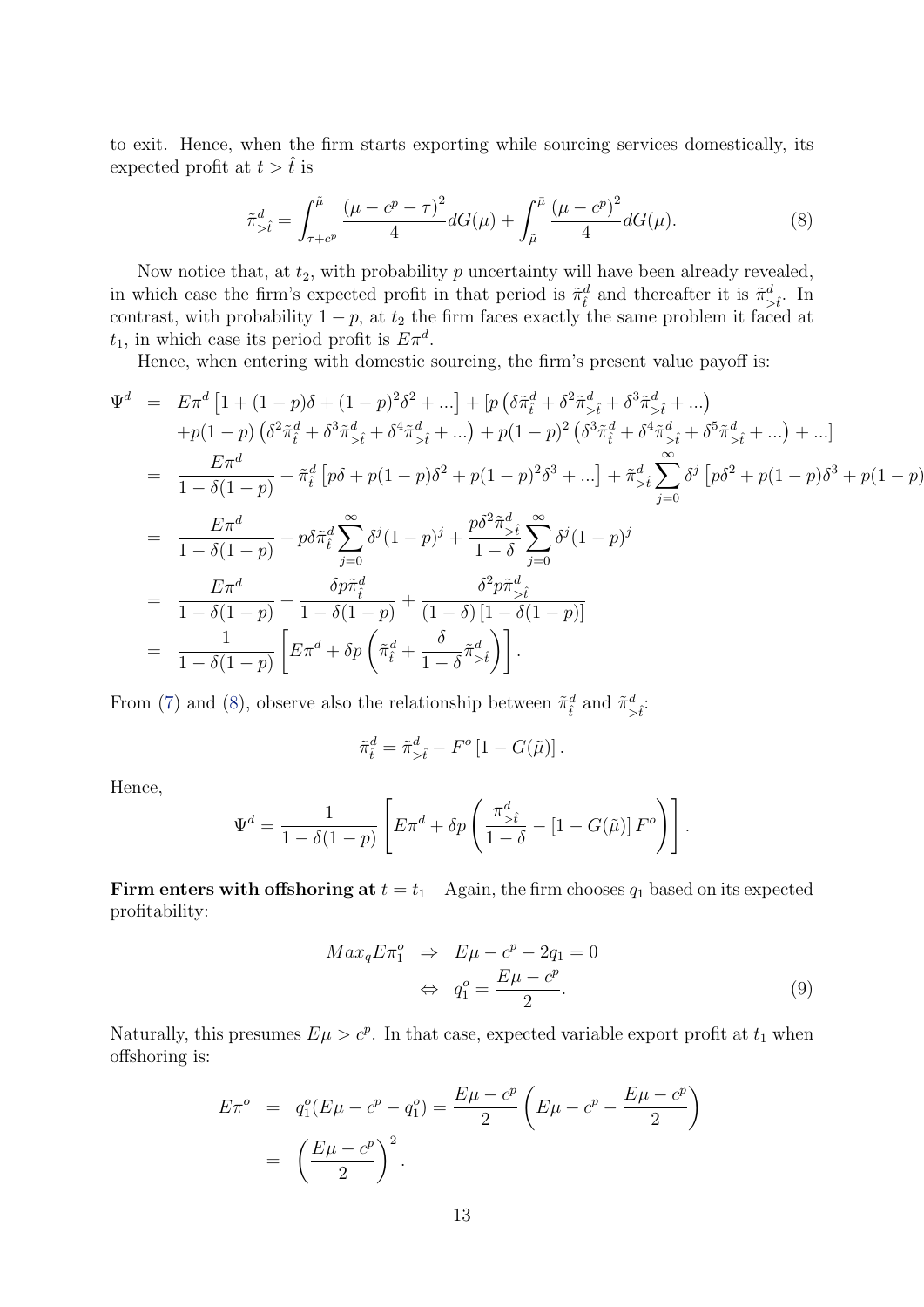If instead  $E\mu \leq c^p$ , then any strictly positive quantity yields negative expected profits at  $t = 1$ . However, a small quantity  $\epsilon \to 0$  makes that loss arbitrarily small in absolute value, while also uncovering the firm's export profitability with probability  $p$ .

To compute the present value profit from starting to export with offshoring  $(\Psi^o)$ , we first need to define its ex-ante expected profit at  $\hat{t}$  under that sourcing mode, right after uncertainty is revealed, as well as subsequently. We know that, at  $\hat{t}$ , the firm's period profit will be  $\pi^{\circ\circ}$  if it keeps offshoring and zero if it exits.<sup>[9](#page-13-0)</sup> Hence, when the firm starts exporting while offshoring services, its expected profit at  $\hat{t}$  is simply

$$
\tilde{\pi}_{\hat{t}}^o = \int_{c^p}^{\bar{\mu}} \frac{(\mu - c^p)^2}{4} dG(\mu).
$$
\n(10)

Subsequently, at any  $t > \hat{t}$ , the firm's period profit will be  $\pi^o$ , which is identical to  $\pi^{oo}$ , if it had chosen to keep exporting, and zero if it had chosen to exit. Hence, when the firm starts exporting while offshoring services, its expected profit at  $t > \hat{t}$  is

$$
\tilde{\pi}_{>\hat{t}}^o=\int_{c^p}^{\bar{\mu}}\frac{\left(\mu-c^p\right)^2}{4}dG(\mu)=\tilde{\pi}_{\hat{t}}^o.
$$

At  $t_2$ , with probability  $p$  uncertainty will have been already revealed, in which case the firm's expected profit in that period is  $\tilde{\pi}_{\hat{t}}^o$  and thereafter it is  $\tilde{\pi}_{>\hat{t}}^o$ . With probability  $1-p$ , at  $t_2$  the firm faces exactly the same problem it faced in  $t_1$ , in which case its period profit is  $E\pi^o$ .

Proceeding analogously to the analysis with domestic sourcing, we have that, when entering with offshoring, the firm's present value payoff is:

$$
\Psi^o = \frac{1}{1 - \delta(1 - p)} \left[ E\pi^o + \delta p \left( \tilde{\pi}_{\hat{t}}^o + \frac{\delta}{1 - \delta} \tilde{\pi}_{> \hat{t}}^o \right) \right].
$$

Since  $\tilde{\pi}_{\hat{t}}^o = \tilde{\pi}_{>\hat{t}}^o$ , the expression becomes

$$
\Psi^o = \frac{1}{1 - \delta(1 - p)} \left[ E\pi^o + \delta p \frac{\tilde{\pi}^o_{>\hat{t}}}{1 - \delta} \right].
$$

Firm does not enter in  $t = t_1$  In this case, the firm makes no profit:

$$
\Psi^{\varnothing}=0.
$$

#### 2.5 When is domestic sourcing better than offshoring at entry?

At entry, a firm compares the present value payoff under the two sourcing strategies (and from not entering) to decide its sourcing mode (if it decides to export). It will prefer to

<span id="page-13-0"></span><sup>9</sup>Recall that the firm will never want to switch from offshoring to domestic sourcing.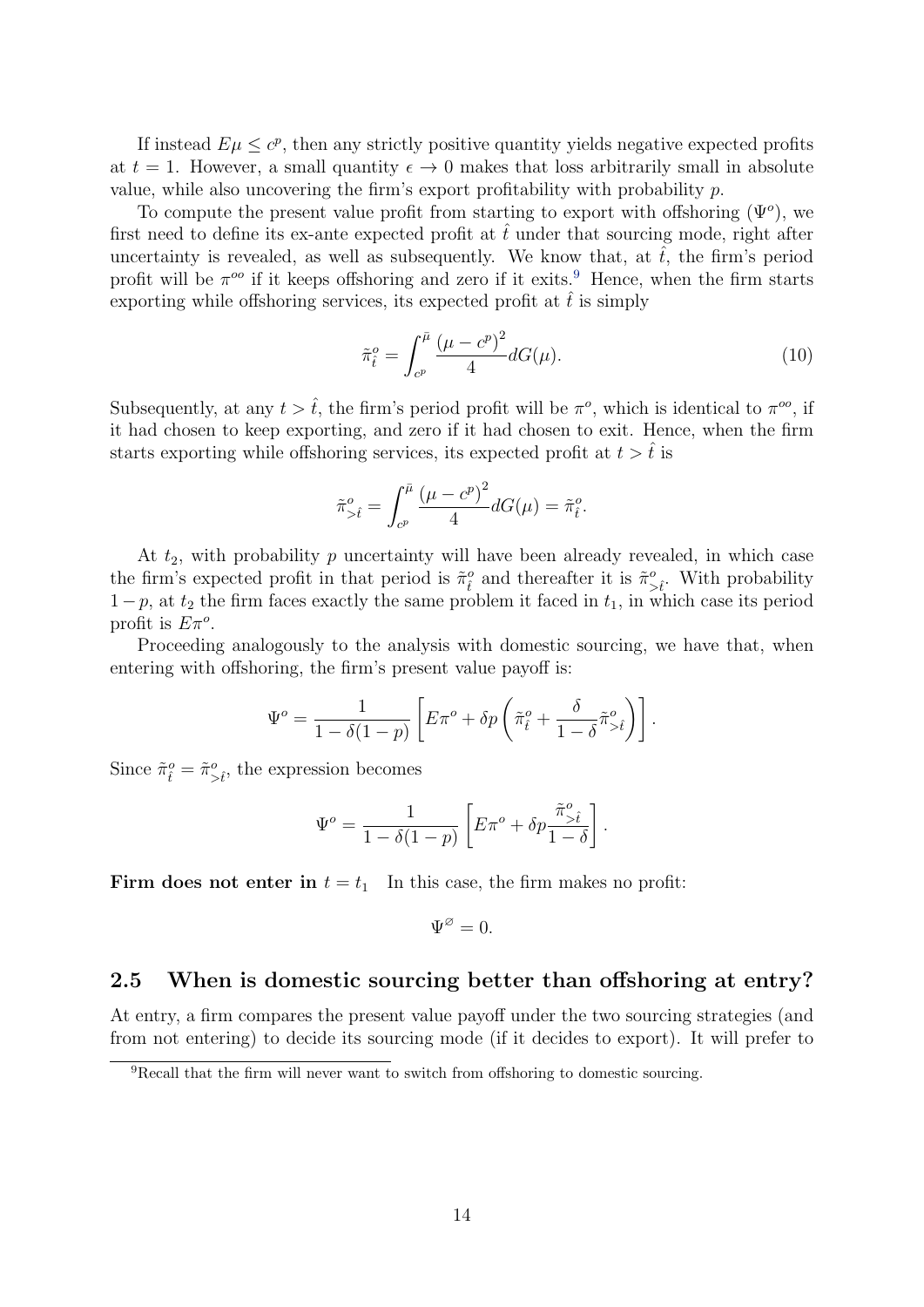start with domestic sourcing over offshoring when  $\Psi^d > \Psi^o$ . That happens when

$$
\frac{1}{1-\delta(1-p)} \left[ E\pi^d + \delta p \left( \frac{\tilde{\pi}_{>\hat{t}}^d}{1-\delta} - \left[1 - G(\tilde{\mu})\right] F^o \right) \right] \ge \frac{1}{1-\delta(1-p)} \left[ E\pi^o + \delta p \frac{\tilde{\pi}_{>\hat{t}}^o}{1-\delta} \right]
$$
  
\n
$$
\Leftrightarrow -\delta p \left[1 - G(\tilde{\mu})\right] F^o \ge \left[ E\pi^o - E\pi^d \right] + \frac{\delta p}{1-\delta} \left( \tilde{\pi}_{>\hat{t}}^o - \tilde{\pi}_{>\hat{t}}^d \right)
$$
  
\n
$$
\Leftrightarrow \left\{1 - \delta p \left[1 - G(\tilde{\mu})\right] \right\} F^o \ge \left[ I_{\{E\mu > c^p\}} \frac{\left( E\mu - c^p \right)^2}{4} - I_{\{E\mu > c^p + \tau\}} \frac{\left( E\mu - c^p - \tau \right)^2}{4} \right] + \frac{\delta p}{1-\delta} \left( \tilde{\pi}_{>\hat{t}}^o - \tilde{\pi}_{>\hat{t}}^d \right). \tag{11}
$$

<span id="page-14-1"></span>Each of the three elements in the inequality are positive. The left-hand side represents the expected savings of the sunk cost of offshoring that entering with domestic sourcing entails. Naturally, it increases in the size of the sunk cost,  $F<sup>o</sup>$ . Conversely, it decreases in p and  $\delta$ , because higher p and  $\delta$  imply, respectively, that the resolution of uncertainty will be quicker (and the firm may choose to incur  $F<sup>o</sup>$  sooner) and that the future is more valuable (so saving  $F^o$  early on is relatively less important).

On the right-hand side, the term in square brackets represents the additional period  $t_1$  variable profit under offshoring, relative to domestic sourcing.<sup>[10](#page-14-0)</sup> In turn, the term  $\left(\tilde{\pi}_{>\hat{t}}^o - \tilde{\pi}_{>\hat{t}}^d\right)$ ) reflects the additional variable profit under offshoring, relative to domestic sourcing, after uncertainty has been revealed. It is greater when the firm enters with  $\sigma$ than with d because it saves  $\tau$  whenever  $\mu \in (c^p, \tilde{\mu})$ . More precisely:

<span id="page-14-3"></span>
$$
\tilde{\pi}_{\geq \hat{t}}^{o} - \tilde{\pi}_{\geq \hat{t}}^{d} = \int_{c^{p}}^{\bar{\mu}} \frac{(\mu - c^{p})^{2}}{4} dG(\mu) - \left[ \int_{c^{p} + \tau}^{\tilde{\mu}} \frac{(\mu - c^{p} - \tau)^{2}}{4} dG(\mu) + \int_{\tilde{\mu}}^{\bar{\mu}} \frac{(\mu - c^{p})^{2}}{4} dG(\mu) \right]
$$
\n
$$
= \int_{c^{p}}^{c^{p} + \tau} \frac{(\mu - c^{p})^{2}}{4} dG(\mu) + \tau \int_{c^{p} + \tau}^{\tilde{\mu}} \frac{2(\mu - c^{p}) - \tau}{4} dG(\mu) > 0. \tag{12}
$$

Since this expression is multiplied by  $\frac{\delta p}{1-\delta}$  in inequality [\(11\)](#page-14-1), the whole term is increasing in  $p$  (because uncertainty is expected to be resolved sooner) and  $\delta$  (because the future is more valuable).

Hence, as each of  $\{p, \delta\}$  increases, the left-hand side of criterion [\(11\)](#page-14-1) falls while its righthand side rises, and offshoring becomes more attractive as an entry strategy. Conversely, as  $F<sup>o</sup>$  increases, the left-hand side of criterion [\(11\)](#page-14-1) rises while its right-hand side remains unchanged, so a higher  $F^o$  makes entering with  $d$  more desirable as an export entry strategy in foreign markets.

While intuitive, it is not immediate from inequality [\(11\)](#page-14-1) that a larger adjustment friction makes offshoring more appealing at entry. The following lemma confirms that intuition.

<span id="page-14-2"></span>**Lemma 1** As the adjustment friction  $\tau$  rises, inequality [\(11\)](#page-14-1) is satisfied under a smaller set of parameters, and in that sense offshoring becomes more appealing at entry.

**Proof of Lemma [1.](#page-14-2)** See Appendix [B.](#page-46-0) ■

<span id="page-14-0"></span><sup>&</sup>lt;sup>10</sup>Note that it is always positive, since  $I_{\{E\mu > c^p + \tau\}} = 1 \Rightarrow I_{\{E\mu > c^p\}} = 1$ , and in that case the first term is greater than the second. Moreover,  $I_{\{E\mu > c^p\}} = 1$  in some circumstances when  $I_{\{E\mu > c^p + \tau\}} = 0$ , and in that case the first term is strictly positive.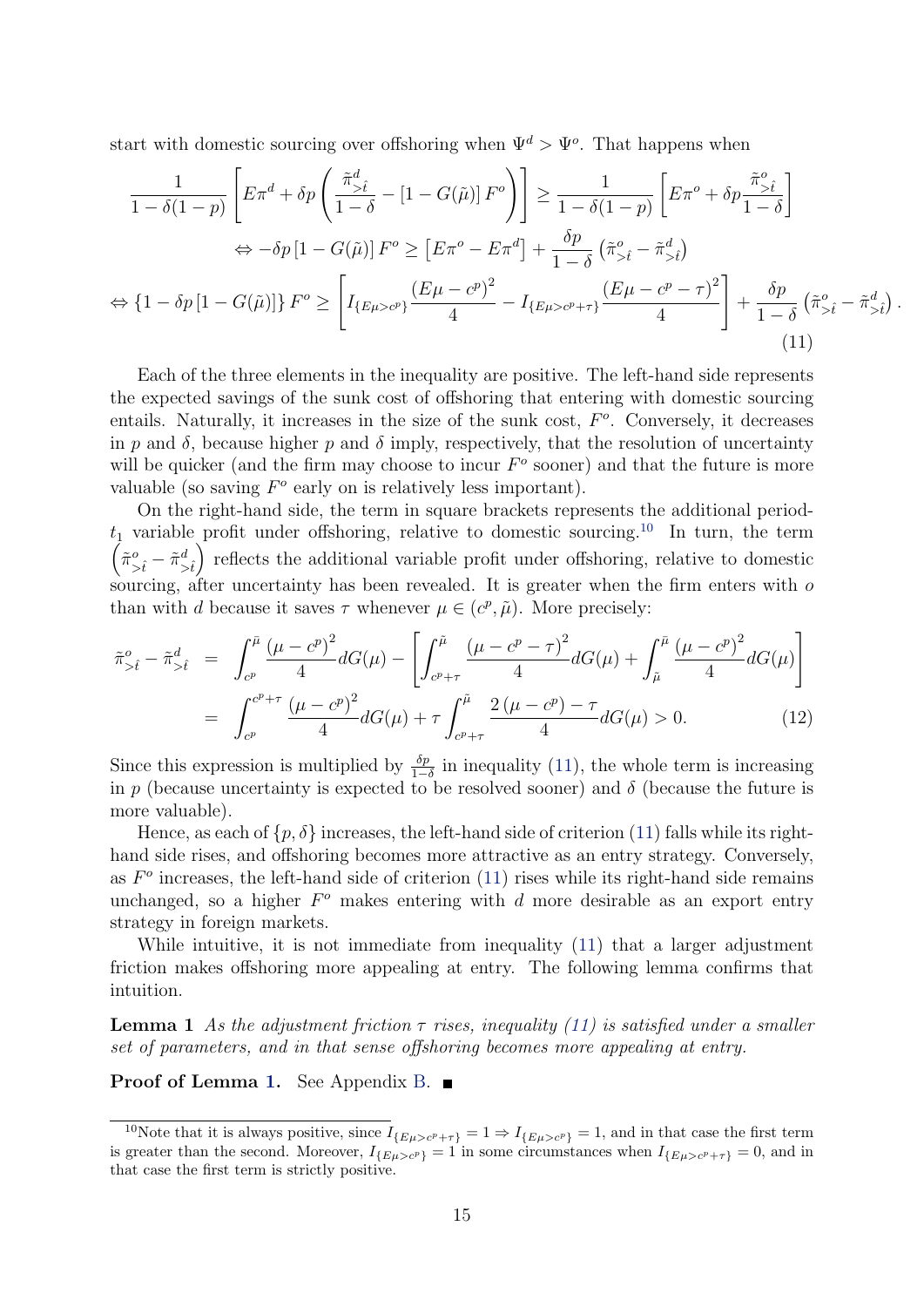#### 2.6 Measure of firms in each sourcing mode

Ex ante, firms are different only because of their heterogeneity in productivity (i.e., in their production cost,  $c_i^p$ <sup>p</sup><sub>i</sub>). Let  $c_i^p$  be distributed according to  $H(c^p)$ , where  $H(.)$  is the distribution function of the firms that choose to enter. We want to define a cutoff that determines how firms that are sufficiently productive behave, relative to less productive ones. To do so, we first need to show that the criterion for entering with domestic sourcing, inequality [\(11\)](#page-14-1), varies monotonically with  $c^p$ .

<span id="page-15-0"></span>**Lemma 2** If inequality [\(11\)](#page-14-1) is satisfied when  $c^p = c_1^p$  $_{1}^{p}$ , then it is also satisfied when  $c^{p} = c_2^{p}$  $_{2}^{p}$ , for any  $c_{2}^{p} > c_{1}^{p}$ .

#### **Proof of Lemma [2.](#page-15-0)** See Appendix [B.](#page-46-0) ■

Let us then define  $\tilde{c}^p$  as the value of  $c^p$  that solves equation [\(11\)](#page-14-1) with equality. From the proof of Lemma [2,](#page-15-0) we know that value is unique. It follows that, among the firms that enter, all firms with  $c^p \leq \tilde{c}^p$  will enter with offshoring, whereas those with  $c^p \geq \tilde{c}^p$  will enter with domestic sourcing. Hence, the measure of firms entering with  $o$  is  $H(c^p)$ ; the remainder enter with  $d$ . In turn, the measure of firms that switch to  $o$  when uncertainty is revealed is given by

$$
\int_{\tilde{\mu}}^{\bar{\mu}} \left[1 - H(\tilde{c}^{\tilde{p}})\right] dG(\mu) = \left[1 - H(\tilde{c}^{\tilde{p}})\right] \left[1 - G(\tilde{\mu})\right].
$$

### 2.7 Testable predictions

Having established the basic workings of the model, we now proceed to identify testable predictions from it. In doing so, we take into account the data available for estimation and some key stylized facts from the data.

As we have seen, if a firm starts exporting under offshoring, it will never switch to domestic sourcing. Now, among the firms that enter with domestic sourcing, some will switch to offshoring once they uncover their long-run export profitability. The probability that uncertainty is resolved, in turn, increases with export tenure. This follows directly from equation [\(1\)](#page-7-1), which implies that the greater the firm's export experience  $(T)$ , the more likely it is that it will have uncovered its fundamental export profitability by then. It follows that, as  $T$  rises, the probability that a firm will export under offshoring increases. This gives our first, and central, prediction:

<span id="page-15-1"></span>Prediction 1 All else equal, firms with more export experience in a foreign destination are more likely to serve it through offshoring.

#### Proof of Prediction [1.](#page-15-1) See Appendix [B.](#page-46-0) ■

Our model is silent about whether this happens at the firm level (in line with the results of Albornoz et al., 2012, and Morales et al., 2019) or at the firm-destination level (in the spirit of most other analyses of firm export dynamics). It is plausible that part of the knowledge a firm obtains comes from its experience as an exporter in general, whereas another part is specific to experience selling in specific destinations, for instance local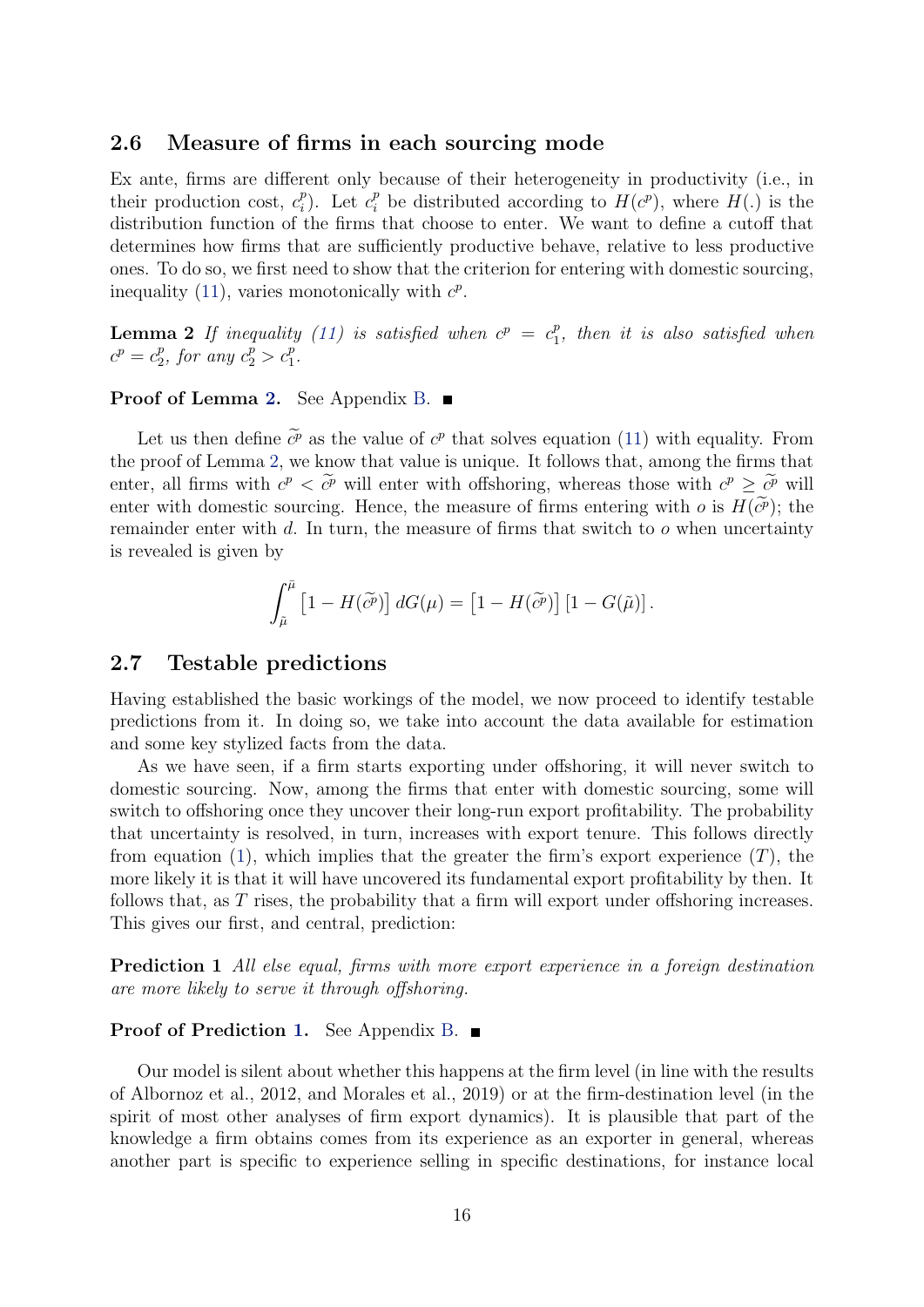institutions or the network of suppliers and distributors. Accordingly, in our baseline empirical specification we test Prediction [1](#page-15-1) considering exporting and sourcing at the firm-destination level only. However, we also estimate specifications that allow the overall firm-level exporting activities to affect sourcing decisions.

The model also has predictions about the relative incidence of offshoring depending on the characteristics of the destination. Intuitively, because the cost of offshoring has a sunk nature, firms are more likely to offshore when they expect larger variable profits. The same is true if the adjustment friction is higher, because offshoring helps to save on them. Moreover, if the mass of firms around the cutoff  $\tilde{c}^p$  is small, those effects increase with export experience. Intuitively, this happens because when  $\tau$  (or  $E\mu$ ) is higher, the cutoff  $\tilde{\mu}$  to switch to offshoring is lower, so export experience makes it especially likely that firms will switch to offshoring.

<span id="page-16-0"></span>**Prediction 2** If the expected profitability of a market  $(E\mu)$  is higher and/or the adjustment friction  $(\tau)$  is larger, firms are more likely to offshore. Moreover, the effects of  $E\mu$ and  $\tau$  on the probability of offshoring increase with export experience if the mass of firms around the cutoff  $\tilde{c}^p$  is sufficiently small.

#### Proof of Prediction [2.](#page-16-0) See Appendix [B.](#page-46-0) ■

We test this prediction by using alternative measures for the expected profitability of the market and for the adjustment friction. For the former, the natural proxy is the real GDP of the destination market, which tends to be associated with demand size and firm profit. For the latter, several proxies are plausible. Essentially, any destination characteristic that makes it easier for a domestic firm to conduct business there could be associated with a lower relative cost of foreign sourcing (i.e., a higher  $\tau$ ), and therefore a greater benefit from offshoring. Several "gravity-like" variables fit that description: a common currency (which makes foreign transactions free of exchange rate risk and other currency transaction costs); a regional trade agreement (which often lowers the regulatory costs of contracting services in that destination); a common legal system (which tends to facilitate the resolution of disputes in the foreign destination); a stronger rule of law (which lowers the regulatory costs of contracting services in the destination country); and higher human capital stock (which tends to increase the quality of services offshored). In contrast, greater distance from the *Home* country should have the opposite effect. The impact of sharing a common language is less clear-cut, however. On the one hand, a common language makes it easier to contract services in the foreign destination. On the other hand, it also makes domestic services for exports more valuable abroad (e.g., marketing services can be 'transported' from the Home country to the destination country with little friction if the population in the two countries speak the same language).

As Prediction [2](#page-16-0) indicates, the model implies that those effects are magnified by export experience. The reason is that a higher adjustment cost  $\tau$  lowers the cutoff firms follow to decide whether to switch to offshoring. This requires, however, that an increase in  $\tau$  does not affect too much the mass of firms that choose domestic sourcing at entry. This seems to be the case in our setting, where very few firms offshore at entry, as already hinted by Figure 1. Moreover, in typical distributions of firm productivity, which are highly skewed, the mass of firms at the very top of the distribution tends to be indeed very low.

The model also associates the sourcing mode of a firm with its trade volume. Before the resolution of uncertainty, quantities are higher if the firm offshores than if it sources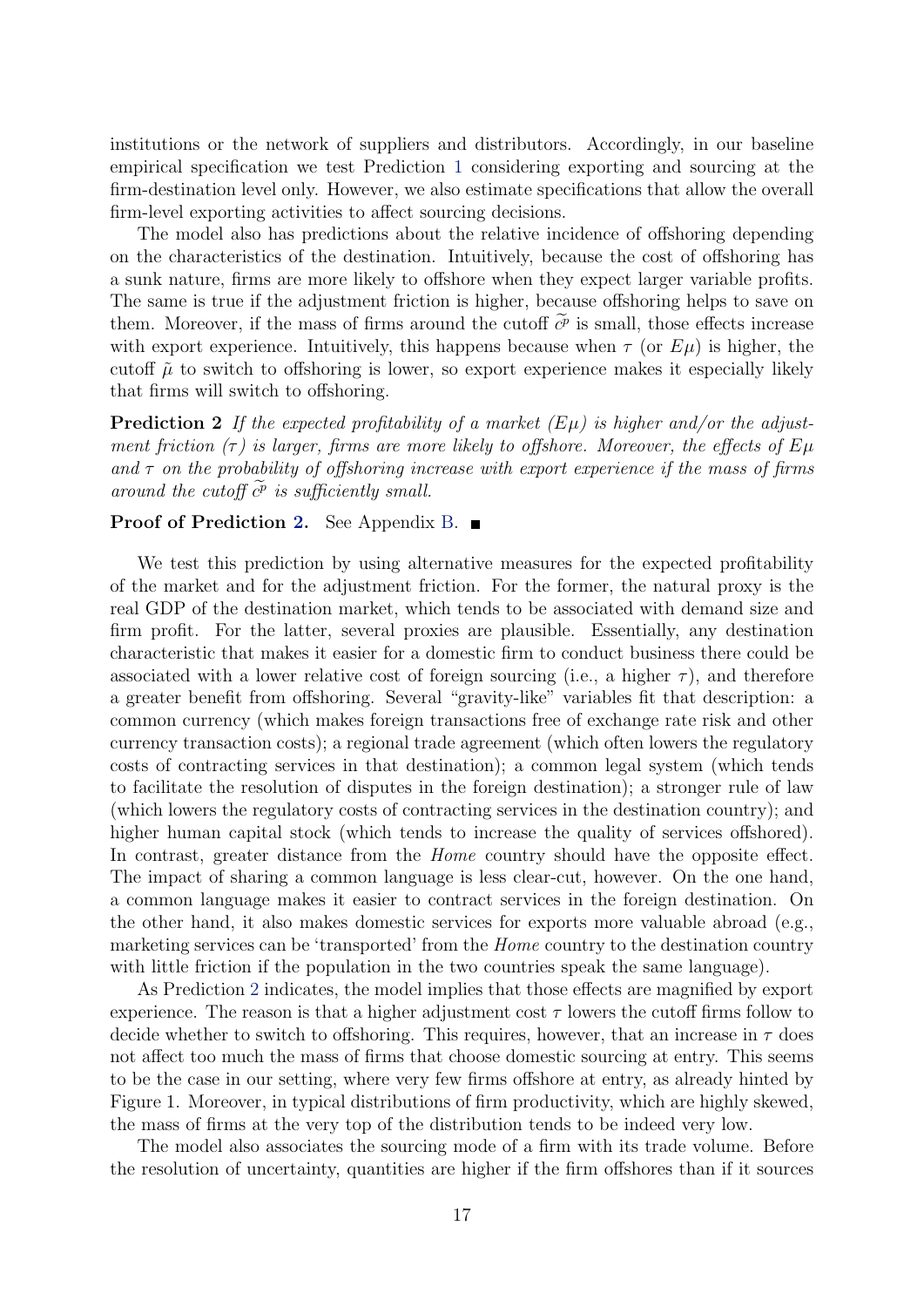domestically, as equations [\(6\)](#page-11-2) and [\(9\)](#page-12-1) show. This effect is reinforced by selection at entry: only high-productivity firms, which export more for any sourcing mode, choose to offshore at entry. The same is true after uncertainty is resolved, as equations [\(2\)](#page-8-0) and [\(3\)](#page-8-1) indicate. The reason is simply that total marginal cost is lower under offshoring. Furthermore, there is selection also at t: the firms that uncover a high enough  $\mu$  are the ones that switch to offshoring. Since a higher  $\mu$  is associated with higher volumes, the selection further reinforces the relationship.

Thus, we have that a firm's export volume to a destination is higher under  $\sigma$  than under  $d$  because  $(i)$  the former entails lower marginal cost than the latter (an assumption of the model); because *(ii)* firms that choose  $o$  at entry have lower marginal cost than those that choose  $d$  (a result of the model); and because *(iii)* firms that switch from  $d$  to  $\alpha$  after entry are those that find out to have higher export profitability. Hence:

### <span id="page-17-0"></span>Prediction 3 All else equal, if a firm exports to a destination while offshoring services there, it will export more than it would if it sourced services domestically.

To test this prediction empirically, we will use firm and destination fixed effects. That implies that we will effectively comparing the behavior of the same firm across markets when the firm's sourcing behavior varies across markets. Those fixed effects absorb changes in export volumes due to different marginal cost of production across firms and due to destination-specific differences. Furthermore, since our model is silent about which activities are key for that result, we test Prediction [3](#page-17-0) in different ways, looking both at the effect of the number of activities offshored and at the effect of offshoring any activity.

Our model has clear results as well about firms' exit pattern from foreign destinations. Upon entry, exit happens only at  $\hat{t}$ . If a firm entered with domestic sourcing, it exits at  $\hat{t}$ if it learns that  $\mu \leq c^p + \tau$ . If instead the firm entered with offshoring, it exits at  $\hat{t}$  if it learns that  $\mu \leq c^p$ —an event that has a lower probability for a given firm.

As we have seen, the firms entering with offshoring have higher productivity (i.e., lower  $(c^p)$  than those entering with domestic sourcing. That, in turn, reinforces the relationship between offshoring and lower exit rates, because the event  $\mu \leq c_i^p$  $i<sub>i</sub><sup>p</sup>$  is less likely than the event  $\mu \leq c_i^p$  $\int_j^p$  if  $c_i^p \leq c_j^p$  $P_j^p$ . Thus, the probability of exit for a firm that chooses *o* at entry is lower than the probability of exit for a firm that chooses d at entry:  $G(c_i^p)$  $C_i^p$ ) <  $G(c_j^p)$  $\binom{p}{j}$   $<$  $G(c_j^p + \tau).$ 

<span id="page-17-1"></span>Now, it is important to point out that we have abstracted from other shocks that could lead firms to exit a foreign market. We did so because those shocks would not affect the main messages of the model. If we allowed for i.i.d. shocks that could hit firms of all types, firms would exit in periods other than  $t$  (and possibly re-enter later), but the result about how different sourcing modes relate to exit would either remain unchanged or be reinforced. To see that, notice that, if those shocks were simply "death shocks" (i.e., firms exit immediately after being hit), then it obviously makes no difference for the relative exit frequency of offshoring/domestic sourcing exporters. If the i.i.d. shocks were instead on  $\mu$ —so that the firms only learn about its permanent component—then they would have a greater impact on exit rates for firms sourcing domestically, which operate under a tighter margin (they sell strictly positive quantities only if  $\mu_i > c_i^p + \tau$ ), than on firms offshoring (which sell strictly positive quantities if  $\mu_i > c_i^p$ ). Since strictly positive sales is what defines exit empirically, that type of shock reinforces our previous claim Thus, we have the following: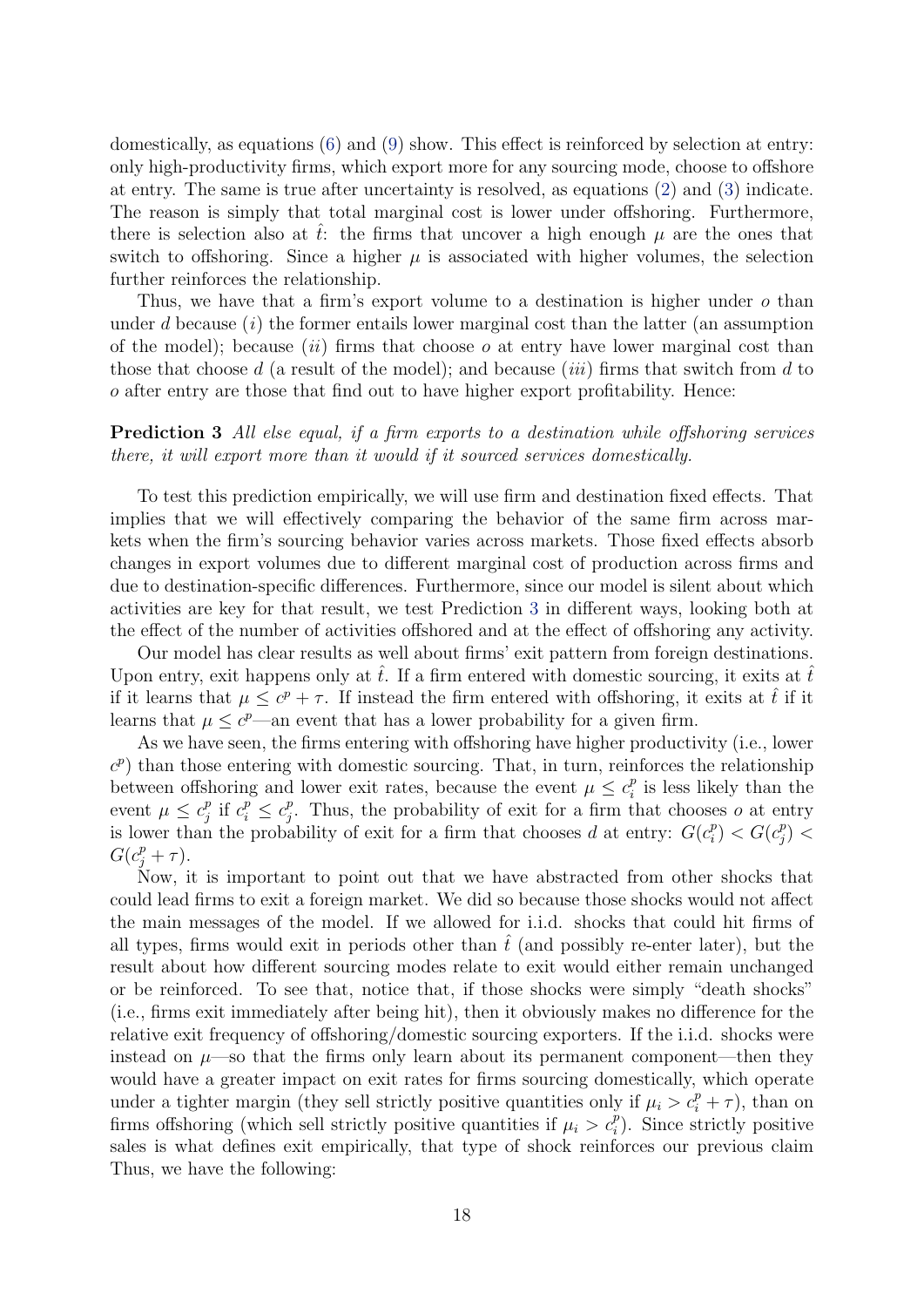Prediction 4 All else equal, exit rates are lower if the firm offshores.

In our empirical analysis, we test the Prediction [4](#page-17-1) in different ways, depending on how we define "exit" from a destination, and whether we define offshoring as the number of offshored activities or as a dummy for offshoring some activity. Also notice that, strictly within the model, the prediction is about the exit pattern of different firms, which select  $\sigma$ or  $d$  at entry based on their productivities. However, with i.i.d. shocks on firm-destination export profitability  $\mu_{id}$ , the prediction also applies to the behavior of a given firm across markets. This allows us to use firm fixed effects in our empirical specification.

Finally, the model also has implications about firms' trade flows volatility. As illustrated by Figure 1, in the data very few firms enter with  $o$ , implying that  $\tilde{c}^p$  is very low. Thus, if the firm uses  $\sigma$  in period  $t$ , it is most likely because uncertainty has been resolved; in that case, there is no longer a reason for  $q_i$  to change in that market. If instead the firm uses d, it is either because the uncertainty has been resolved and  $\mu$  is relatively low  $(\mu < \tilde{\mu})$ , in which case there is no longer a reason for  $q_i$  to change in that market, or the uncertainty is still unresolved, in which case  $q_i$  may fall or rise in the future. Thus, there are more reasons for future changes in  $q_i$  under d than under  $o$ . Once again, adding i.i.d. socks to the analysis would not affect this result. Hence, we have that:

Prediction 5 All else equal, there is more volatility in trade volumes for firms sourcing domestically than for firms offshoring.

#### 2.8 Extension: vertical integration abroad

It is plausible that vertical integration abroad (v) requires a higher fixed cost,  $F^v > F^o$ , but yields a lower marginal cost of production  $\theta c^p$ ,  $\theta < 0$ , than offshoring at arm's length. In that case, a similar analysis can be carried out, with a third option that the firm chooses only if  $\mu$  is observed to be sufficiently high. The same trade-offs that exist between  $\sigma$  vs.  $d$  extend to, respectively,  $v$  vs.  $o$ . In particular, more export experience will increase the probability that a firm sources services in the destination market through vertical integration, relative to at arm's length.

### <span id="page-18-0"></span>3 Data

Most of the analysis relies on data from the Enquête sur les Chaînes d'Activité Mondiales (CAM), a survey on global value chains administered by INSEE in 2012, which asks firms about their outsourcing and offshoring decisions in the previous three years. The survey covers the population of firms with more than 250 employees and a sample of firms between 50 and 249 employees (with employment levels observed at the end of 2008), for a total of 6,024 firms, net of non-responses. Firms belong to the sections B to N of the NACE Rev.2 classification (i.e. mining, manufacturing, and all market services) except for financial and insurance services.

The survey is unique in that it identifies the outsourcing activity of the firm, differentiating activities between the core of the firm's production and six other non-core services activities, as well as between activities that were outsourced locally and to providers in a foreign country (offshoring). In Section [6,](#page-35-0) we also use the distinction between offshored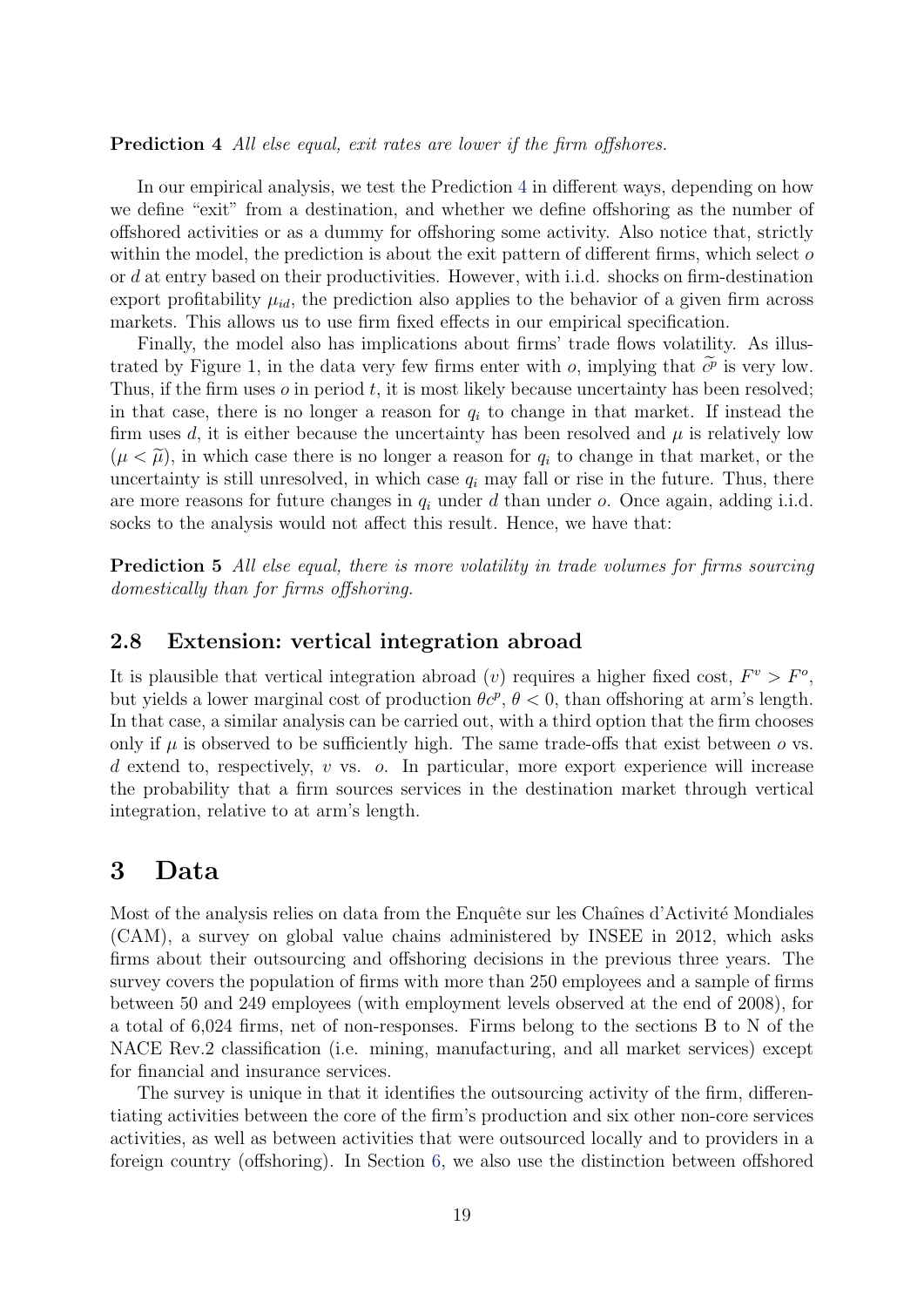<span id="page-19-1"></span>activities that take place outside and within the boundaries of the business group (either a direct affiliate of the firm or another firm of the same group), which we identify henceforth as "Offshoring Out" and "Offshoring In," respectively.

To the best of our knowledge, only [Bernard et al.](#page-38-11) [\(2020\)](#page-38-11) have so far used a similar type of data, for Denmark, but to approach a different question. Furthermore, they focus on the core activities of manufacturing firms, while we use the full information set covering both manufacturing and non-manufacturing companies, and study the sourcing of the whole range of service inputs used by exporting firms.

The core activity is identified by the sector of the firm's operation (Manufacturing, Utilities, Construction, Trade, Other services, Other). Offshoring in non-core activities refers instead to the following six broad service categories: a) transport and logistics; b) marketing, commercial and after-sales services; c) ICT services; d) administrative and management services; e) Design, R&D, engineering and technical services; f) other support activities. For example, for a manufacturing firm, service activities cover both downstream (marketing, logistics) and upstream (R&D, ICT, management) phases of production. Several of these activities can be thought of as representing variable adjustment costs (e.g., after-sale services), while others represent fixed costs (e.g., R&D). The analysis focuses on these non-core service inputs.

Information on the destination of offshoring is reported at a geographical level sometimes referring to a country, sometimes to a group of countries: Africa, Brazil, China, EU15, the "new" 12 EU countries, Other European countries, India, Russia, USA and Canada, Other Latin American countries, Other Asia and Oceania. Information about the destination of offshoring for service inputs allows us to analyse firms' sourcing decision at the firm-activity-destination level, and to test whether destination-specific experience, together with other characteristics of the destination, affects the offshoring decision. The inclusion of destination fixed effects in the econometric specification ensures that differences in size and composition among destination markets do not affect the identification of the main relationship of interest.

While our main empirical specification exploits cross-sectional variation from the CAM, panel information is needed to compute the firm's exporting experience. For firms engaged in international trade, we use French Customs data on imports and exports by product and country of destination for the period 1996-2017. These data have been widely used, e.g. by [Eaton et al.](#page-39-13) [\(2004\)](#page-39-13).

Lastly, we source balance sheet data for firms in France from the Fichier Approché des Résultats d'Esane (FARE), which contains accounting information for the population of French firms.

### 3.1 Descriptive Statistics

In our sample, 37 percent of exporters offshore at least one service activity to at least one destination, but only 9 percent of non-exporters do so  $(Table 1).<sup>11</sup>$  $(Table 1).<sup>11</sup>$  $(Table 1).<sup>11</sup>$  $(Table 1).<sup>11</sup>$  $(Table 1).<sup>11</sup>$  Furthermore, exporters are almost six times more likely than non-exporters to offshore one such activity within the boundaries of the business group, and nearly four times more likely to do so outside

<span id="page-19-0"></span><sup>&</sup>lt;sup>11</sup>For the purpose of this table, information on the mode of input sourcing is aggregated to the firm level from the original firm-activity-destination level: offshoring takes a value of one for a given firm if it sources any of the service categories from abroad.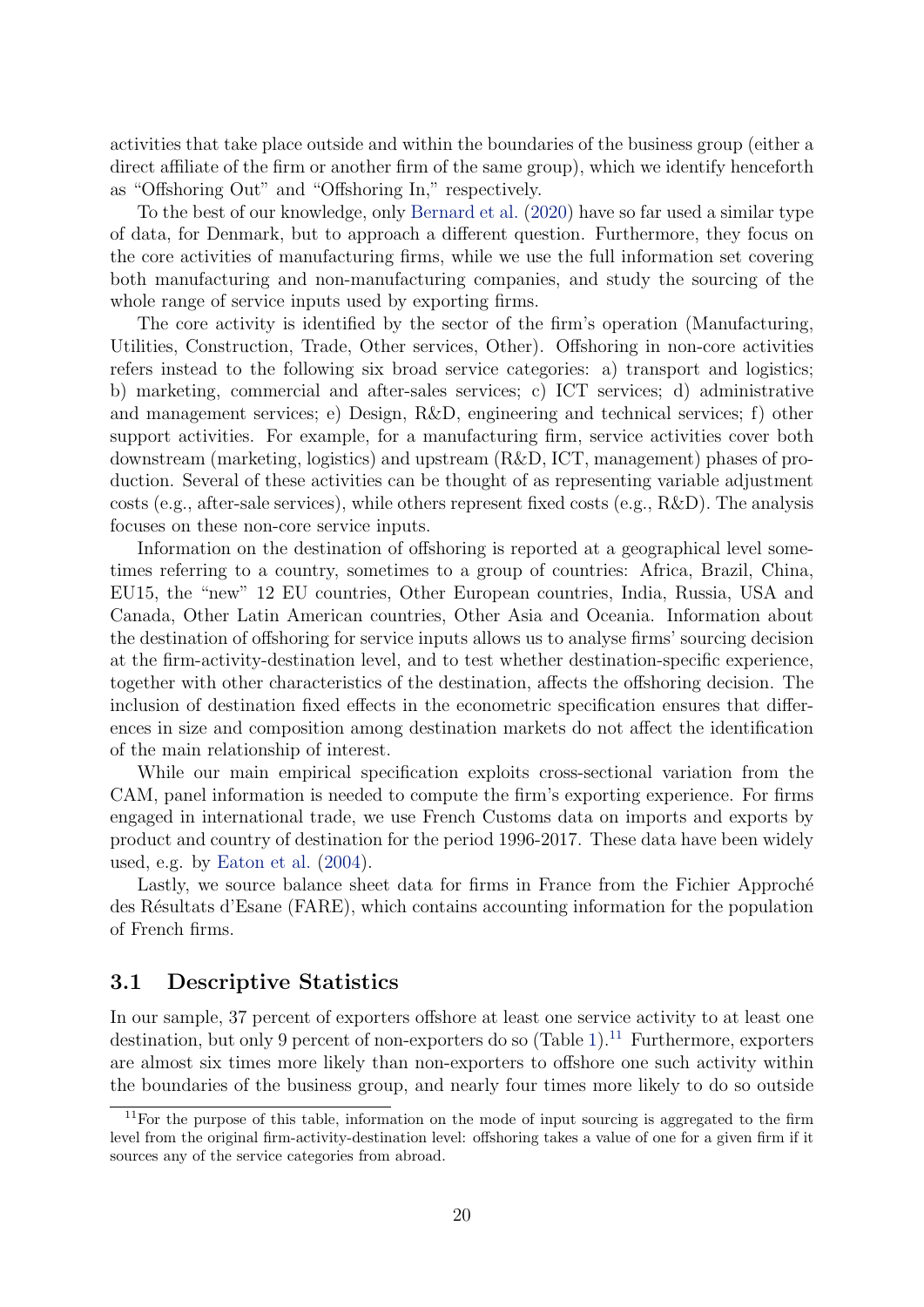<span id="page-20-3"></span>of those boundaries. Differences between exporters and non-exporters are even starker for manufacturing firms, with the average exporter being 7 times more likely to offshore one service activity (44 percent) than the average non-exporter (Table [A.1\)](#page-41-0). Manufacturing firms represent 29 percent of the total number of firms in the sample, but 44 percent of exporters and 10 percent of non-exporters.

A natural measure of a firm's experience in an export market, which follows directly from the model, is the number of years it has been exporting to the given market since 1996, the first year of available French custom data at the firm level.<sup>[12](#page-20-0)</sup> Now, the fact that the CAM survey only reports relatively aggregate destinations for offshoring commands a more flexible approach. Throughout the analysis, our main measure of exporting experience is the number of years in which the firm has been exporting to the destination, no matter the country (henceforth "export experience"). However, we evaluate the robustness of our results using several alternative definitions for export experience. In addition, when calculating the experience indicators, we assume, consistently with the theoretical model, that experience does not depreciate over time, even if the firm exits the export market. Nevertheless, we evaluate the sensitivity of the results to the possibility of depreciating experience, computed in different ways. As we will see, variations in the measurement of export experience makes little difference for the sign and magnitude of the main relationship of interest.

The resulting experience at the firm-destination level is averaged across destinations for the purposes of Table [1.](#page-21-0) The average firm thus serves a destination for 4.6 years, whereas the average exporter does so for 7.6 years. This number increases to 9.2 for exporters in the manufacturing sector (Table [A.1\)](#page-41-0). As experience never depreciates in the baseline definition, non-exporters that have exported in the past can have positive export experience, although this is small relative to current exporters.

On average, exporters in the sample sold 74 different products to 21 countries in  $2011^{13}$  $2011^{13}$  $2011^{13}$  Again, those figures are higher if we consider only manufacturing firms.<sup>[14](#page-20-2)</sup>

Table [2a](#page-22-1) reports the frequency of offshoring by exporting status, at the firm-activitydestination level, for service activities. This is the level at which the baseline empirical specification will be defined, as we are primarily interested in investigating the effects of destination-specific learning. Around 1.7 percent of the firm-activity-destination observations relate to offshoring to one or more destinations, a percentage that increases to 4.9 percent for exporting firms. Note that firms may simultaneously engage in offshoring and in other modes of production (in-house production, domestic outsourcing within or outside the boundaries of the business group) within the same activity, although it is also possible - since the service categories are relatively broad - that these firms are making

<span id="page-20-0"></span><sup>&</sup>lt;sup>12</sup>This is a common approach, but not the only possible one. For example, [Conconi et al.](#page-39-1)  $(2016)$  uses the number of markets served through export in a given region. In [Araujo et al.](#page-38-7) [\(2016\)](#page-38-7), experience in similar markets is also calculated as the number of markets sharing a given feature (language, border, GDP quartile etc.). Another example is [Albornoz et al.](#page-38-1) [\(2012\)](#page-38-1), who use dummies to identify markets which the firm has or has not already served through exports.

<span id="page-20-1"></span><sup>&</sup>lt;sup>13</sup>Recall the distinction between "country" and "destination," which can denote a group of countries. Here the figure refers to actual countries, not destinations.

<span id="page-20-2"></span><sup>&</sup>lt;sup>14</sup>Observe that service companies are on average more capital intensive than manufacturing companies, a fact driven by the presence of a few utility companies in the sample. Indeed the opposite is true when considering median rather than average values. For the same reason, while the average exporter is significantly larger and more capital intensive than the average non-exporter in the manufacturing sector, non-exporters are on average more capital intensive in the overall sample.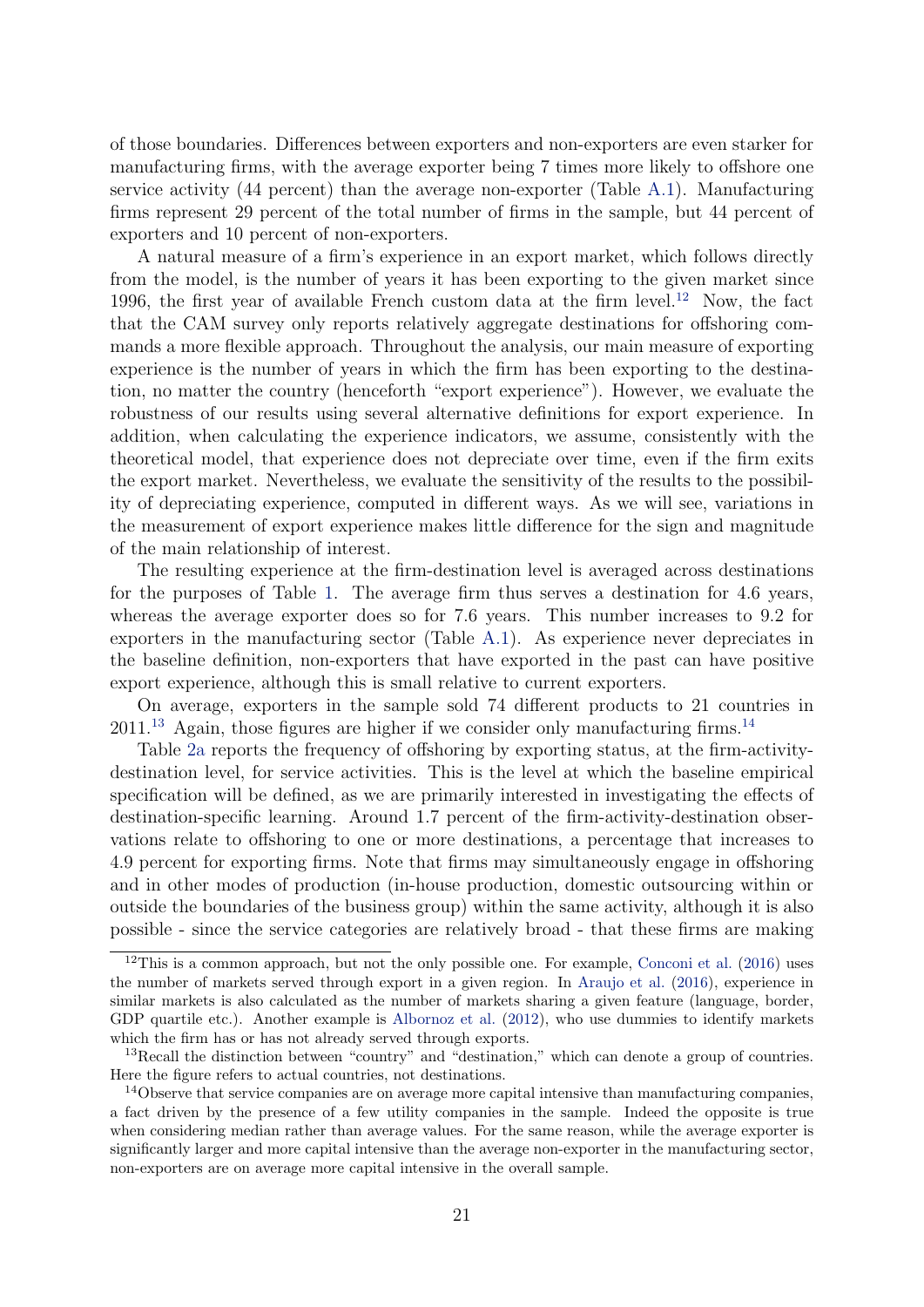<span id="page-21-0"></span>

|                                                                                                                                                                                                                                                |          | All firms |         |       |        | Non-exporters |         |           |                                                                                                                          | Exporters     |                    |       |
|------------------------------------------------------------------------------------------------------------------------------------------------------------------------------------------------------------------------------------------------|----------|-----------|---------|-------|--------|---------------|---------|-----------|--------------------------------------------------------------------------------------------------------------------------|---------------|--------------------|-------|
|                                                                                                                                                                                                                                                | mean     | median    | ್ದ      | count | nean   | median        | Sd      | count     | nean                                                                                                                     | median        | ್ದ                 | count |
| Offshoring                                                                                                                                                                                                                                     | 0.24     |           | 0.43    | 6,428 | 0.092  |               | 0.29    | 2,881     | 0.37                                                                                                                     |               | 0.48               | 3,547 |
| Offshoring In                                                                                                                                                                                                                                  | 0.18     |           | 0.39    | 6,428 | 0.53   |               | 0.22    | 2,881     | $0.29$<br>$0.19$                                                                                                         |               | 0.45               | 3,547 |
| Offshoring Out                                                                                                                                                                                                                                 |          |           | 0.33    | 6,428 | 0.53   |               | 0.22    | 2,881     |                                                                                                                          |               |                    | 3,547 |
| Num. offshored activities                                                                                                                                                                                                                      |          |           | 1.32    | 6,428 | 0.19   |               | 0.72    | 2,881     | 0.93                                                                                                                     |               | 1.57               | 3,547 |
| Export experience (avg across destinations)                                                                                                                                                                                                    | 4.59     |           | 4.61    | 6,428 | 0.88   |               |         | 2,881     | $\frac{6}{7}$                                                                                                            |               | $\widetilde{=}0.1$ | 3,547 |
| Total num. countries exported to                                                                                                                                                                                                               |          |           | 20.8    | 6,428 |        |               |         | 2,881     |                                                                                                                          |               | 24.2               | 3,547 |
| Total num. exported products                                                                                                                                                                                                                   | 40.9     |           | 143.6   | 6,428 |        |               |         | $2{,}881$ | 74.1                                                                                                                     |               | 186.8              | 3,547 |
| Total exports (volume)                                                                                                                                                                                                                         | 29,580.2 |           | 270,254 | 6,428 |        |               |         | 2,881     | 53,606.3                                                                                                                 | 2,820.6       | 362,062            | 3,547 |
| Total num. imported products                                                                                                                                                                                                                   | 61.8     |           | 154     | 6,428 | 8.69   |               | 45.6    | 2,881     | 104.9                                                                                                                    | $\frac{6}{3}$ | 192.7              | 3,547 |
| Total imports (volume)                                                                                                                                                                                                                         | 35,416.2 | 196.8     | 414,893 | 6,428 | .327.7 |               | 30,624  | 2,881     | 63,104                                                                                                                   | 6,028.2       | 556,344            | 3,547 |
| Employment                                                                                                                                                                                                                                     | 789.6    | 294       | 5,410.5 | 6,347 | 594.3  | 243           | 4,956.4 | 2,830     | 946.7                                                                                                                    | 342           | 5,745.9            | 3,517 |
| Capital/Labour Ratio                                                                                                                                                                                                                           | 178.3    | 41.2      | 797.3   | 6.333 | $\Xi$  | 17.2          | 798.3   | 2,820     | 152                                                                                                                      | 3<br>3        | 795.7              | 3.513 |
| boundaries, or at arm's length. E <i>rmort experience (nug across destinations</i> ) is the firm's export experience in each destination, averaged over all destinations served by the<br>Note: Offshoring In stands for offshoring within the |          |           |         |       |        |               |         |           | boundaries of the business group (i.e. offshoring to an affiliate). $Offshoring\ Out$ stands for offshoring outside said |               |                    |       |

| I<br>I<br>$\frac{1}{2}$            |
|------------------------------------|
| ı<br>$-1 - 1 - 1 = 0$<br>Ò         |
| くくく<br>l                           |
| $\geq$<br>$\frac{1}{\zeta}$<br>1   |
| $\tilde{\zeta}$<br>י<br>ו          |
| $-11.5$ and the contract $-1$<br>ĭ |
|                                    |
| j                                  |

boundaries, or at arm's length. *Export experience (avg across destinations)* is the firm's export experience in each destination, averaged over all destinations served by the firm. Total num. countries exported to and To boundaries, or at arm's length. Export experience (avg across destinations) is the firm's export experience in each destination, averaged over all destinations served by the firm. Total num. countries exported to and Total num. exported products aggregate over all countries served by the firm across all destinations. Total exports, imports and

capital/labor (K/L) ratio are measured in thousands of  $\epsilon$ .

22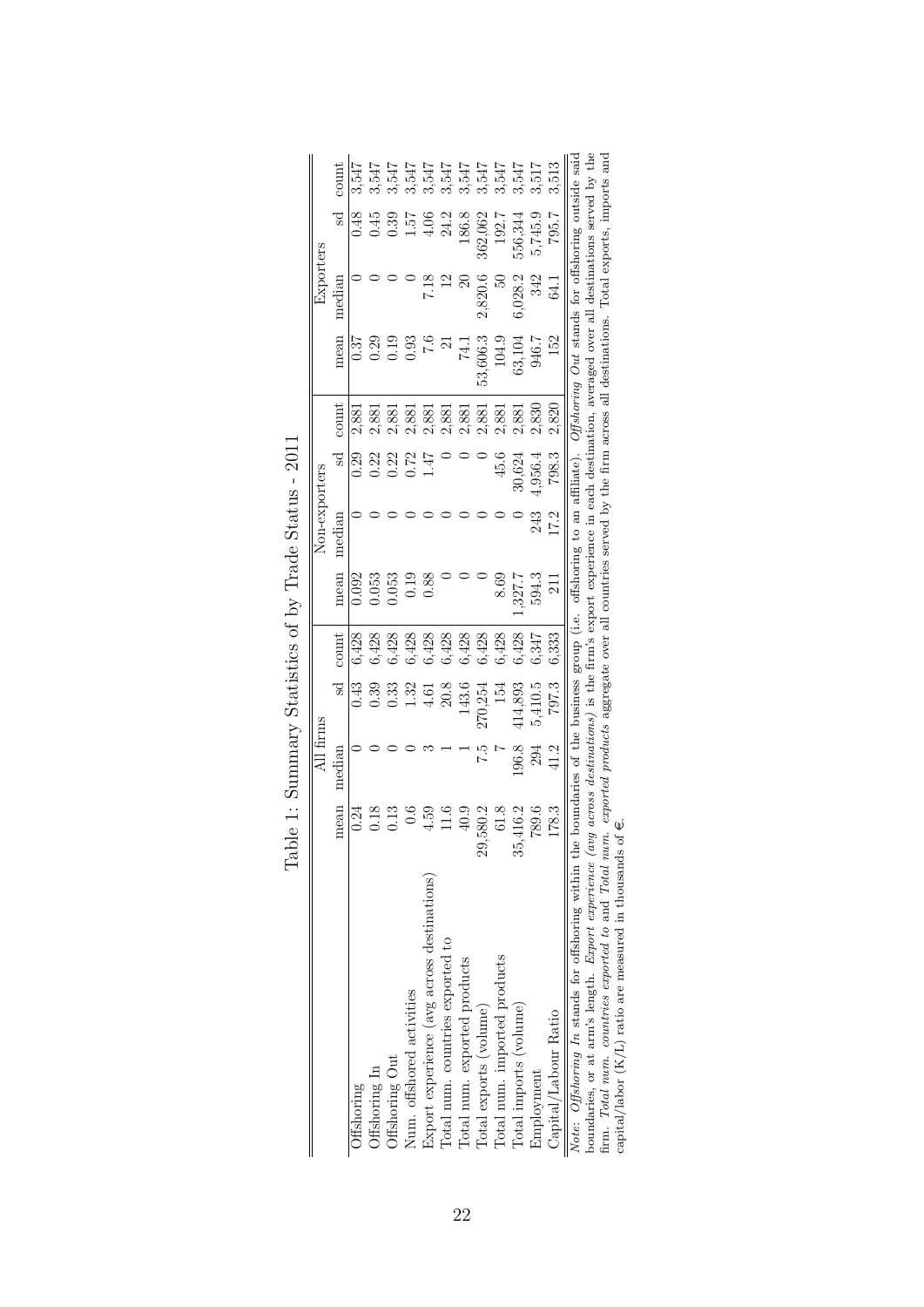different choices for more detailed services, something that we cannot investigate with our data.

<span id="page-22-1"></span>Table 2: Frequency of sourcing decision at the firm-service-destination level (2011)

(a) Offshoring by exporting status

|                 |         | All firms Exporters only |
|-----------------|---------|--------------------------|
| Offshoring: Yes | 6,934   | 5,114                    |
| Offshoring: No  | 417,314 | 104,254                  |

|                    |       | All firms                                                       |       | Exporters only |
|--------------------|-------|-----------------------------------------------------------------|-------|----------------|
|                    |       | Offshoring Out: Offshoring Out: Offshoring Out: Offshoring Out: |       |                |
|                    | Nο    | Yes                                                             | Nο    | Yes            |
| Offshoring In: No  |       | 1,604                                                           |       | 1,058          |
| Offshoring In: Yes | 4.549 | 781                                                             | 3.498 | 558            |

#### (b) Offshoring In vs Offshoring Out

Note: Offshoring In stands for offshoring within the boundaries of the firm (i.e. offshoring to an affiliate). Offshoring Out stands for offshoring outside the boundaries of the firm, or at arm's length. Only offshoring of service activities are considered. Firms with mixed domestic and foreign sourcing strategies are included.

Table [2b](#page-22-1) displays the frequency with which offshoring firms choose to do so outside vs within the boundaries of the business group (from a direct affiliate or other firm of the group). Consistently with panel (a) and with the baseline regressions, frequencies are calculated at the firm-activity-destination level, but conditional on firms doing offshoring to at least one destination and for at least one activity. Firms are significantly more likely to offshore the provision of service inputs within the boundary of the group rather than outside it, with exporters doing either activity three times more frequently than the average firm. This outcome might be partially explained by the fact that we consider the boundary of the business group, while the literature often only considers the direct affiliates. Mixed strategies, when firms offshore both at arm's length and through an affiliate, are the least frequent choice, albeit slightly more so among exporters than in the full sample of offshoring companies.

## <span id="page-22-0"></span>4 Export Experience and the Propensity to Offshore

Prediction [1](#page-15-1) of the theoretical model establishes a positive relationship between firms' export experience and their propensity to source service inputs from abroad (offshoring). In this section, we test Prediction [1](#page-15-1) using the cross-section of firms from the CAM survey and the 1996-2011 customs data for the panel of French firms operating in sections NACE Rev.2 B to N (mining, manufacturing and market services except for finance and insurance).

In the first subsection we present the baseline results, which assess whether offshoring service inputs to a given destination is affected by the firm's trading activity in the same destination. If exporting provides information that can enhance a firm's wilingness to offshore, this information is naturally more relevant for the offshoring of inputs in the same destination, rather than different ones. Regressions at the firm-activity-destination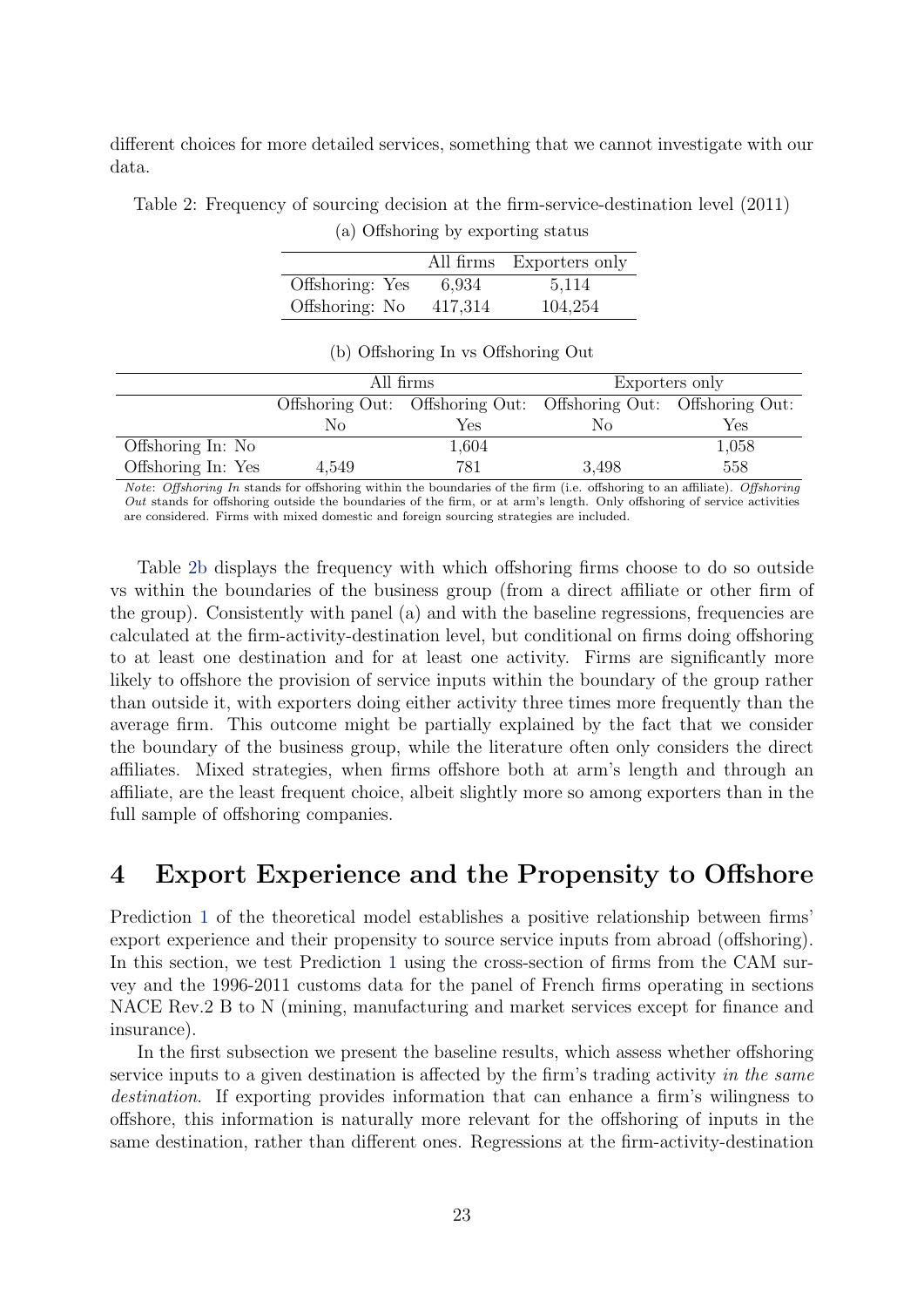<span id="page-23-2"></span>level, i.e. the most granular level available in our data, allow us to control for the most detailed set of fixed effects.

In the second subsection, we test Prediction [1](#page-15-1) again, but distinguishing between export experience gathered in the same market from which service inputs are sourced and other export markets. We show that the sign and strength of the empirical relationship between offshoring and export experience do not depend on how we aggregate the data, and in particular on discarding the destination dimension altogether.

Finally, in subsection [4.3,](#page-29-0) we test Prediction [2](#page-16-0) of the model, on how characteristics of the destination market affect firms' decisions to offshore services there. Market characteristics affect those decisions directly but also indirectly, depending on the firm's export experience.

### 4.1 Offshoring by Destination

Prediction [1](#page-15-1) indicates a positive relationship between a firm's experience in serving a destination through exports and its propensity to source inputs from that foreign market. The longer the experience in the export market, the more likely the firm is to discover its fundamental export profitability, and to offshore services rather than source them domestically if its profitability is sufficiently high. Intuitively, this should be especially true for outsourced service inputs that are at least partially destination-specific. In [Arkolakis](#page-38-8) [\(2010\)](#page-38-8), for instance, the fixed cost of exporting is associated to market-specific services such as advertising and distribution.

In this subsection we test whether firms behave differently in their propensity to offshore depending on their experience in the market where they are exporting. We test Prediction [1](#page-15-1) on the CAM data exploiting the full extent of its variation (firm-activitydestination), i.e. the level at which the probability of offshoring is reported in the dataset:

<span id="page-23-1"></span>
$$
OFF_{iad} = \alpha + \beta_1 Experience_{id} + \beta_2 D_{id}^x + \mathbf{X}_{id}' \boldsymbol{\vartheta} + \chi_a + \varphi_i + \gamma_d + \xi_{iad}
$$
 (13)

where  $OFF_{iad}$  is a dummy variable with value 1 if the firm is offshoring a given service activity *a* from destination *d* in 2011.<sup>[15](#page-23-0)</sup>

Our main regressor is the firm's experience as an exporter in the market  $(Experiment_{id})$ . It is defined as the number of years since the firm started exporting to any country belonging to a destination group ("export experience" in Table [1\)](#page-21-0). We also add a dummy taking value 1 when the firm is exporting to a country in that destination and 0 otherwise  $(D_{id}^x)$ , and a number of controls for the size of the firm's trading activity with the destination, as summarized by  $X_{id}$ : the number of countries reached within the destination group, total export volume and the number of products exported by the firm, and the volume and number of products imported by it from the destination in 2011. All explanatory variables related to trade are constructed at the overall firm-destination level. The estimating sample is designed so that all firms-activity-destinations are defined, even if they

<span id="page-23-0"></span> $15$ Each activity  $a$  refers to one of the service categories contained in the CAM. A zero value therefore implies that the firm sources the input at home, from a different destination, or does not use the input at all. The next subsection, by factoring in experience in other destinations as well, excludes the possibility that our baseline results is driven by firms sourcing service inputs exclusively from abroad, which would be in contradiction to the setup of the theoretical model.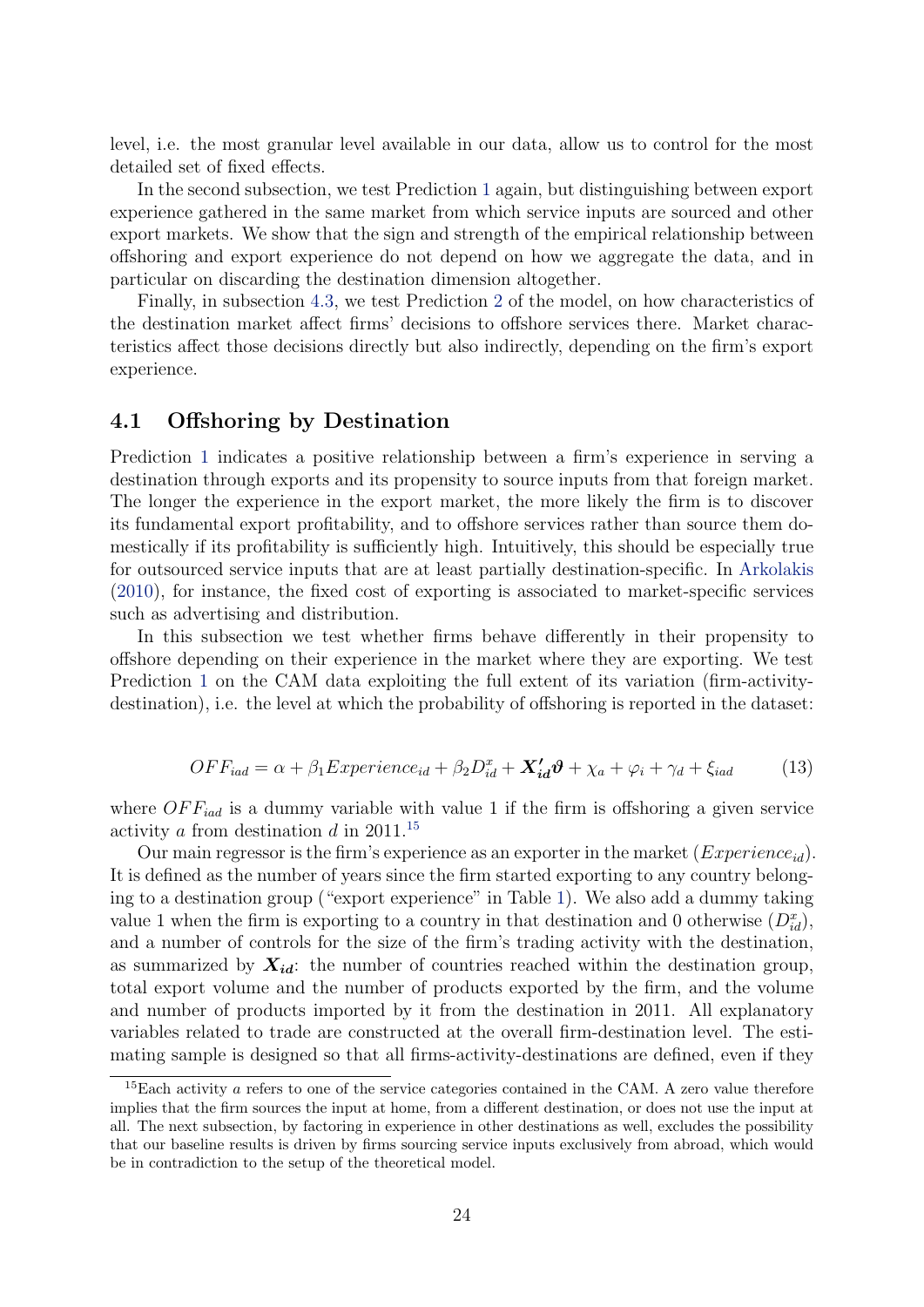imply a zero value. As we control for firm, activity and destination fixed effects  $(\varphi_i, \chi_a, \chi_a)$  $\gamma_d$ ), all firm-specific regressors that are not destination-specific are absorbed by the firm fixed effect.

The main coefficient of interest is  $\beta_1$ , which is expected to be positive: better knowledge of their own export profitability, which comes with a successful experience in the export destination, provides greater incentives for firms to switch away from domestic sourcing of service inputs in favor of foreign supply. The dummy for exporting into tests whether exporters to the specific destination source service inputs more or less intensively than non-exporters, and allows us to identify the effect of experience on offshoring conditional on the exporting status. The model is built on the idea that service inputs are needed for exporting. The sign of the export dummy is, therefore, predicted to be positive. That said, especially at entry, exporters may source inputs domestically if the expected profitability of the export market is low, or if the fixed cost of starting to offshore is too high. This would make them indistinguishable from non-exporters, thus potentially reducing the magnitude of the association between the exporter dummy and offshoring. The coefficient can be empirically estimated as a small number of firms offshore services even without engaging in any export activity (Table [1\)](#page-21-0), and because our baseline measure of experience remains positive even if the firm stops exporting.

Measures of the intensive margin of exports (volume and number of products) are expected to correlate positively to offshoring, too: conditional on being an exporter into the destination, the higher the exported volume to a given destination, the more likely it is that the market is profitable and can sustain offshoring. Lastly, the propensity to offshore inputs from the destination market is also expected to increase with the number of countries (in the destination) that are served through exporting, each country representing an extra source of learning.

In Table [3](#page-25-0) we present the results of estimating a linear specification of Equation [13,](#page-23-1) with clustered standard errors at the firm level. All explanatory variables except the exporter dummy are standardized; this simplifies the comparison of the magnitudes of the coefficients.

Our main prediction holds: an increase in one standard deviation of export experience towards a given destination increases the probability with which the firm sources service inputs from that destination by 0.6 to 0.8 percentage points, depending on the set of extra controls included (Columns I to IV). These figures should be compared to the average probability of offshoring to a given destination in the sample, as defined at the firm-activity-destination level, i.e.  $1.6$  percent.<sup>[16](#page-24-0)</sup> A five-year increase in experience in a destination market (approximately one standard deviation of experience) thus raises the probability to offshore service inputs there by 35 to 46 percent of the average probability of offshoring, depending on the extra controls included.

Columns V to VIII report the same coefficients when the activity dimension is aggregated away. Coefficients increase in magnitude, as does the average probability of offshoring (5 percent): a 5-year increase in experience thus translates, for the most conservative specification, into a 33 percent rise in the average probability of offshoring, an

<span id="page-24-0"></span><sup>&</sup>lt;sup>[1](#page-21-0)6</sup>The lower probability of offshoring relative to Table 1 is explained by the shape of the dataset for the regression analysis, which exploits firm-activity-destination variation and where the dataset has been rectangularized to account for all zeros. The probability perfectly corresponds to what is reported in Table [2.](#page-22-1)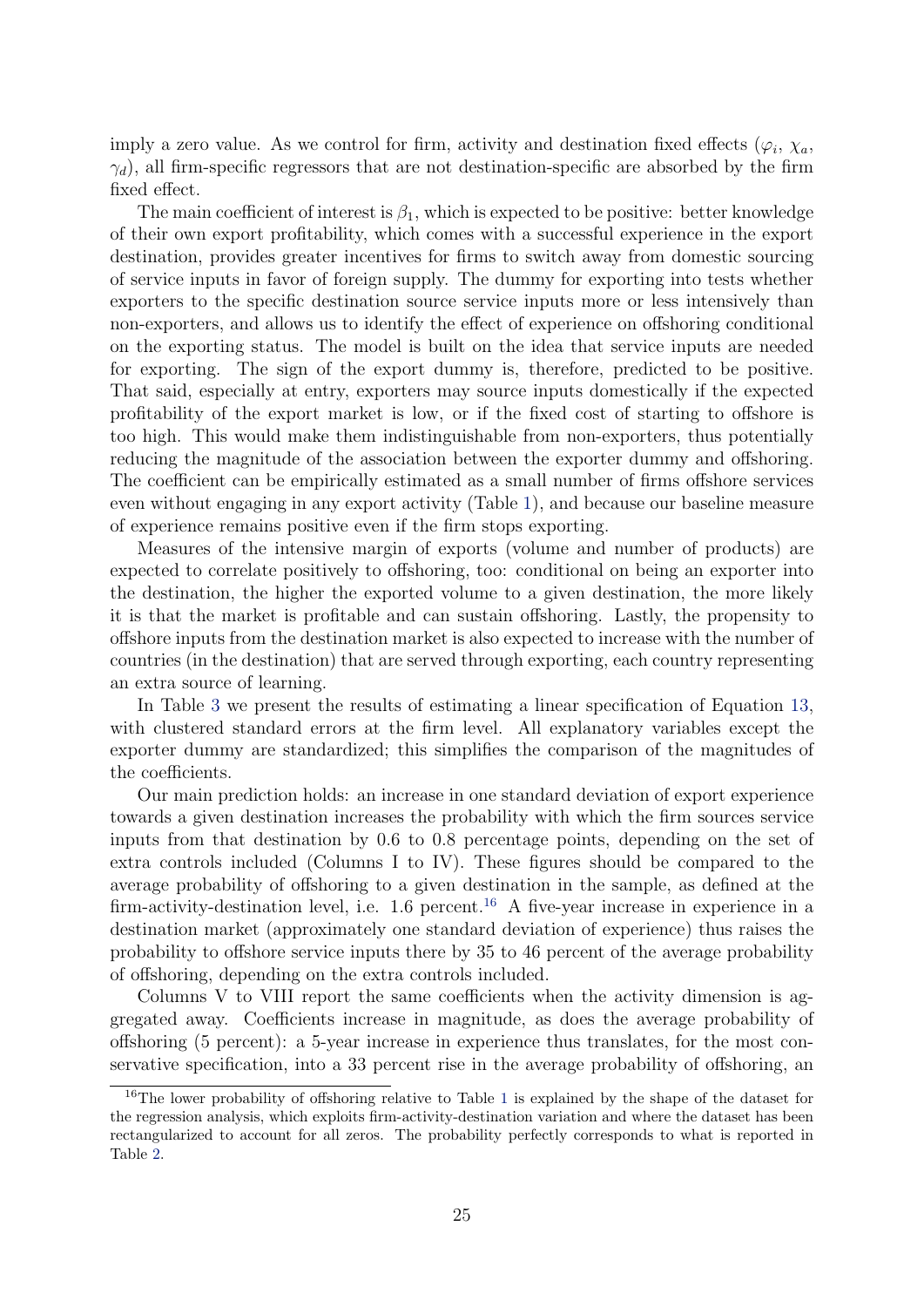increase of comparable magnitude to that expressed by Column IV.

The export dummy captures the average effect of exporting to a certain destination. It allows us to distinguish the increase in offshoring probability due to the entry into a certain destination market, from the increase due to the accumulation of experience over time.[17](#page-25-1) It has the expected positive sign but it becomes insignificant once the number of export countries within the destination is included, which has a consistently positive effect on the probability of offshoring. For a larger number of export countries within the destination, enhancing the exporting activity through local inputs at destination is easier than adapting domestic inputs to all exported countries.[18](#page-25-2)

<span id="page-25-0"></span>

|                          | $\rm(I)$    | $^{(II)}$   | (III)       | (IV)        | (V)                      | (VI)        | (VII)       | (VIII)      |
|--------------------------|-------------|-------------|-------------|-------------|--------------------------|-------------|-------------|-------------|
| Experience               | $0.008***$  | $0.007***$  | $0.007***$  | $0.006***$  | $0.023***$               | $0.021***$  | $0.020***$  | $0.018***$  |
|                          | (0.001)     | (0.001)     | (0.001)     | (0.001)     | (0.002)                  | (0.002)     | (0.002)     | (0.002)     |
| Exporter dest.           | $0.003**$   | 0.003       | $0.004**$   | 0.003       | $0.012***$               | $0.010**$   | $0.012***$  | $0.010**$   |
|                          | (0.002)     | (0.002)     | (0.002)     | (0.002)     | (0.004)                  | (0.004)     | (0.004)     | (0.004)     |
| Num. exp. countries      |             | $0.003***$  |             | $0.003***$  |                          | $0.007***$  |             | $0.008***$  |
|                          |             | (0.001)     |             | (0.001)     |                          | (0.002)     |             | (0.002)     |
| <i>Further controls:</i> |             |             |             |             |                          |             |             |             |
| Exports                  | Yes         | Yes         | Yes         | Yes         | Yes                      | Yes         | Yes         | Yes         |
| Imports                  | No          | No          | Yes         | Yes         | No                       | No          | Yes         | Yes         |
| Observations             | 424,248     | 424,248     | 424,248     | 424,248     | 70,708                   | 70,708      | 70,708      | 70,708      |
| R-squared                | 0.192       | 0.193       | 0.198       | 0.198       | 0.401                    | 0.402       | 0.408       | 0.408       |
| Num. Firms               | 6,428       | 6,428       | 6.428       | 6,428       | 6.428                    | 6,428       | 6.428       | 6.428       |
| <b>Fixed Effects</b>     | Activity    | Activity    | Activity    | Activity    | $\overline{\phantom{0}}$ |             |             |             |
|                          | Firm        | Firm        | Firm        | Firm        | Firm                     | Firm        | Firm        | Firm        |
|                          | Destination | Destination | Destination | Destination | Destination              | Destination | Destination | Destination |

Table 3: Offshoring by Destination

Note: \*\*\* p<0.01, \*\* p<0.05, \* p<0.1. Cross-sectional data at the firm-activity-destination level (Columns I to IV) or firm-destination (Columns V to VIII), for 2011. Activity refers to the type of service which is offshored, and *Destination* includes one of 12 aggregates reported in the CAM survey. The dependent variable is a dummy with value 1 if the firm is only offshoring to a given destination group, 0 otherwise, in a given activity in 2011. All trade-related variables are defined at the firm-destination level (over all countries in the destination group), including Experience, which is defined as the number of years since the firms started exporting to any country belonging to a certain destination group. Further controls for  $Exports$  (resp. Imports) stand for the exported (resp. imported) volume and the number of exported (resp. imported) products. The results are obtained estimating a fixed effect linear model, with clustered errors at the firm level (in parentheses).

These results are robust with respect to the definition of export experience. The measure of experience used in these baseline specifications does not distinguish between experience gained by exporting consistently to one single country within the destination, or by exporting occasionally to multiple countries in the destination. In this sense, it equates experience to the time spent serving a destination market, and allows us to introduce a separate term for the number of countries in the destination served through export, which is identified separately. Furthermore, this definition of experience does not increase mechanically with the number of countries encompassed by the destination

<span id="page-25-1"></span><sup>&</sup>lt;sup>17</sup>Recall that, in the theoretical model, only part of the uncertainty over profitability is resolved at entry in an export market, the remaining part being resolved with a certain probability over time. A robustness specification in Columns I and II of Table [A.4](#page-43-0) in the Appendix drops the exporter dummy. As expected, the coefficient of export experience on offshoring increases, as it now captures both effects. A second robustness specification in Columns III and IV excludes all non-exporters and coherently retrieves slightly lower coefficients.

<span id="page-25-2"></span><sup>&</sup>lt;sup>18</sup>It is also possible that the number of export countries is at least partially capturing the firm's overall export experience: firms which have engaged in exports for long tend to know the ins and outs of exporting better than new exporters, including how to use local (foreign) inputs.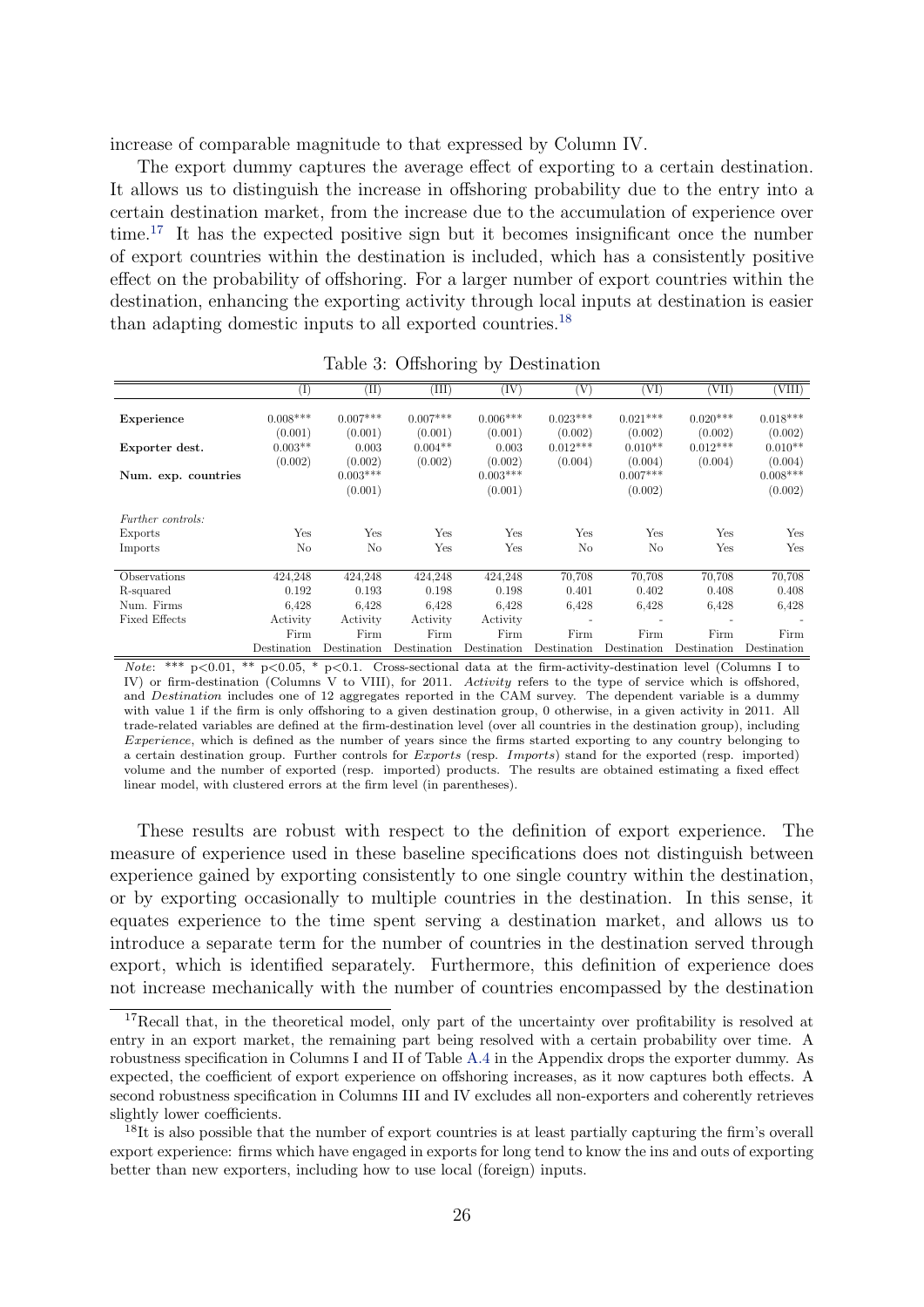<span id="page-26-2"></span>group. This is a desirable property when destination fixed effects are omitted (ref. Section [4.3\)](#page-29-0), which absorb the impact of the destination group's size on offshoring. A different approach, however, can bring together both the geographical and time dimensions of export: after all, an exporter can be defined as experienced both because of the duration its activities in a market, and because of the complexity of serving multiple countries in the same destination market. "Cumulative export experience" therefore counts the number of years in which the firm has served a given country, then sums these over all countries in the destination.[19](#page-26-0) Both definitions of experience measure the capacity of the firm to learn from the exporting activity, but "cumulative" experience captures possible knowledge spillovers from serving multiple nearby countries, while the baseline experience more clearly identifies learning from a given destination market.

A third definition of experience distinguishes again its time and geographical dimensions, and separately calculates the average number of years a firm has served a given export country within a destination group and the number of served countries in the destination. Lastly, a fourth indicator of experience introduces another dimension to evaluate experience, i.e. how much the firm exports in each year to a given country, a concept we introduced as "intensity" in the model's section. Smaller exported quantities can be used by the firm to experiment in the market, and can signal a higher degree of uncertainty on the market's export profitability. This measure sums over the total volume sold by the firm in the destination market in the previous years (and takes it in logarithm, to minimise the importance of outlier country-activity pairs in the destination). It has the advantage of avoiding giving equal weight to small and large countries within one destination.

All approaches are presented in Table [A.2](#page-41-1) in the Appendix. The results confirm the positive link between export experience and the probability of sourcing service inputs from the export destination, no matter the definition of experience. While coefficients differ in magnitude across specifications, standard deviations and average value change with each definition of experience, too. One extra standard deviation in experience increases the probability of offshoring consistently between 31 and 39 percent of the average offshoring probability in the sample.

A second type of robustness relates to the rate of depreciation of knowledge gained in the export market. In the baseline specification,  $Experience$  accumulates linearly over time and the knowledge gathered by the exporter does not depreciate after exiting the destination market. Therefore, a firm keeps the same export experience over time, even years after exiting the export market. If this implies that the firm stops offshoring there, that measure of  *introduces a downward bias in the estimated relationship* between offshoring and experience.<sup>[20](#page-26-1)</sup> As our theoretical model does not speak about the mechanism of depreciation of experience, this is just one possible measurement approach.

In Table [A.3](#page-42-0) in the Appendix, we propose alternative approaches that assume that a firm forgets the lessons learnt in an export market, as more time passes from the moment in which it left exited that market. One approach posits that experience depreciates

<span id="page-26-0"></span><sup>&</sup>lt;sup>19</sup>Consider two firms, both exporting to two different countries in the same destination, but one serving both countries for both years, the other serving only one country in each year. According to the baseline definition of experience, the two firms have the same export experience (two years), while under the cumulative definition the first firm has double the experience (4 years) of the second firm.

<span id="page-26-1"></span> $^{20}$ It is of course possible that the firm stops serving the market through exports, and starts doing so by establishing a production unit in the destination market, as in [Conconi et al.](#page-39-1) [\(2016\)](#page-39-1). In such a case, offshoring of service inputs is expected to persist, if not become more frequent.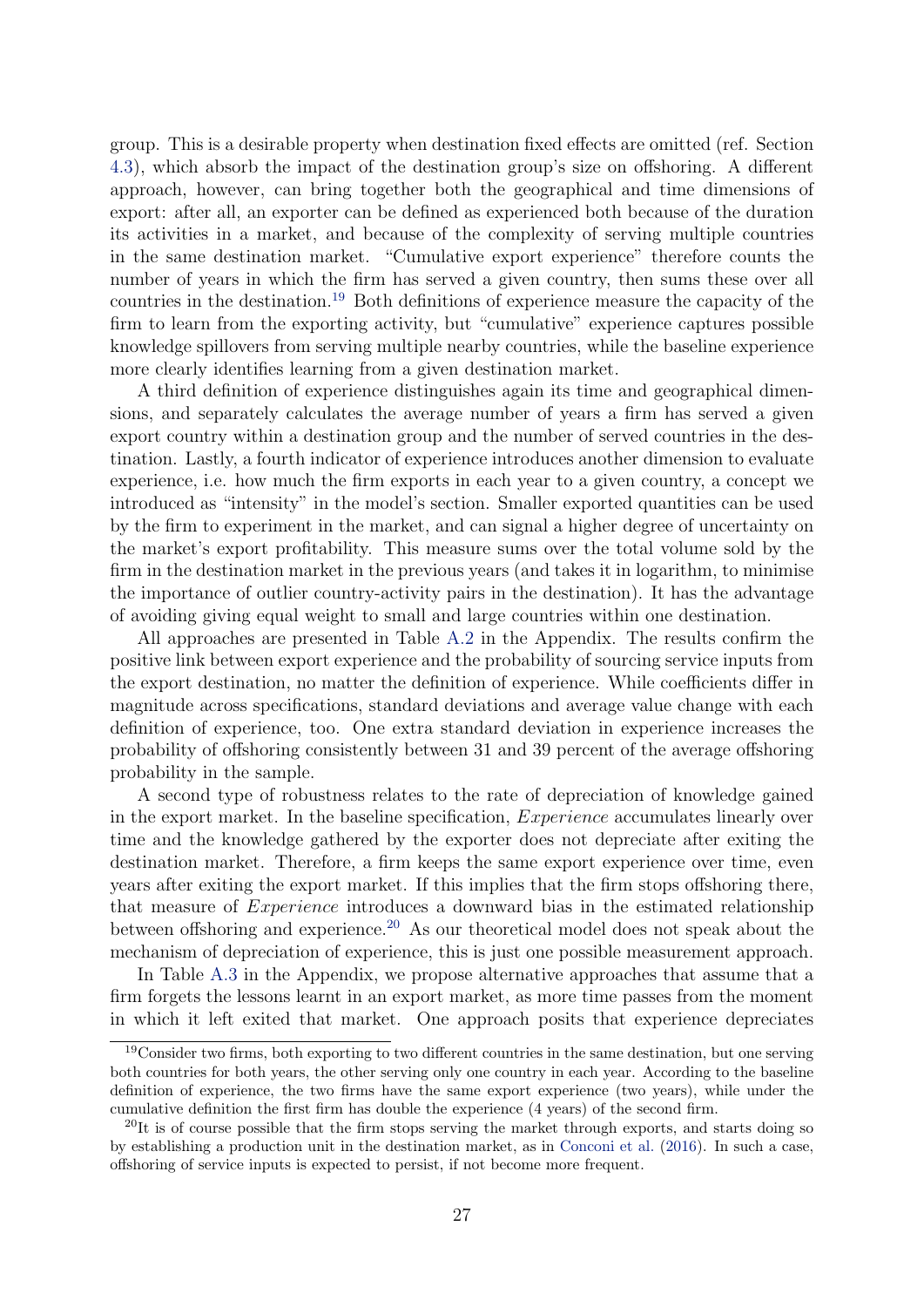linearly over time, i.e. one year is subtracted from experience for every year in which the firm is not exporting to a given export market (Columns III, IV). Another specification takes a mixed approach instead, where there is no depreciation of experience in any year of (even non-consecutive) exporting to a destination, but experience drops to zero in years in which the firm does not export to the destination. Under this particular approach, nonexporters always have zero experience. Results for the mixed approach to depreciation are reported in Columns V and VI of Table [A.3.](#page-42-0) Once again, an immediate comparison across coefficients is not possible, since the standard deviation of export experience is different across specifications. However, we confirm that a 5-year increase in export experience increases the probability of offshoring by 36 percent (linear depreciation schedule) to 41 (mixed depreciation schedule) of the average offshoring probability in the sample. Differences are therefore tiny compared to the baseline effect reported in Columns I and II.

Finally, Table [A.4](#page-43-0) in the Appendix contains further robustness tests for the baseline specification. In Columns I and II, we drop the destination exporter dummy. Columns III and IV restrict the sample to firms that export to at least one destination in 2011. In Columns V and VI, we restrict the sample to manufacturing firms. We also change the econometric specification. In Columns VII and VIII, we estimate a linear model using the sampling weights provided in the CAM survey, whereas in Columns IX and X we use a non-linear specification (logit). The sign and significance of the coefficients on export experience are robust. Magnitudes, when directly comparable (columns I-IV), are also in the same order of magnitude as the baseline table. $21$ 

### 4.2 Experience in other markets

The previous section explored the link between exporting to a destination and sourcing inputs from the same market. For firms' learning, this seems the most natural approach. It also allows for a cleaner identification of the relationship of main interest. Nevertheless, our theoretical model is agnostic about the correspondence between export and offshoring market. While certain "lessons" are certainly market-specific, there are spillovers in experience from one market to the other, i.e., the firm can learn something about itself and its own profitability as exporter in market  $\alpha$  from operations in market  $\beta$ , for a given activity or across activities.[22](#page-27-1) Therefore, there could be both a firm and a firm-destination dimension to this process of self-discovery, with potential consequences for the firm's propensity to offshore. Exploring that possibility, in this subsection we test Prediction [1](#page-15-1) by adding a component of export experience in markets different from the one where the firm is offshoring.

Table [4,](#page-28-0) Columns I to IV, presents the results from estimating Equation [13](#page-23-1) with an additional term for the experience the firm has accumulated by exporting to third

<span id="page-27-0"></span> $21$ The magnitudes cannot be compared between linear and non-linear specifications, as the table reports coefficients for the logit specification, not the marginal effects. The two specifications also differ in the number of observations, due to the mechanics of the conditional logit estimation: whenever the firm has the same offshoring behavior across all destinations, the outcome is perfectly predicted and the firm gets automatically dropped from the sample. Further differences in the magnitude may be attributed to genuine differences in the way the linear vs non-linear model capture the underlying relationship of interest.

<span id="page-27-1"></span> $22$ In fact, this is the central message of Albornoz et al., 2012.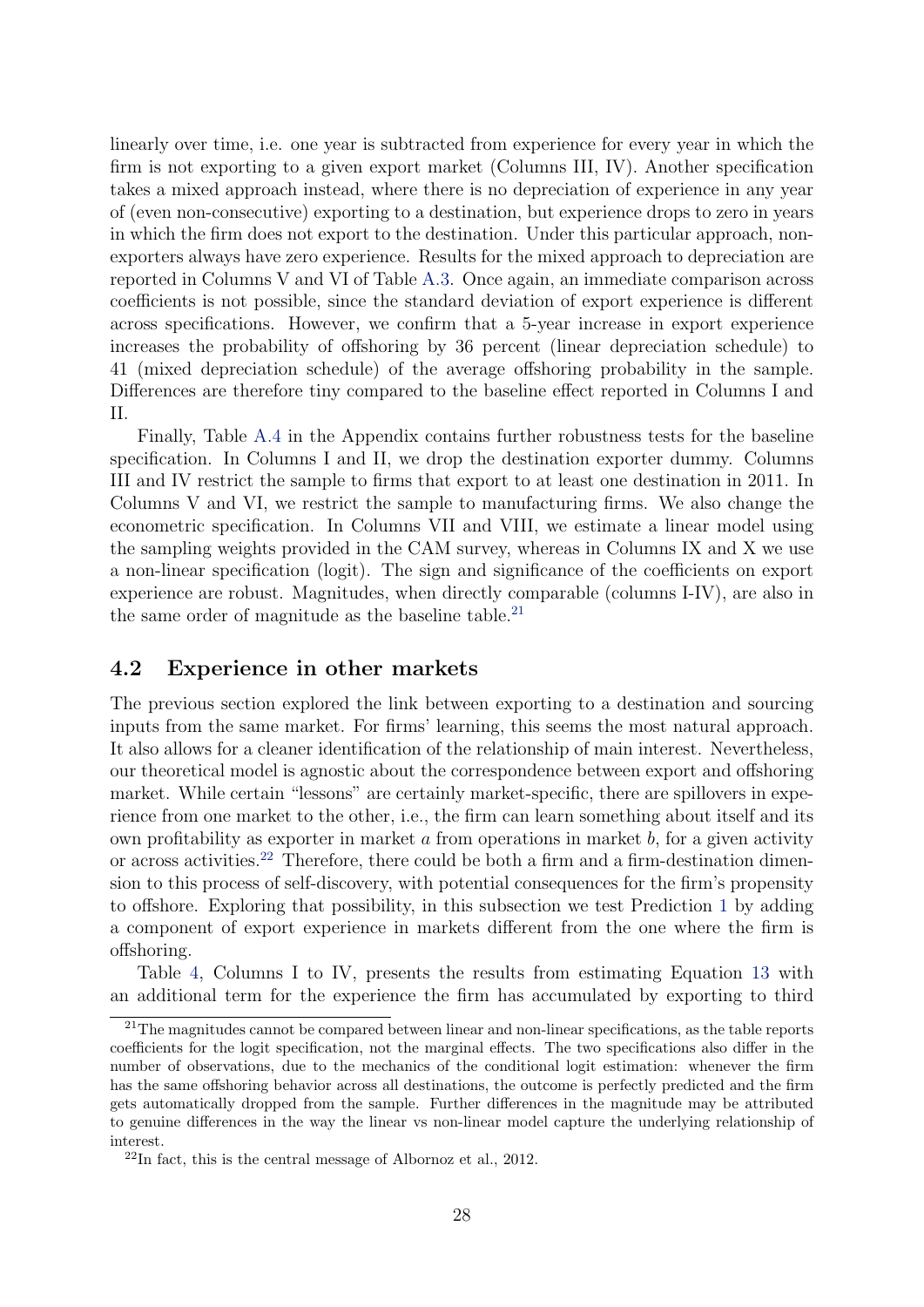markets, i.e., any of the 11 destination markets other than  $d$ . A first measure simply averages the firm's experience across all destinations  $k \neq d$ ; a second measure considers all destinations  $k \neq d$  as if they were countries within one large worldwide destination market, and therefore assigns value one to each year in which a firm is exporting anywhere in the world which is not destination  $d$ .

<span id="page-28-0"></span>

|                                 | ${}_{\rm (I)}$ | $(\mathrm{II})$ | (III)                     | (IV)        | V          | (VI)          | (VII)      |
|---------------------------------|----------------|-----------------|---------------------------|-------------|------------|---------------|------------|
|                                 |                |                 | Firm-Activity-Destination |             |            | Firm-Activity |            |
|                                 |                |                 |                           |             |            |               |            |
| Experience                      | $0.009***$     | $0.008***$      | $0.009***$                | $0.007***$  | $0.046***$ | $0.045***$    | $0.045***$ |
|                                 | (0.001)        | (0.001)         | (0.001)                   | (0.001)     | (0.006)    | (0.006)       | (0.006)    |
| Experience 3rd market           | $0.007**$      | $0.007**$       |                           |             |            |               |            |
|                                 | (0.003)        | (0.003)         |                           |             |            |               |            |
| Experience 3rd market (overall) |                |                 | $0.010**$                 | $0.009**$   |            |               |            |
|                                 |                |                 | (0.004)                   | (0.004)     |            |               |            |
| Exporter dest.                  | $0.003**$      | $0.003**$       | $0.004**$                 | $0.004**$   | $0.031***$ | $0.027***$    | $0.027***$ |
|                                 | (0.002)        | (0.002)         | (0.002)                   | (0.002)     | (0.007)    | (0.007)       | (0.008)    |
| <i>Further controls:</i>        |                |                 |                           |             |            |               |            |
| Exports                         | Yes            | Yes             | Yes                       | Yes         | Yes        | Yes           | Yes        |
| Imports                         | N <sub>o</sub> | Yes             | N <sub>o</sub>            | Yes         | No         | Yes           | Yes        |
| Scale                           | No             | N <sub>o</sub>  | No                        | No          | No         | No            | Yes        |
|                                 |                |                 |                           |             |            |               |            |
| Observations                    | 424,248        | 424,248         | 424,248                   | 424,248     | 38,088     | 38,088        | 37,998     |
| R-squared                       | 0.192          | 0.198           | 0.192                     | 0.198       | 0.095      | 0.098         | 0.098      |
| Num. firms                      | 6.428          | 6.428           | 6,428                     | 6,428       | 6.348      | 6.348         | 6,333      |
| <b>Fixed Effects</b>            | Activity       | Activity        | Activity                  | Activity    | Activity   | Activity      | Activity   |
|                                 | Firm           | Firm            | Firm                      | Firm        | Industry   | Industry      | Industry   |
|                                 | Destination    | Destination     | Destination               | Destination |            |               |            |

Table 4: Offshoring and Third-Market Experience

Note: \*\*\*  $p<0.01$ , \*\*  $p<0.05$ , \*  $p<0.1$ . Cross-sectional data at the firm-activity level, for 2011, where Activity refers to the type of service which is offshored, and *Destination* includes one of 12 aggregates reported in the CAM survey. In Columns I to IV, the sample is the same as in Table [3](#page-25-0) and is declined at the firm-activity-destination level, while in Columns V to VII the destination dimension is aggregated away. The dependent variable is a dummy with value 1 if the firm is offshoring service inputs and 0 otherwise, in a given activity in 2011 (and in a given destination, for Columns I to IV). *Experience* is defined as the number of years since the firms started exporting to any country belonging to a certain destination group (Columns I to IV), or as the average export experience in countries within one of the 12 destinations specified in the CAM survey, then averaged across all the destinations served by the firm (Columns V to VII). Experience 3rd market takes an average of the baseline experience gained in each of the 11 destination markets different from d. Experience 3rd market (overall) gives value equal to one for any year of export to a given destination different from  $d$ , then sums those over the years and destinations. *Exporter* is a dummy with value 1 when the firm is exporting in 2011 in a given destination. Further controls for Exports (resp. Imports) stand for the exported (resp. imported) volume and the number of exported (resp. imported) products. Scale (Column VII) stands for the firm's number of employees and its capital intensity, measured as the ratio of assets to the number of employees. Fixed effect linear model regressions with clustered standard errors at the firm level (in parentheses).

The results show that the additional controls for third-market experience hardly affects the coefficient on the destination-specific  $Exercise$ , relative to Table [3.](#page-25-0) Moreover, longer experience in third markets is also positively associated with the probability of offshoring to  $d$  and by a similar magnitude (albeit estimated with slightly lower precision). Taken together, these results suggest that firms do indeed leverage knowledge acquired in previous markets to explore the firm's potential profitability in the marginal export market, and to decide how to structure operations across the domestic and new foreign market.

A different way to simultaneously capture the effects of destination-specific and overall export experience is to aggregate the destination dimension in the data, and test Prediction [1](#page-15-1) for all firm-activity pairs. In other words, we can estimate:

$$
OFF_{ia} = \alpha + \beta_1 Experience_i + \beta_2 D_i^x + \mathbf{X}_i' \mathbf{\vartheta} + \chi_a + \lambda_j + \xi_{ia}, \tag{14}
$$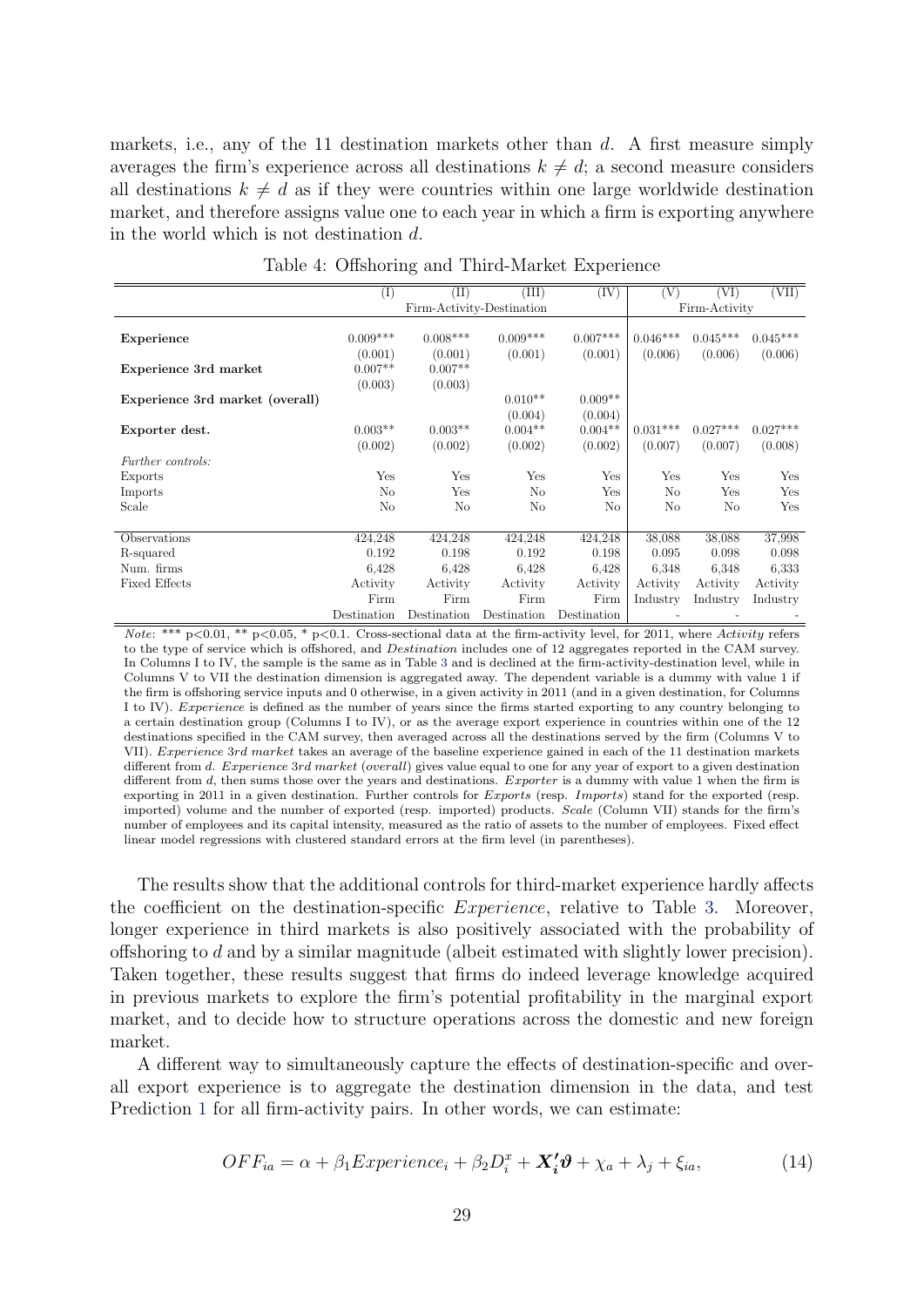<span id="page-29-3"></span>where, for each service activity a of firm i,  $OFF_{ia}$  is a dummy variable with value 1 if the firm is offshoring the activity to any destination.  $X_i'$  includes the usual export and import controls as well as the firm's total number of employees and capital intensity.<sup>[23](#page-29-1)</sup> Activity and industry fixed effects  $(\chi_a; \lambda_i)$  capture possible specificities of industry or activity that correlate with the relative probability of offshoring.

The results are reported in Columns V to VII of Table [4.](#page-28-0) The effect of experience on offshoring is positive and well identified but, once again, magnitudes cannot be immediately compared to those of Table [3,](#page-25-0) as the distribution of the offshoring probability is different in the firm-activity sample. A five-year longer export experience increases the probability of offshoring by 49 percent of its average in the sample.

Overall, the results discussed in this and the previous subsections provide strong empirical validation for Prediction [1.](#page-15-1) Regardless of how it is measured, of how its depreciation is computed, of whether or not it is also accumulated in third markets, and of the set of controls included, export experience is a key determinant of the propensity of firms to offshore services in their export destinations.

### <span id="page-29-0"></span>4.3 Offshoring by Destination: Market Characteristics

The baseline specification in Equation [13](#page-23-1) captures how export experience across the different destination markets affects the firm's offshoring behavior. Our model, however, predicts a role in this relationship for specific features of the export market, in particular  $E\mu$  (the expected profitabiity of the market) and  $\tau$  (the adjustment friction). According to Prediction [2,](#page-16-0) the probability that a firm offshores is increasing in both: more profitable markets help sustain the fixed cost of offshoring, while large adjustment frictions provide a disincentive for firms to do domestic sourcing relative to offshoring. In our context, measures of economic proximity and similarity between France and the offshoring country increase the relative profitability of offshoring because it facilitates doing business with foreign suppliers relative to domestic ones. Similarly, markets where expected profits are higher also tend to induce offshoring of services.

<span id="page-29-2"></span>We therefore test the validity of Prediction [2](#page-16-0) as:

$$
OFF_{iad} = \alpha + \beta_1 Experience_{id} + \beta_2 D_{id}^x + \beta_3 \mu_d + \beta_4 \tau_d + \mathbf{X}_{id}^{\prime} \mathbf{\vartheta} + \chi_a + \varphi_i + \xi_{iad}. \tag{15}
$$

The difference between this specification relative to Equation [13](#page-23-1) is thatbut the destination fixed effect  $\gamma_d$  is omitted, so that we can estimate the impact of expected market profitability  $(E\mu_d)$  and the adjustment friction  $(\tau_d)$  on the probability of sourcing service inputs from the destination market. We approximate the profitability of the destination market by its real GDP.

Choosing a measure for  $\tau_d$  is less straightforward:  $\tau_d$  stands for any factor that eases doing business with foreign suppliers relative to domestic ones, and therefore reduces the firm's relative cost to source inputs from abroad rather than domestically. We therefore need measures of (dis)similarity between origin and export country that affect the firm's

<span id="page-29-1"></span><sup>&</sup>lt;sup>23</sup>Firms engaging in offshoring are on average bigger and more capital-intensive [\(Tomiura,](#page-40-10) [2009\)](#page-40-10). [Berthou and Vicard](#page-39-14) [\(2015\)](#page-39-14) explore the relative importance of size and experience in shaping firms' export dynamics. They find that large firms are less likely to display high volatility in export markets both in products and destinations, and that experience is inversely related to net export growth, conditional on survival.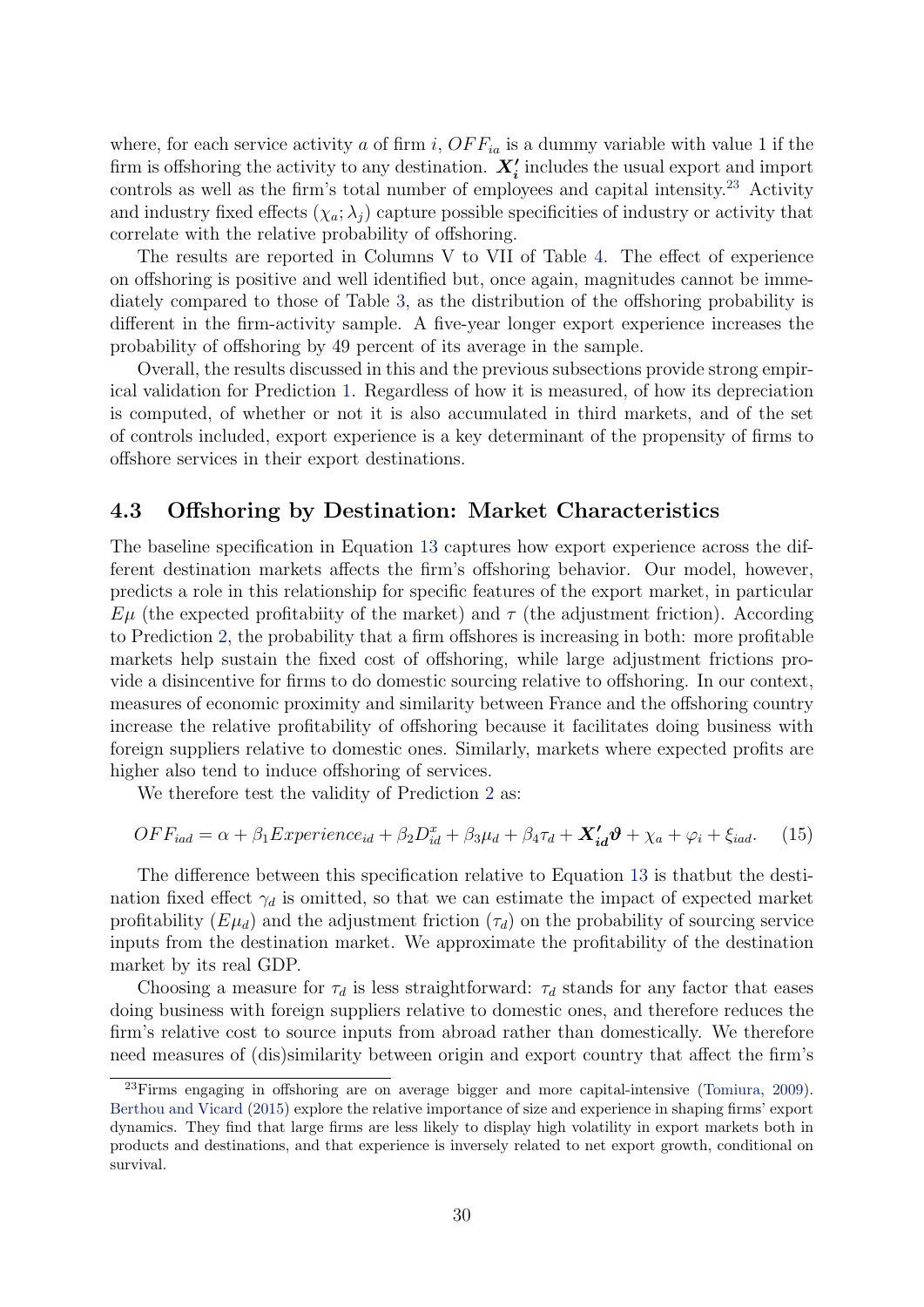<span id="page-30-1"></span>ability to effectively source service inputs and its cost. Several gravity-like variables [\(Head](#page-39-15) [and Mayer,](#page-39-15) [2014\)](#page-39-15) are a priori good candidates: being part of the same regional trade agreement  $(RTA)$  or sharing the same currency or legal system are likely to increase  $\tau$ , i.e. to reduce the relative marginal cost of sourcing inputs from abroad.<sup>[24](#page-30-0)</sup> Strong rule of law provisions and enforcement, as measured by the World Bank Governance Indicators database (ref. [Kaufmann et al.,](#page-40-11) [2010\)](#page-40-11), should also reduce the marginal cost of offshoring services by creating a more business-friendly institutional environment in the destination. Lastly, both the quality of services tends to be higher and transaction costs (be them communication costs or costs associated to failures in production) tend to be lower when the workforce at destination is more skilled, which we approximate with the human capital level at destination (Human Capital Index, from the Penn World Tables v9). We have the opposite expectation for the physical distance between France and the foreign market: if the distance between the two countries increases, offshoring of service inputs becomes less convenient.

The results of estimating Equation [15](#page-29-2) are reported in Table [5.](#page-31-0) The first column only controls for our measure for  $E\mu$ , while all other columns simultaneously estimate an effect for  $E\mu$  and for  $\tau$ . First, we confirm that longer export experience increases the probability of offshoring to the same destination, in a comparable magnitude to what reported in Table [3](#page-25-0) (0.6 to 1 percent, depending on the specification), especially if we consider that destination fixed effects are omitted here.

As predicted by the model, larger economies command a higher probability of offshoring there. Moreover, the probability of offshoring in a destination increases with the strength of the rule of law there, and with the existence of a common currency, of a free trade agreement, and of a common legal system between that market and France. In contrast, since countries that are further away from France are likely to be less profitable to offshore in, the effect of distance on the probability of offshoring decreases in the distance to France. The effect of sharing the same language is more subtle. While it should make offshoring easier, it also increases the effectiveness of locally sourced services in the destination. The estimate indicates that the net effect of sharing the same language on the propensity to offshore service inputs to a destination is relatively small but negative.

The estimates have the same signs when the proxies for  $E\mu$  and  $\tau$  are interacted with our measure of experience (see Table [A.5](#page-44-0) in the Appendix): the effect of the size of the destination market and of the adjustment friction on the firm's probability to offshore there is stronger, the longer the firm's experience in exporting there, and hence its knowledge of the destination market. This further validates the claim of Prediction [2:](#page-16-0) higher profitability or domestic adjustment costs reduce the cost threshold beyond which the firm switches to offshoring, thus also lowering the export experience required to firms before offshoring.

<span id="page-30-0"></span><sup>&</sup>lt;sup>24</sup>These variables have already been used to estimate the importance of a country's institutions for international trade after controlling for factor endowments (for a review, see [Nunn and Trefler,](#page-40-12) [2014\)](#page-40-12). [Araujo et al.](#page-38-7) [\(2016\)](#page-38-7), in particular, highlight that low experience and low quality institutions in the export market aggravate the fixed cost of exporting, but can also influence export volumes and export dynamics after entry.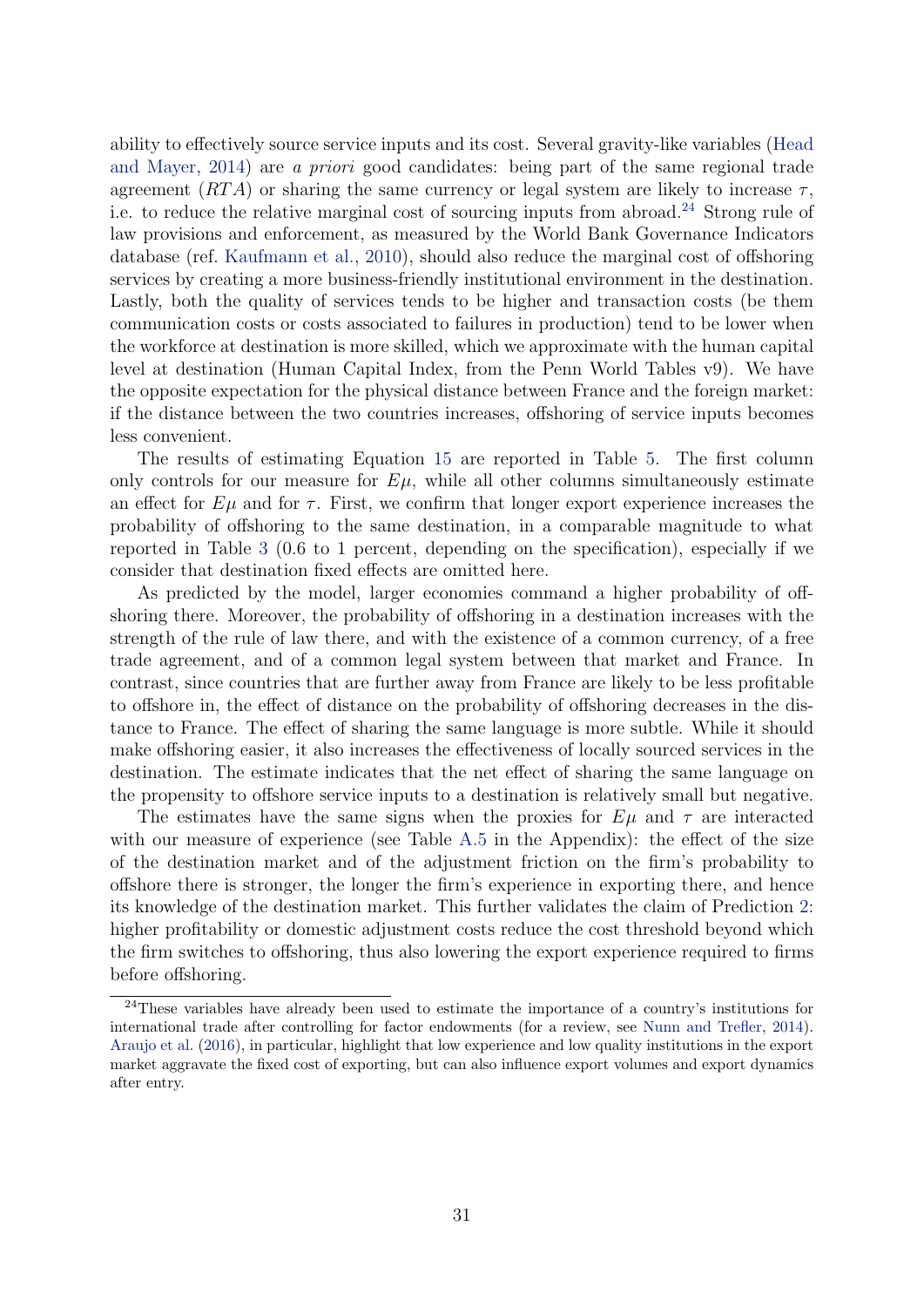<span id="page-31-0"></span>

|                     | $\overline{(\mathrm{I})}$ | $(\mathrm{II})$ | (III)      | (IV)       | (V)        | (VI)                 | VII)       | (VIII)     |
|---------------------|---------------------------|-----------------|------------|------------|------------|----------------------|------------|------------|
|                     |                           |                 |            |            |            |                      |            |            |
| Experience          | $0.010***$                | $0.010***$      | $0.006***$ | $0.010***$ | $0.006***$ | $0.006***$           | $0.008***$ | $0.009***$ |
|                     | (0.001)                   | (0.001)         | (0.001)    | (0.001)    | (0.001)    | (0.001)              | (0.001)    | (0.001)    |
| Exporter dest.      | $0.004***$                | $0.004***$      | $0.003*$   | $0.004***$ | $0.003**$  | $0.003*$             | $0.004**$  | $0.004***$ |
|                     | (0.002)                   | (0.002)         | (0.002)    | (0.002)    | (0.002)    | (0.002)              | (0.002)    | (0.002)    |
| Real GDP            | $0.003***$                | $0.003***$      | $0.006***$ | $0.003***$ | $0.001***$ | $0.006***$           | $0.001***$ | $0.003***$ |
|                     | (0.000)                   | (0.000)         | (0.000)    | (0.000)    | (0.000)    | (0.000)              | (0.000)    | (0.000)    |
| Common language     |                           | $-0.011***$     |            |            |            |                      |            |            |
|                     |                           | (0.001)         |            |            |            |                      |            |            |
| <b>RTA</b>          |                           |                 | $0.026***$ |            |            |                      |            |            |
|                     |                           |                 | (0.001)    |            |            |                      |            |            |
| Common Legal System |                           |                 |            | $0.004***$ |            |                      |            |            |
|                     |                           |                 |            | (0.001)    |            |                      |            |            |
| Common Currency     |                           |                 |            |            | $0.054***$ |                      |            |            |
|                     |                           |                 |            |            | (0.003)    |                      |            |            |
| <b>Distance</b>     |                           |                 |            |            |            | $-0.010***$          |            |            |
|                     |                           |                 |            |            |            | (0.000)              |            |            |
| Rule of Law         |                           |                 |            |            |            |                      | $0.008***$ |            |
|                     |                           |                 |            |            |            |                      | (0.000)    |            |
| Human capital       |                           |                 |            |            |            |                      |            | $0.004***$ |
|                     |                           |                 |            |            |            |                      |            | (0.000)    |
| Further controls:   |                           |                 |            |            |            |                      |            |            |
| Exports             | Yes                       | Yes             | Yes        | Yes        | Yes        | Yes                  | Yes        | Yes        |
| Imports             | Yes                       | Yes             | Yes        | Yes        | Yes        | $\operatorname{Yes}$ | Yes        | Yes        |
|                     |                           |                 |            |            |            |                      |            |            |
| Observations        | 424,248                   | 424,248         | 424,248    | 424,248    | 424,248    | 424,248              | 424,248    | 424,248    |
| R-squared           | 0.189                     | 0.189           | 0.194      | 0.189      | 0.196      | 0.194                | 0.192      | 0.190      |
| Num. firms          | 6.428                     | 6.428           | 6,428      | 6.428      | 6,428      | 6.428                | 6,428      | 6,428      |
| Fixed Effects       | Activity                  | Activity        | Activity   | Activity   | Activity   | Activity             | Activity   | Activity   |
|                     | Firm                      | Firm            | Firm       | Firm       | Firm       | Firm                 | Firm       | Firm       |

Table 5: Offshoring and Destination Characteristics

Note: \*\*\*  $p<0.01$ , \*\*  $p<0.05$ , \*  $p<0.1$ . Cross-sectional data at the firm-activity-destination level, for 2011, where Activity refers to the type of service which is offshored, and *Destination* includes one of 12 aggregates reported in the CAM survey. The dependent variable is a dummy with value 1 if the firm is offshoring to a given destination group, and 0 otherwise, in a given activity in 2011. All trade-related variables are defined at the firm-destination level (over all countries in the destination group), including Experience, which is defined as the number of years since the firms started exporting to any country belonging to a certain destination group. Distance measures the distance between France and the country of export destination. Common Language, Common Legal System, Common Currency, and RTA are dummy variables with value 1 if France and one of the countries in the offshoring destination group share, respectively, a common official language, common legal origin, currency and a free trade agreement. Rule of Law is the average index of the effectiveness of the rule of law in the destination countries, as measured by the World Bank Governance Indicators database. Real GDP measures the cumulative USD value of the underlying indicator over the countries in the destination group, taken in logarithm. Human Capital is the Human Capital Index from the Penn World Tables (v9), averaged across countries in the destination. All specifications include the following controls: export and import volume, and number of exported and imported products. The results are obtained estimating a fixed effect linear model, with clustered errors at the firm level (in parentheses).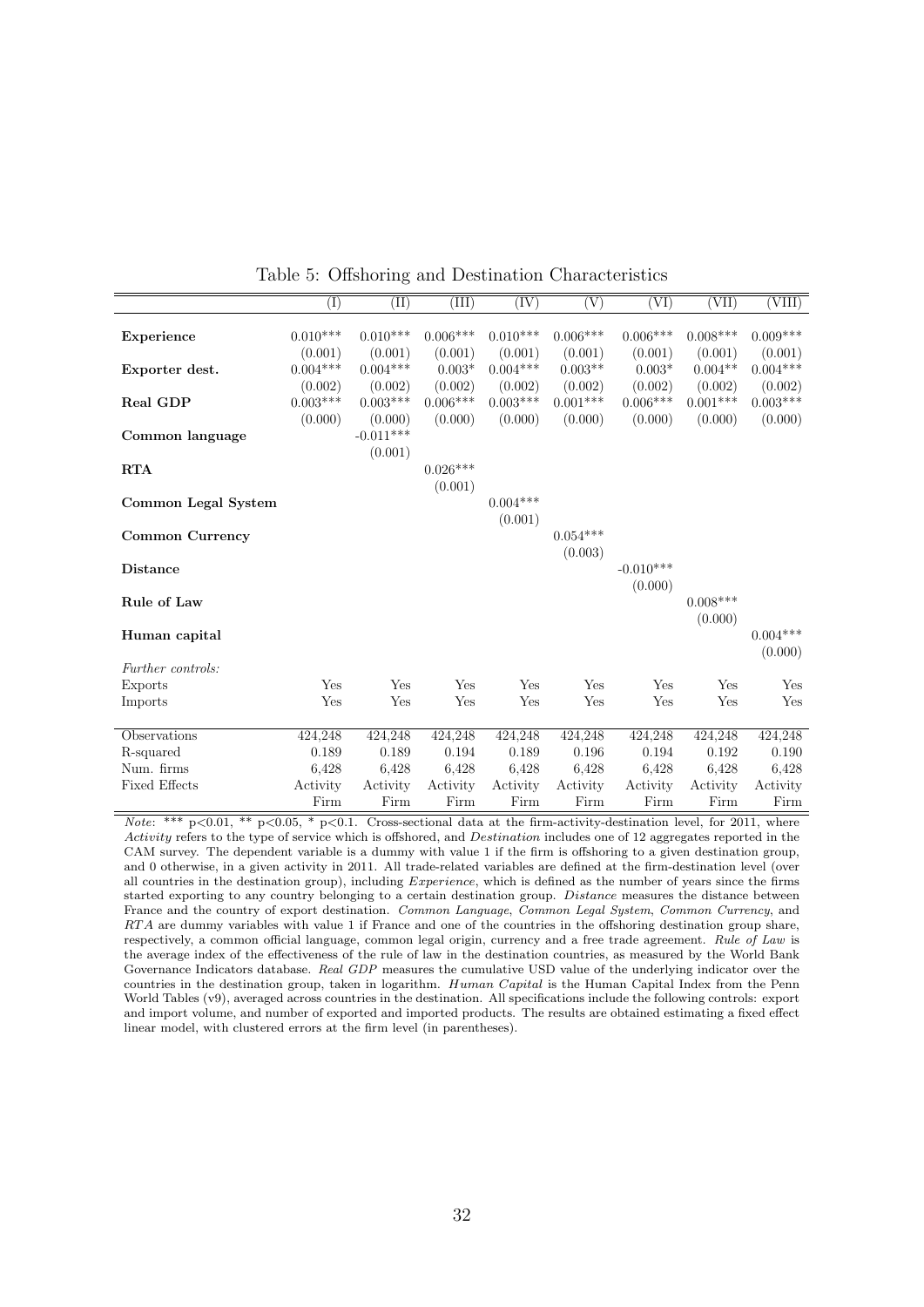# <span id="page-32-0"></span>5 Trade Consequences of Offshoring

### 5.1 Offshoring and Trade Volumes

Our model also predicts that offshoring firms export greater volumes (Prediction [3\)](#page-17-0). As discussed in the model section, this is the result of both model assumptions (the lower marginal cost of offshoring relative to domestic sourcing) and model results (the selection of firms to offshore both at entry and when they discover their export profitability). We test this prediction by estimating the following specification:

<span id="page-32-1"></span>
$$
ExpVolume_{id} = \alpha + \rho OFF_{id} + \mathbf{Z'_{id}}\boldsymbol{\vartheta} + \varphi_i + \gamma_d + \xi_{id},\tag{16}
$$

where  $ExpVolume$  is the (log of the) volume exported towards a destination,  $OFF$  is a measure of the firm's offshoring activities of service inputs in the destination,  $\varphi_i$  captures firm fixed effects, and  $\gamma_d$  captures destination-specific effects. Prediction [3](#page-17-0) indicates that  $\rho$  should be positive. Note that there is no *Experience* term in Equation [16,](#page-32-1) since the link between destination-specific offshoring and exporting holds true independently of the length of the exporting spell. The relationship is estimated on the sub-sample of exporters.

Firm and destination fixed effects imply that we are comparing the behavior of the same firm across destinations, while also controlling for destination characteristics. If a firm chose  $\sigma$  in destination A but  $d$  in destination B, it is because it found out that its export profitability is greater in A than in B. Accordingly, it should sell more in A than in B.

Table [6](#page-33-0) reports the outcomes of estimating Equation [16](#page-32-1) using data for 2011 with a linear regression and firm fixed effects. All regressors are aggregated at the firm-destination level. A first measure of offshoring acquires value 1 if the firm offshores at least one service activity to the destination in 2011, and 0 otherwise (Columns I to III). As predicted by the model, firms offshoring to a destination export greater volumes of goods there. According to the most demanding specification (Column III), volumes exported are approximately 107 percent higher for firms that offshore at least one service activity to the same destinations than for firms that do not, everything else held constant.<sup>[25](#page-32-2)</sup>

An alternative measure of offshoring is the number of activities that are offshored by the firm to the destination (Columns IV to VI). The results indicate that one additional standard deviation of offshored service activity increases the exported volume by 24 percent. Evaluated at the mean, adding one offshored service activities leads to an extra 2.3 million Euros in exports, approximately.

Hence, controlling for destination characteristics, a given firm sells more in the markets where it offshores services (or offshores more services). This supports the basic assumption and the basic mechanism of the model.

### 5.2 Offshoring and Exit

Prediction [4](#page-17-1) states that, everything else equal, exit rates from export markets should be lower for firms that offshore services there, relative to those that do not. This happens

<span id="page-32-2"></span> ${}^{25}$ Exp(0.728)-1 = 1.07.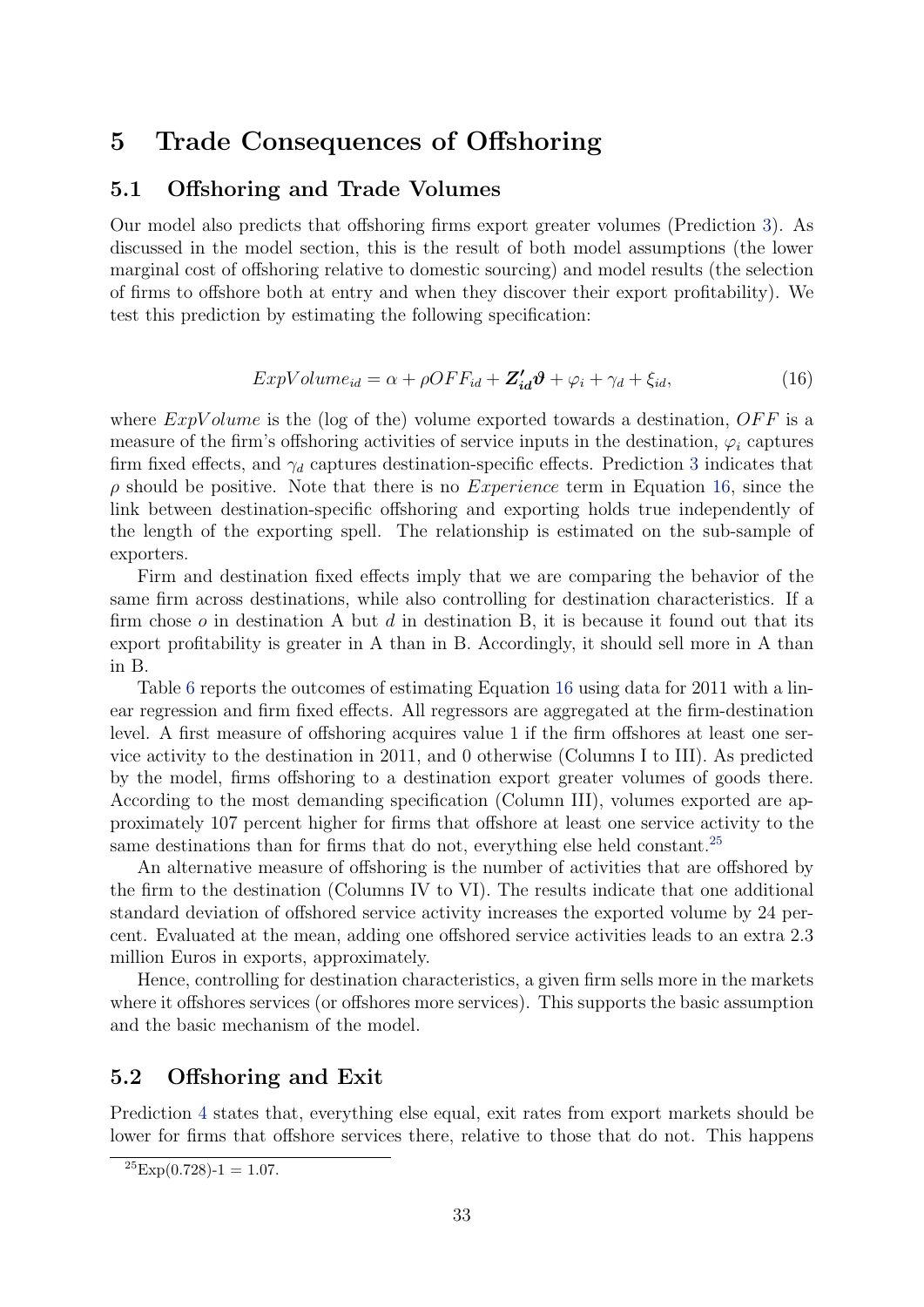<span id="page-33-0"></span>

|                          | $\rm (I)$             | $\rm (II)$            | ΊH                    | ΊV          | 'V)         | VI)         |
|--------------------------|-----------------------|-----------------------|-----------------------|-------------|-------------|-------------|
| Offshoring               | $0.791***$<br>(0.068) | $0.724***$<br>(0.067) | $0.728***$<br>(0.068) |             |             |             |
| Num. Offsh. Activities   |                       |                       |                       | $0.246***$  | $0.215***$  | $0.218***$  |
|                          |                       |                       |                       | (0.025)     | (0.025)     | (0.026)     |
| <i>Further controls:</i> |                       |                       |                       |             |             |             |
| Exports                  | No                    | Yes                   | Yes                   | No          | <b>Yes</b>  | Yes         |
| Imports                  | No                    | No                    | Yes                   | No          | No          | Yes         |
|                          |                       |                       |                       |             |             |             |
| Observations             | 17,534                | 17,534                | 17,534                | 17,534      | 17,534      | 17,534      |
| R-squared                | 0.626                 | 0.643                 | 0.643                 | 0.622       | 0.639       | 0.640       |
| Num. firms               | 2,853                 | 2,853                 | 2,853                 | 2,853       | 2,853       | 2,853       |
| Fixed Effects            | Firm                  | Firm                  | Firm                  | Firm        | Firm        | Firm        |
|                          | Destination           | Destination           | Destination           | Destination | Destination | Destination |

Table 6: Offshoring and Trade Volumes

Note: \*\*\* p<0.01, \*\* p<0.05, \* p<0.1. Cross-sectional data at the firm-destination level for 2011, where Destination includes one of 12 aggregates reported in the CAM survey. The dependent variable is the log of the total exported volumes towards all countries included in the offshoring destination group and is not defined for non-exporting firms.  $Offshoring$  is a dummy with value 1 if the firm offshores at least one service activity to that destination in 2011, and 0 otherwise. Num. Offshored Activities is the number of service activities that are offshored by the firm to that destination. Further controls for *Exports* (resp. *Imports*) stand for the number of exported (resp. imported) products and for the volume of imported goods. The results are obtained estimating a fixed-effect linear model, with clustered errors at the firm level (in parentheses).

because through offshoring firms avoid the adjustment frictions from domestically provided services and because better firms select themselves into offshoring at entry. For both reasons, firms offshoring are more likely to keep serving the market upon finding out their export profitability there. Allowing for i.i.d. shocks on firm profitability in a market makes the prediction also apply to a given firm selling in different markets. That is, in destinations where the firm decided to offshore, its propensity to exit is lower than in destinations where the firm chose to not offshore services.

We test this prediction by estimating Equation [17:](#page-33-1)

<span id="page-33-1"></span>
$$
Exit_{id} = \alpha + \eta OFF_{id} + \mathbf{Z}_{id}' \boldsymbol{\vartheta} + \varphi_i + \gamma_d + \xi_{id},
$$
\n(17)

where  $OFF$  is, as before, a measure of the firm's offshoring activities in a given destination,  $\varphi_i$  and  $\gamma_d$  capture, respectively, firm and destination fixed effects. Exit is a measure of the propensity of the firm to stop serving the destination market through exports. The model predicts that  $\eta$  is negative: exporting firms that also offshore services to that destination should exhibit lower probability of exit from the export market.

The results from estimating Equation [17](#page-33-1) are reported in Table [7.](#page-34-0) We propose two measures of exit from the export market: one identifies firms that export to a destination in 2011, but stop exporting there at least once in the period 2012-2017 (Columns I to IV); the other measures the number of times between 2012-2017 in which the firm stops serving the destination market (all the countries in the destination group) after serving it in the previous year, divided by six (Columns V to VIII).

The estimates support our hypothesis: firms that are both exporting to and offshoring in a destination stop exporting to that market less frequently than firms that do not offshore in that destination. In particular, starting to source at least one service input from one of the countries of a destination decreases the probability of quitting that export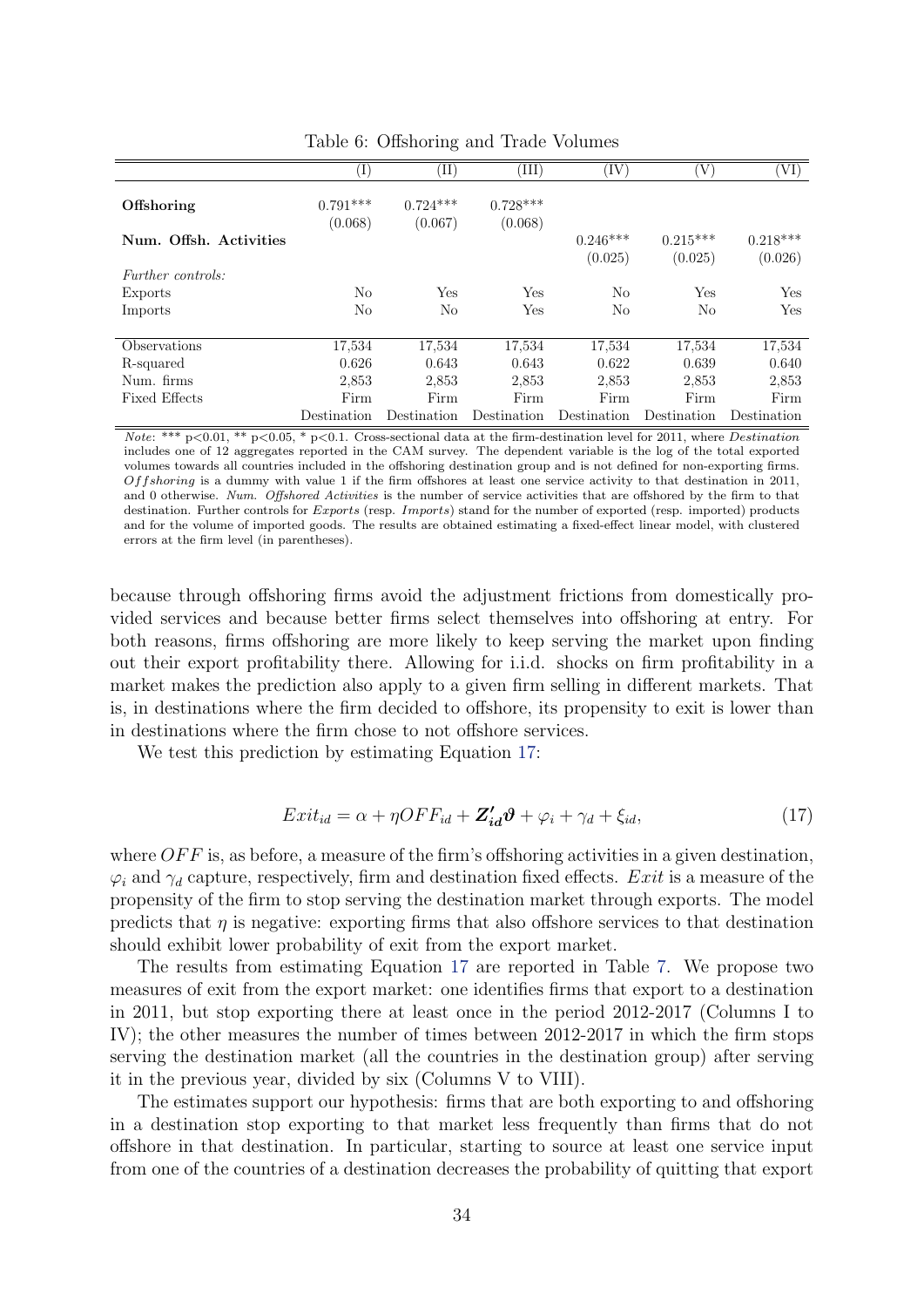market at least once between 2012 and 2017 by 4.6 percentage points. For comparison, the average probability of exit is 33 percent. The same switch in offshoring status decreases the period in which the firm does not export to the destination by 0.026 units, or about two months. In a similar way, offshoring one extra service activity to a country in the destination market decreases the probability of exit by 1.2 percentage points.

<span id="page-34-0"></span>

|                        | T)                     | (II)                       | (III)                  | (IV)                   | 'V)                    | 'VI)                          | (VII)                 | (VIII)                |
|------------------------|------------------------|----------------------------|------------------------|------------------------|------------------------|-------------------------------|-----------------------|-----------------------|
|                        |                        | Outcome: At least one Exit |                        |                        |                        | Outcome: Length of Non-Export |                       |                       |
| Offshoring             | $-0.046***$<br>(0.010) | $-0.046***$<br>(0.010)     |                        |                        | $-0.026***$<br>(0.006) | $-0.026***$<br>(0.006)        |                       |                       |
| Num. Offsh. Activities |                        |                            | $-0.012***$<br>(0.004) | $-0.012***$<br>(0.004) |                        |                               | $-0.005**$<br>(0.002) | $-0.006**$<br>(0.002) |
| Further controls:      |                        |                            |                        |                        |                        |                               |                       |                       |
| Exports                | Yes                    | Yes                        | Yes                    | Yes                    | Yes                    | Yes                           | Yes                   | Yes                   |
| Imports                | No                     | Yes                        | No                     | Yes                    | No                     | Yes                           | No                    | Yes                   |
|                        |                        |                            |                        |                        |                        |                               |                       |                       |
| Observations           | 17,534                 | 17,534                     | 17,534                 | 17,534                 | 17,534                 | 17,534                        | 17,534                | 17,534                |
| R-squared              | 0.516                  | 0.516                      | 0.515                  | 0.515                  | 0.545                  | 0.545                         | 0.545                 | 0.545                 |
| Num. firms             | 2,853                  | 2,853                      | 2,853                  | 2,853                  | 2,853                  | 2,853                         | 2,853                 | 2,853                 |
| <b>Fixed Effects</b>   | Firm                   | Firm                       | Firm                   | Firm                   | Firm                   | Firm                          | Firm                  | Firm                  |
|                        | Destination            | Destination                | Destination            | Destination            | Destination            | Destination                   | Destination           | Destination           |

Table 7: Offshoring and Exit from Export

Note: \*\*\* p<0.01, \*\* p<0.05, \* p<0.1. Cross-sectional data at the firm-destination level for 2011, where Destination includes one of 12 aggregates reported in the CAM survey and only exporters are considered. The dependent variable is a dummy with value 1 if the firm stops exporting to one of the countries in the destination group at least once from 2012 to 2017 (Columns I to IV), or the number of years between 2012 and 2017 in which the firm does not export to any country in the destination group, divided by six (Columns V to VIII).  $Offshoring$  is a dummy with value 1 if the firm offshores at least one activity to that destination in 2011, and 0 otherwise. Num. Offsh. Activities is the number of offshored activities in the destination in 2011, and ranges from zero (no offshoring for the firm) to 6. Further controls for Exports (resp. Imports) stand for the exported (resp. imported) volume and the number of exported (resp. imported) products. The results are obtained estimating a fixed effect linear model, with clustered errors at the firm level (in parentheses).

In a similar vein, Prediction 5 states that an offshoring firm is more likely to keep exported volumes stable than a firm choosing to outsource inputs domestically. That is also true for a given firm choosing different sourcing modes in different markets. In other words, Prediction 5 stipulates that offshoring inputs to a destination should decrease the volatility of the firm's export volume to that destination. The reason is that firms offshoring in a market are more likely to have already found out their export profitability in that market.

We test that prediction by estimating the following equation:

<span id="page-34-1"></span>
$$
ExportVolatility_{id} = \alpha + \kappa OFF_{id} + \mathbf{Z}_{id}'\boldsymbol{\vartheta} + \varphi_i + \gamma_d + \xi_{id},\tag{18}
$$

where  $ExportVolatility$  is a measure of the volatility of the firm's exports towards a given destination. The model predicts  $\kappa$  is negative: offshoring firms should exhibit lower volatility in exports relative to exporting firms that source domestically.

Table [8](#page-35-1) reports the results from estimating Equation [18.](#page-34-1) The specifications in Columns I to IV measure the volatility of exports as the logarithm of the coefficient of variation in the volumes exported to all countries in a given destination group between 2011 and 2017, while Columns V to VIII measure it as the number of years in which the firm has stopped serving the destination market between 2012-2017.<sup>[26](#page-34-2)</sup> The results from both

<span id="page-34-2"></span><sup>26</sup>Some firms export in 2011, then exit until the end of the sample. The coefficient of variation in export volume is not defined for those firms, and they do not contribute to estimating the results of Columns I-IV. This explains why the reported number of observations is slightly lower there than in Columns V-VIII.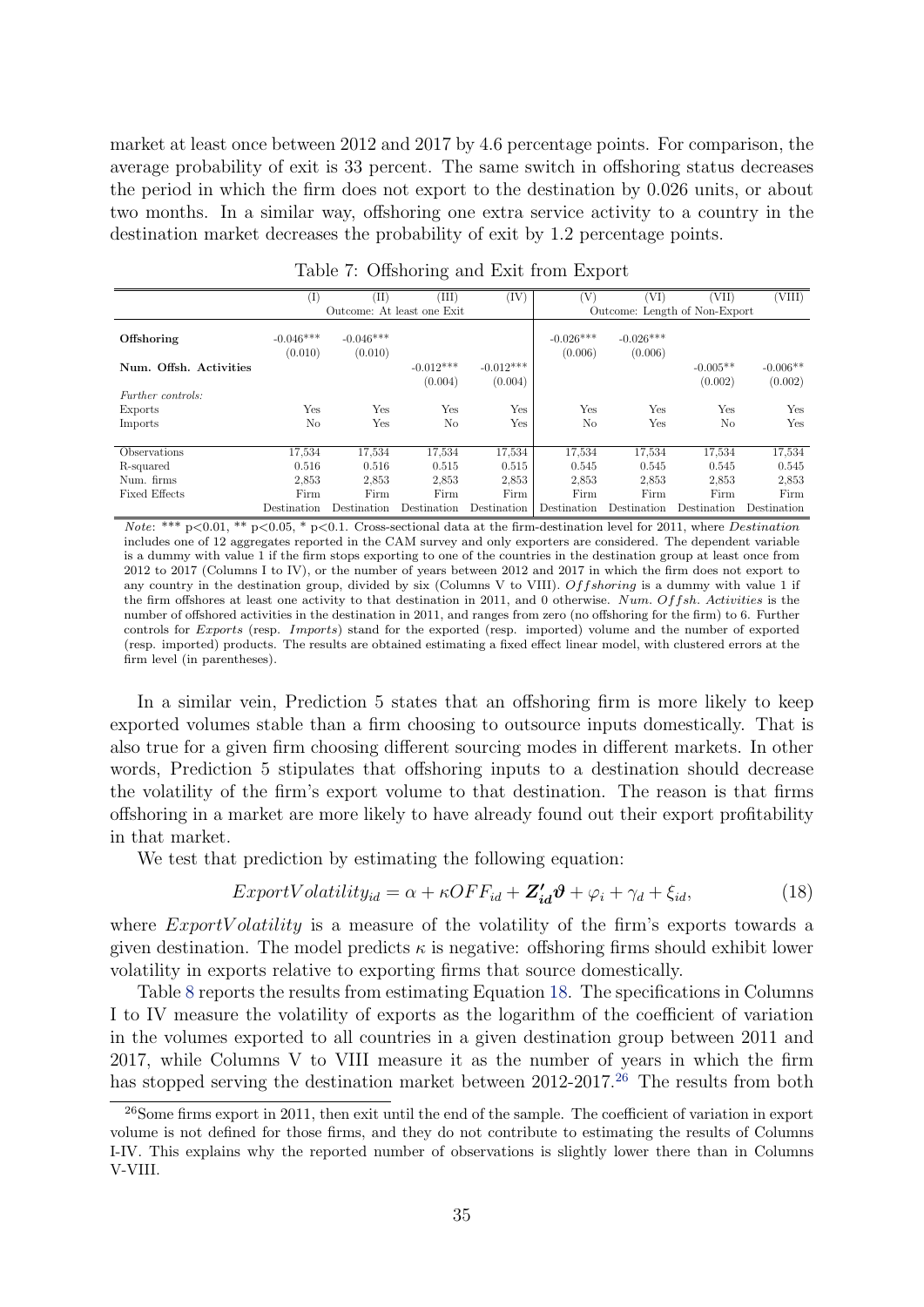<span id="page-35-2"></span>specifications confirm that firms offshore service inputs to the destination where they also export with lower volatility. Sourcing at least one service input from the destination market decreases the volatility of export volumes by 12 percent (Column II), or 20 percent of the average volatility across exporters in the sample. Furthermore, one extra offshored activity decreases the volatility of export volumes by, approximately, 3 percent.

<span id="page-35-1"></span>

|                          | $(\mathrm{I})$         | (II)                             | (III)                  | (IV)                   | (V)                    | (VI)                   | 'VII)                    | (VIII)                 |
|--------------------------|------------------------|----------------------------------|------------------------|------------------------|------------------------|------------------------|--------------------------|------------------------|
|                          |                        |                                  |                        |                        |                        |                        |                          |                        |
|                          |                        | Outcome: Log CV of Export Volume |                        |                        |                        |                        | Outcome: Number of Exits |                        |
| Offshoring               | $-0.115***$<br>(0.020) | $-0.117***$<br>(0.020)           |                        |                        | $-0.068***$<br>(0.014) | $-0.069***$<br>(0.015) |                          |                        |
| Num. Offsh. Activities   |                        |                                  | $-0.028***$<br>(0.008) | $-0.030***$<br>(0.008) |                        |                        | $-0.016***$<br>(0.005)   | $-0.016***$<br>(0.005) |
| <i>Further controls:</i> |                        |                                  |                        |                        |                        |                        |                          |                        |
| Exports                  | Yes                    | Yes                              | Yes                    | Yes                    | Yes                    | <b>Yes</b>             | Yes                      | Yes                    |
| Imports                  | No                     | Yes                              | No                     | Yes                    | N <sub>o</sub>         | Yes                    | No                       | Yes                    |
|                          |                        |                                  |                        |                        |                        |                        |                          |                        |
| Observations             | 16.762                 | 16,762                           | 16,762                 | 16.762                 | 17,534                 | 17,534                 | 17,534                   | 17,534                 |
| R-squared                | 0.589                  | 0.589                            | 0.588                  | 0.589                  | 0.446                  | 0.446                  | 0.445                    | 0.445                  |
| Num. firms               | 2,720                  | 2,720                            | 2,720                  | 2,720                  | 2,853                  | 2,853                  | 2,853                    | 2,853                  |
| <b>Fixed Effects</b>     | Firm                   | Firm                             | Firm                   | Firm                   | Firm                   | Firm                   | Firm                     | Firm                   |
|                          | Destination            | Destination                      | Destination            | Destination            | Destination            | Destination            | Destination              | Destination            |

Table 8: Offshoring and Export Volatility

Note: \*\*\* p<0.01, \*\* p<0.05, \* p<0.1. Cross-sectional data at the firm-destination level for 2011, where Destination includes one of 12 aggregates reported in the CAM survey and only exporters are considered. The dependent variable is the logarithm of the coefficient of variation in the volumes exported to all countries in a given destination group between 2011 and 2017 (Columns I to IV), or the number of times between 2012-2017 in which the firm has stopped serving the destination market (all the countries in the destination group) after having served it the previous year (Columns V to VIII). Of fshoring is a dummy with value 1 if the firm offshores at least one activity to that destination in 2011, and 0 otherwise. Further controls for *Exports* (resp. *Imports*) stand for the exported (resp. imported) volume and the number of exported (resp. imported) products. The results are obtained estimating a fixed effect linear model, with clustered errors at the firm level (in parentheses).

## <span id="page-35-0"></span>6 Offshoring In vs Offshoring Out

In this section, we move beyond the relationship between export experience and the choice of sourcing at home versus abroad. A firm developing a global sourcing strategy decides on where to source different parts of its production, as well as the degree of control over these activities. Here we test the choice between vertical integration and arm's length subcontracting of service inputs.

According to our theoretical model, an offshoring firm may choose to source inputs from an affiliated company if it discovers the destination market to be especially profitable, and prefers arm's length offshoring otherwise.

This approach is consistent with the literature that has explored the link between the firm's choice for its international boundaries and the degree of relationship specificity of investment by final good producers and their suppliers, or the ability to specify these investments in enforceable contracts (Antràs, [2003;](#page-38-12) Antràs and Helpman, [2004,](#page-38-13) [2008;](#page-38-14) [Ornelas and Turner,](#page-40-13) [2012\)](#page-40-13). Although we do not test any of the theoretical predictions therein, we assume a ranking of fixed costs for different forms of firm internationalization, where cross-country vertical integration has higher fixed cost than arm's length offshoring. Conditional on doing offshoring of service activities, an exporting firm reaching a new market may therefore first resort to outsourcing; in a second moment, when it has gathered sufficient knowledge of the destination market, the firm may move to vertical integration.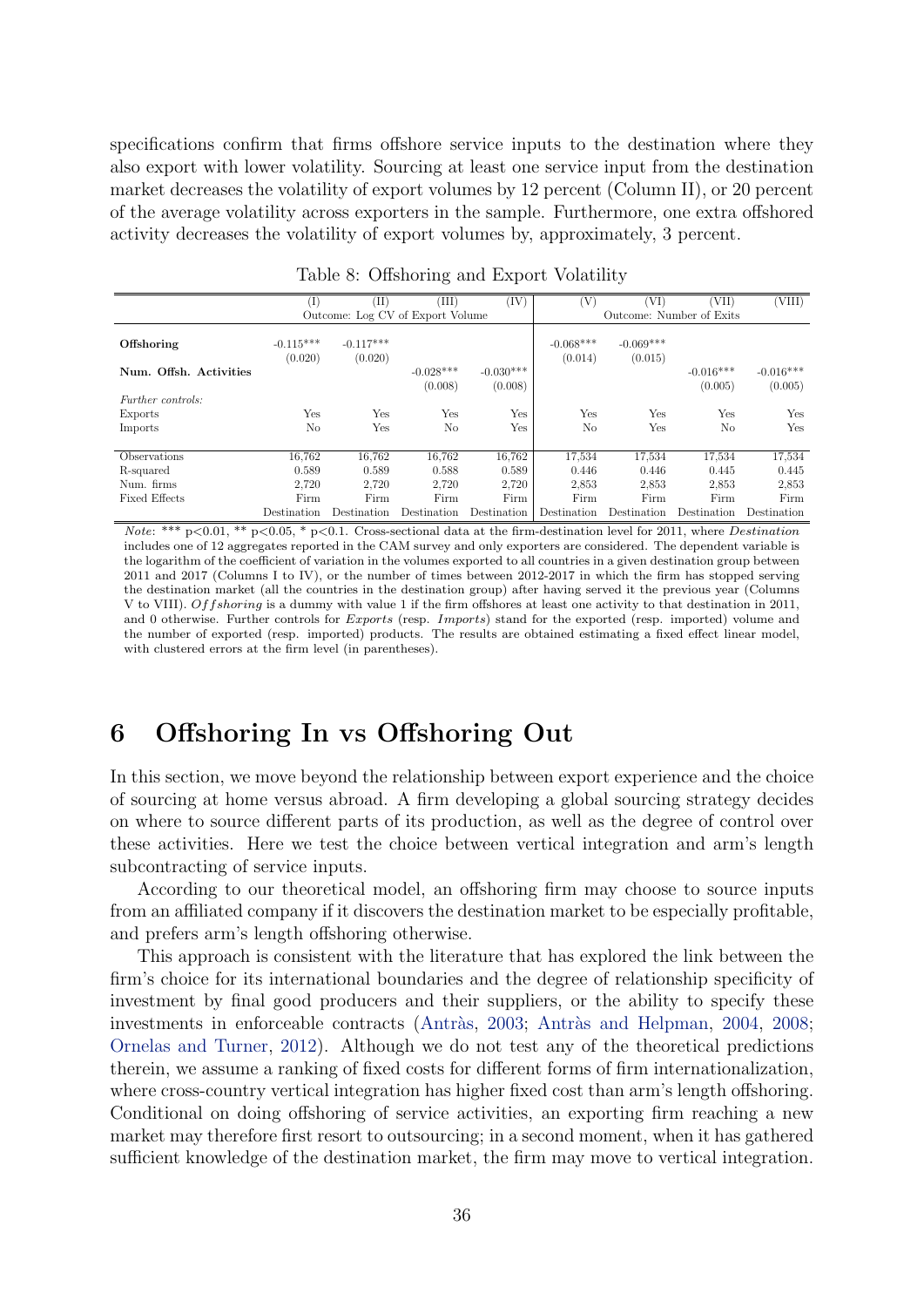<span id="page-36-2"></span>As a consequence, we expect export experience to increase the relative probability of vertical integration relative to arm's length contracting.

In Tables [9](#page-36-0) and [A.6,](#page-45-0) we investigate the role of export experience in determining the probability of offshoring in-house rather than arm's length, estimating both a linear and a non-linear specification. For each activity and destination, the outcome variable has value 1 if the firm is vertically integrating with the supplier of services abroad, 0 if it is sourcing them at arm's length. Export experience is defined as before, i.e., as the number of years since the firm started exporting to any country belonging to a certain destination group defined in the CAM survey. All other trade variables are defined as the sum of flows over all countries within a broader destination group.

<span id="page-36-0"></span>

|                          | $(\mathrm{I})$ | $(\mathrm{II})$ | (III)                    | (IV)        | V)             | 'VI)        |
|--------------------------|----------------|-----------------|--------------------------|-------------|----------------|-------------|
|                          |                |                 |                          |             |                |             |
| Experience               | $0.038***$     | $0.037**$       | $0.040***$               | $0.034**$   | $0.036**$      | $0.036**$   |
|                          | (0.014)        | (0.014)         | (0.015)                  | (0.015)     | (0.015)        | (0.015)     |
| Exporter dest.           | $-0.008$       | $-0.009$        | $-0.009$                 | $-0.014$    | $-0.015$       | $-0.014$    |
|                          | (0.023)        | (0.023)         | (0.023)                  | (0.023)     | (0.023)        | (0.023)     |
| Num. exp. countries      |                |                 | $-0.008$                 |             |                | $-0.005$    |
|                          |                |                 | (0.007)                  |             |                | (0.009)     |
| <i>Further controls:</i> |                |                 |                          |             |                |             |
| Exports                  | Yes            | Yes             | Yes                      | Yes         | <b>Yes</b>     | Yes         |
| Imports                  | No             | Yes             | No                       | Yes         | N <sub>0</sub> | Yes         |
|                          |                |                 |                          |             |                |             |
| Observations             | 6,499          | 6,499           | 6,499                    | 6.499       | 6.499          | 6,499       |
| R-squared                | 0.683          | 0.684           | 0.684                    | 0.687       | 0.687          | 0.687       |
| Num. Firms               | 1,129          | 1,129           | 1,129                    | 1,129       | 1,129          | 1,129       |
| <b>Fixed Effects</b>     | Activity       | Activity        | Activity                 | Activity    | Activity       | Activity    |
|                          | Firm           | Firm            | Firm                     | Firm        | Firm           | Firm        |
|                          |                |                 | $\overline{\phantom{0}}$ | Destination | Destination    | Destination |

Table 9: Offshoring: Vertical Integration vs Arm's Length

Note: \*\*\*  $p<0.01$ , \*\*  $p<0.05$ , \*  $p<0.1$ . Cross sectional data at the firm-activity-destination level, for 2011, where Activity refers to the type of service which is offshored, and *Destination* includes one of 12 aggregates reported in the CAM survey. The dependent variable is a dummy with value 1 if the firm is only offshoring to a given destination group, 0 otherwise, in a given activity in 2011. All trade-related variables are defined at the firm-destination level (over all countries in the destination group), including *Experience*, which is defined as the number of years since the firms started exporting to any country belonging to a certain destination group. Columns IV to VI also control for destination-specific fixed effects. The results are obtained estimating a fixed effect linear model, with clustered errors at the firm level (in parentheses).

The results in Columns I to III of Table [9](#page-36-0) show that greater export experience increases the relative probability of vertical integration to produce services.[27](#page-36-1) Columns IV to VI further control for destination fixed effects and identify coefficients through withinfirm variation across activities and destinations. In these demanding specifications, too, the correlation of experience with "offshoring-in" remains positive and statistically significant, and of similar magnitude: one extra standard deviation in export experience to a destination increases the probability of offshoring within the boundaries of the group

<span id="page-36-1"></span><sup>&</sup>lt;sup>27</sup>As we exploit here within-firm, between-destination variation (at least in Columns I to III of Table [9\)](#page-36-0), our results cannot be explained by firm-specific changes in productivity (important in Antràs and [Helpman,](#page-38-13) [2004\)](#page-38-13), unless the firm displays different productivity across destinations, which we cannot observe.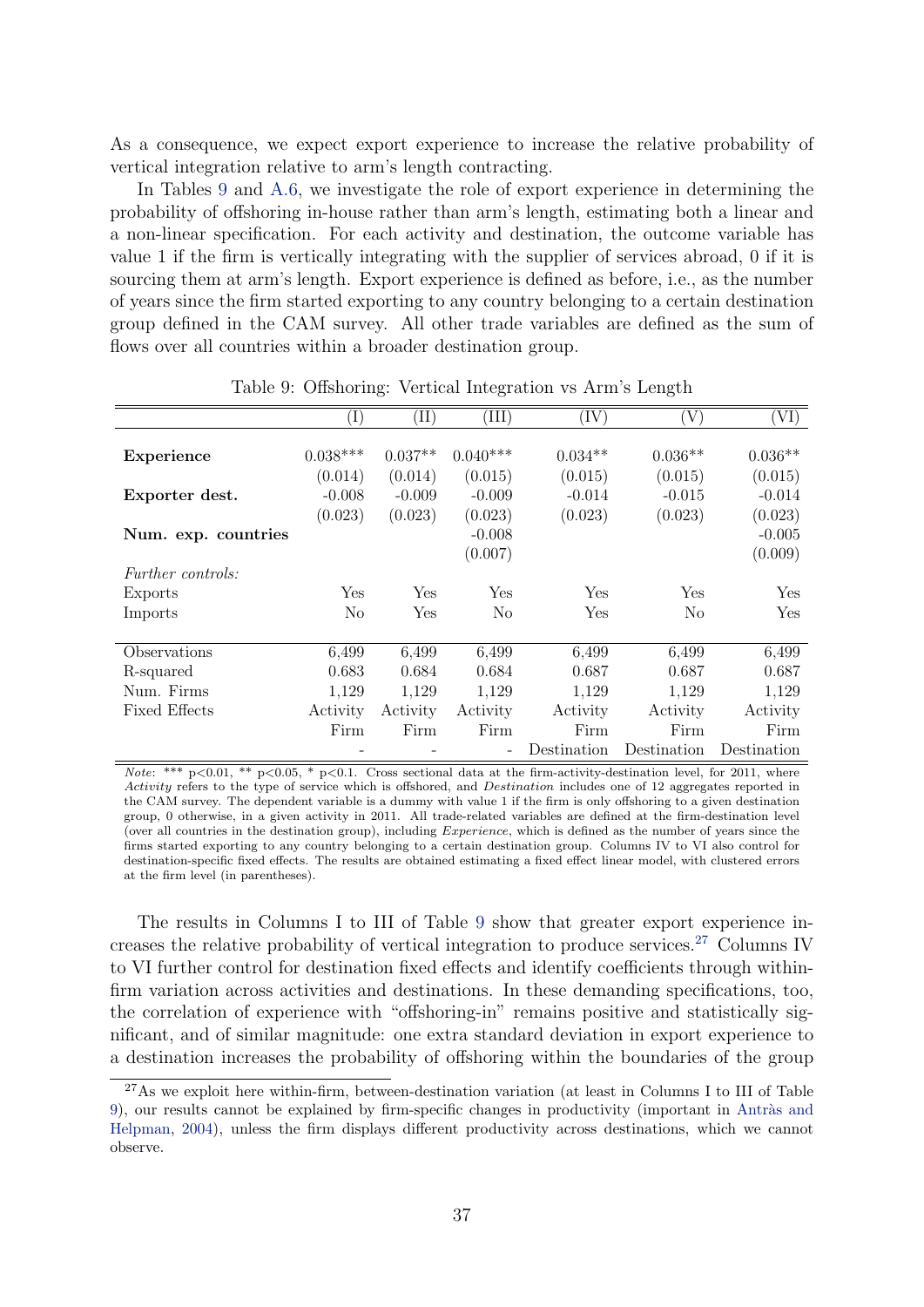by 3.4 to 4 percentage points. In Table [A.6](#page-45-0) in the Appndix, we re-estimate the same relationship with a non-linear specification and obtain compatible results.

## <span id="page-37-0"></span>7 Conclusions

An extensive literature has recently investigated exporter dynamics across countries using firm- and transaction-level data. Firms undergo important changes in order to export, even more so if across multiple destinations, with high entry and exit rates, and large differences in survival, exported volumes and growth across firms. These differences among firms have been partially explained by the existence of fixed costs incurred when starting to export or entering export markets, themselves linked to the availability of export-related services, such as advertising or establishing a network of distributors in the foreign country, and the firm's knowledge about its own profitability in the export market. However, no attempt has yet been made to analyse the effect of export dynamics on the firms' service sourcing behavior. In this paper, we document several facts concerning the behavior of firms when it comes to the sourcing of services and relate them to the the companies' export dynamics. As starting to export is a costly and infrequent activity, firms entering a new market may want to outsource export-related service activities to other firms. Whether that is done towards domestic or foreign supplies depends on the expectation about the firm's profitability in the export market.

We develop a theoretical model linking a firm's propensity to offshore service inputs and its experience in the export market, through which the firm better understands its position in the market. The empirical analysis documents several facts on the relationship between export experience and the pattern of input sourcing by exploiting balance sheet and trade information for French firms, and a new survey of firms' participation in global value chain activities (CAM). It is plausible that, when outsourced service inputs are functional to the export process to a specific destination, firms may choose to source (service) inputs from the destination market rather than from domestic suppliers, as these inputs may better fit the necessities and constraints of that market. We confirm empirically that that greater export experience increases the intensity and likelihood of offshoring, other determinants of offshoring held constant. These results are robust to the use of firm-destination-specific information both on the trading side and the sourcing side.

Furthermore, we confirm the model's predictions that an offshoring firm exports more and more continuously to the same destination market to which it offshores, and is less likely to stop exporting there. We also provide evidence that greater export experience increases the probability of vertical integration across borders relative to arm's length offshoring, when it comes to production of service inputs. This reinforces the general idea developed in the paper that firms are more likely to incur the fixed costs related to a long-run commitment to an export market after a sufficiently long (and successful) experience selling in that market.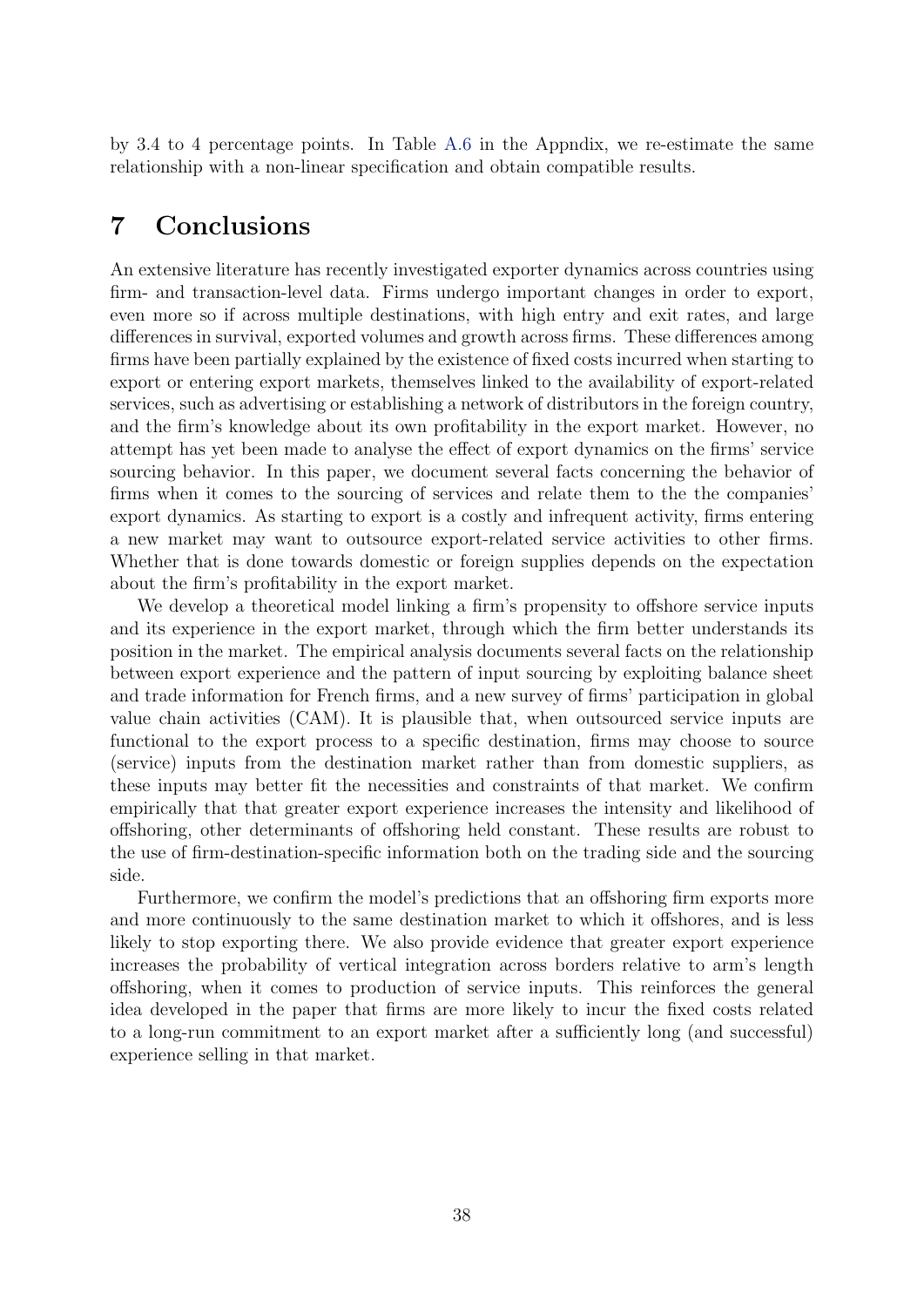## References

- <span id="page-38-1"></span>Albornoz, F., Calvo Pardo, H. F., Corcos, G., and Ornelas, E. (2012). Sequential exporting. Journal of International Economics, 88(1):17–31. [2,](#page-1-0) [5,](#page-4-2) [21](#page-20-3)
- <span id="page-38-6"></span>Alvarez, R., Faruq, H., and Lopez, R. A. (2013). Is previous export experience important for new exports? The Journal of Development Studies, 49(3):426–441. [5](#page-4-2)
- <span id="page-38-0"></span>Andrenelli, A., Cadestin, C., De Backer, K., Miroudot, S., Rigo, D., and Ye, M. (2018). Multinational production and trade in services. OECD Trade Policy Papers 212, OECD Publishing. [2](#page-1-0)
- <span id="page-38-12"></span>Antràs, P. (2003). Firms, contracts, and trade structure. The Quarterly Journal of Economics, 118(4):1375–1418. [36](#page-35-2)
- <span id="page-38-13"></span>Antràs, P. and Helpman, E. (2004). Global sourcing. *Journal of Political Economy*, 112(3):552–580. [36,](#page-35-2) [37](#page-36-2)
- <span id="page-38-14"></span>Antràs, P. and Helpman, E. (2008). Contractual frictions and global sourcing. In Helpman, E., Verdier, T., and Marin, D., editors, The Organization of Firms in a Global Economy, pages 9–54. Harvard University Press, Cambridge, MA. [36](#page-35-2)
- <span id="page-38-7"></span>Araujo, L., Mion, G., and Ornelas, E. (2016). Institutions and export dynamics. Journal of International Economics, 98:2–20. [5,](#page-4-2) [21,](#page-20-3) [31](#page-30-1)
- <span id="page-38-5"></span>Ariu, A., Breinlich, H., Corcos, G., and Mion, G. (2019). The interconnections between services and goods trade at the firm-level. Journal of International Economics, 116:173–188. [4](#page-3-0)
- <span id="page-38-4"></span>Ariu, A., Mayneris, F., and Parenti, M. (2020). One way to the top: How services boost the demand for goods. Journal of International Economics, 123:103278. [4](#page-3-0)
- <span id="page-38-8"></span>Arkolakis, C. (2010). Market Penetration Costs and the New Consumers Margin in International Trade. Journal of Political Economy, 118(6):1151–1199. [5,](#page-4-2) [24](#page-23-2)
- <span id="page-38-3"></span>Arnold, J. M., Javorcik, B., Lipscomb, M., and Mattoo, A. (2016). Services Reform and Manufacturing Performance: Evidence from India. Economic Journal, 126(590):1–39. [4](#page-3-0)
- <span id="page-38-2"></span>Arnold, J. M., Javorcik, B. S., and Mattoo, A. (2011). Does services liberalization benefit manufacturing firms?: Evidence from the Czech Republic. Journal of International Economics, 85(1):136–146. [4](#page-3-0)
- <span id="page-38-11"></span>Bernard, A. B., Fort, T. C., Smeets, V., and Warzynski, F. (2020). Heterogeneous Globalization: Offshoring and Reorganization. NBER Working Paper 26854, National Bureau of Economic Research. [5,](#page-4-2) [20](#page-19-1)
- <span id="page-38-9"></span>Bernard, A. B. and Moxnes, A. (2018). Networks and trade. Annual Review of Economics,  $10(1):65–85.5$  $10(1):65–85.5$  $10(1):65–85.5$
- <span id="page-38-10"></span>Bernard, A. B., Moxnes, A., and Saito, Y. U. (2019). Production networks, geography, and firm performance. Journal of Political Economy, 127(2):639–688. [5](#page-4-2)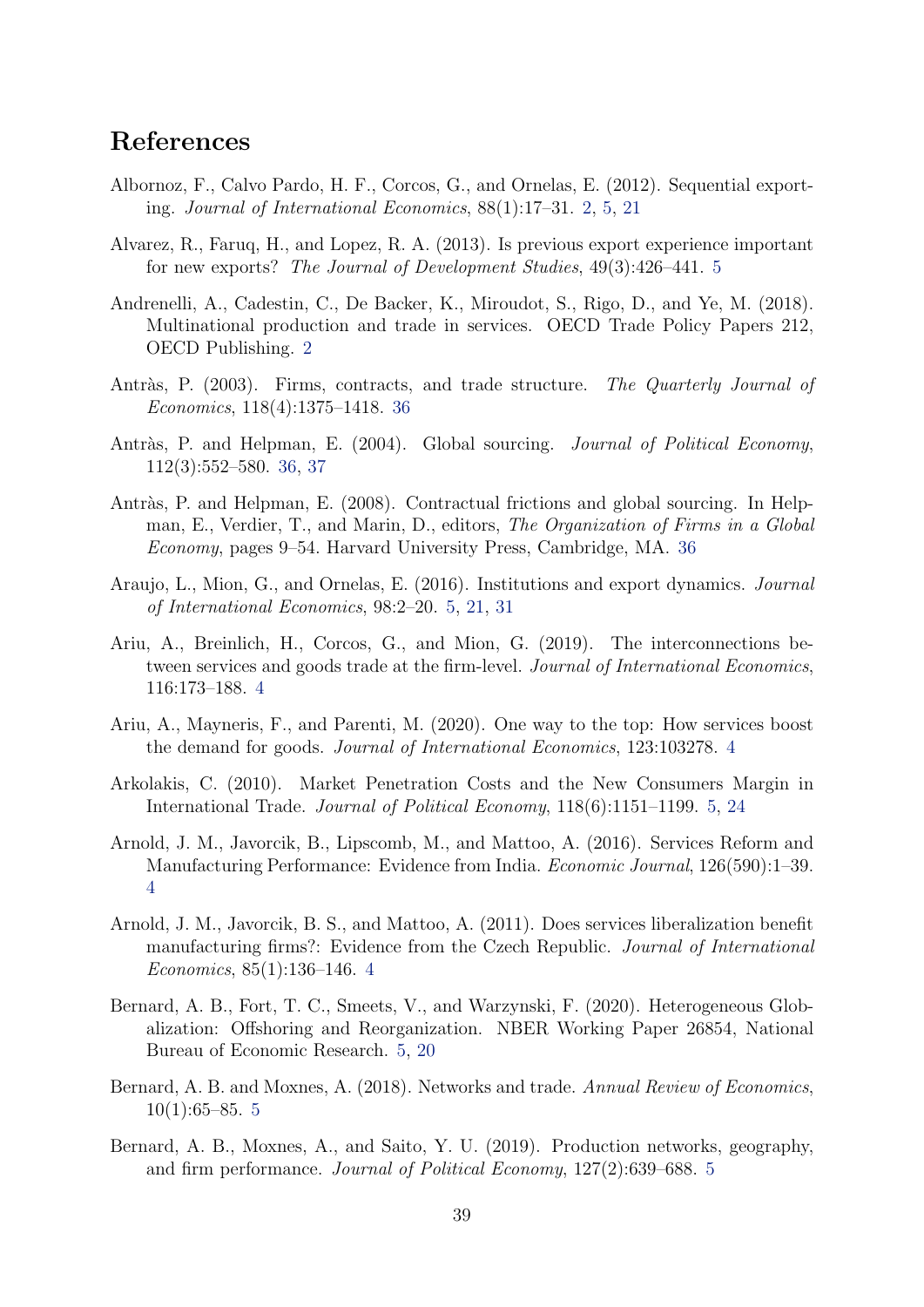- <span id="page-39-14"></span>Berthou, A. and Vicard, V. (2015). Firms' Export Dynamics: Experience Versus Size. The World Economy, 38(7):1130–1158. [30](#page-29-3)
- <span id="page-39-3"></span>Bourlès, R., Cette, G., Lopez, J., Mairesse, J., and Nicoletti, G. (2013). Do Product Market Regulations In Upstream Sectors Curb Productivity Growth? Panel Data Evidence For OECD Countries. The Review of Economics and Statistics, 95(5):1750– 1768. [4](#page-3-0)
- <span id="page-39-4"></span>Breinlich, H. and Criscuolo, C. (2011). International trade in services: A portrait of importers and exporters. Journal of International Economics, 84(2):188–206. [4](#page-3-0)
- <span id="page-39-6"></span>Cadot, O., Iacovone, L., Pierola, M. D., and Rauch, F. (2013). Success and failure of african exporters. Journal of Development Economics, 101:284–296. [5](#page-4-2)
- <span id="page-39-1"></span>Conconi, P., Sapir, A., and Zanardi, M. (2016). The internationalization process of firms: From exports to FDI. Journal of International Economics, 99:16–30. [2,](#page-1-0) [5,](#page-4-2) [21,](#page-20-3) [27](#page-26-2)
- <span id="page-39-0"></span>Das, S., Roberts, M. J., and Tybout, J. R. (2007). Market entry costs, producer heterogeneity, and export dynamics. Econometrica, 75(3):837–873. [2](#page-1-0)
- <span id="page-39-13"></span>Eaton, J., Kortum, S., and Kramarz, F. (2004). Dissecting Trade: Firms, Industries, and Export Destinations. American Economic Review, 94(2):150–154. [20](#page-19-1)
- <span id="page-39-5"></span>Eaton, J., Kortum, S., and Kramarz, F. (2011). An Anatomy of International Trade: Evidence From French Firms. Econometrica, 79(5):1453–1498. [5](#page-4-2)
- <span id="page-39-9"></span>Fernandes, A. M., Freund, C., and Pierola, M. D. (2016). Exporter behavior, country size and stage of development: Evidence from the exporter dynamics database. Journal of Development Economics, 119:121–137. [5](#page-4-2)
- <span id="page-39-7"></span>Fernandes, A. P. and Tang, H. (2014). Learning to export from neighbors. Journal of International Economics, 94(1):67–84. [5](#page-4-2)
- <span id="page-39-8"></span>Fernandes, A. P. and Tang, H. (2015). Scale, scope, and trade dynamics of export processing plants. Economics Letters, 133:68–72. [5](#page-4-2)
- <span id="page-39-12"></span>Fort, T. C. (2017). Technology and Production Fragmentation: Domestic versus Foreign Sourcing. Review of Economic Studies, 84(2):650–687. [5](#page-4-2)
- <span id="page-39-10"></span>Garetto, S., Oldenski, L., and Ramondo, N. (2019). Multinational Expansion in Time and Space. CEPR Discussion Papers 13704, C.E.P.R. Discussion Papers. [5](#page-4-2)
- <span id="page-39-11"></span>Gumpert, A., Li, H., Moxnes, A., Ramondo, N., and Tintelnot, F. (2020). The life-cycle dynamics of exporters and multinational firms. Journal of International Economics, 126:103343. [5](#page-4-2)
- <span id="page-39-15"></span>Head, K. and Mayer, T. (2014). Gravity Equations: Workhorse,Toolkit, and Cookbook, volume 4 of Handbook of International Economics, chapter 0, pages 131–195. Elsevier. [31](#page-30-1)
- <span id="page-39-2"></span>Heuser, C. and Mattoo, A. (2017). Services trade and global value chains. Policy Research Working Paper Series 8126, The World Bank. [4](#page-3-0)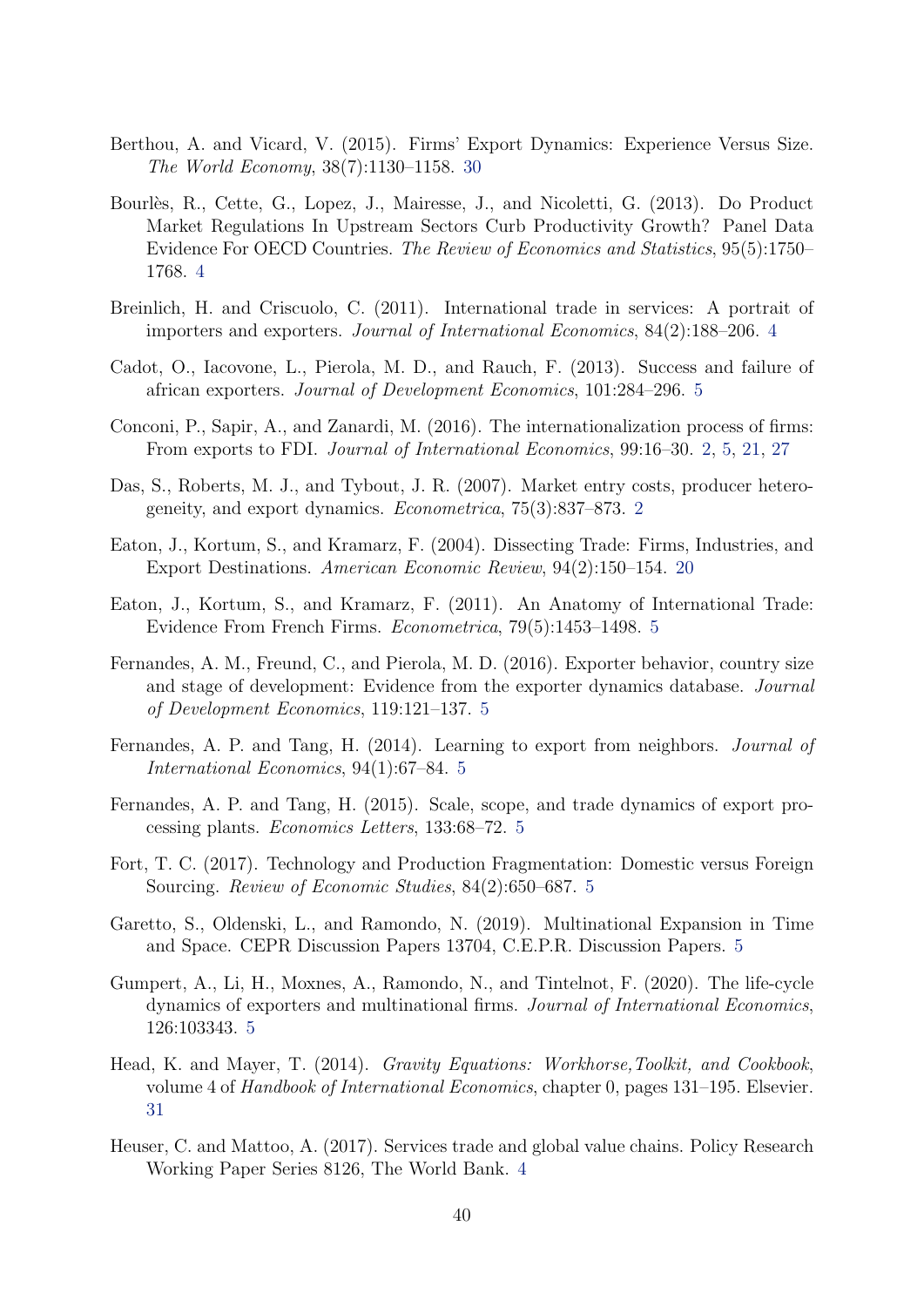- <span id="page-40-1"></span>Johnson, R. C. and Noguera, G. (2017). A Portrait of Trade in Value-Added over Four Decades. The Review of Economics and Statistics, 99(5):896–911. [2](#page-1-0)
- <span id="page-40-11"></span>Kaufmann, D., Kray, A., and Mastruzzi, M. (2010). The worldwide governance indicators: methodology and analytical issues. Technical report, The World Bank. [31](#page-30-1)
- <span id="page-40-4"></span>Liu, X., Mattoo, A., Wang, Z., and Wei, S.-J. (2020). Services development and comparative advantage in manufacturing. Journal of Development Economics, 144:102438. [4](#page-3-0)
- <span id="page-40-2"></span>Miroudot, S. and Cadestin, C. (2017). Services In Global Value Chains: From Inputs to Value-Creating Activities. OECD Trade Policy Papers 197, OECD Publishing. [2,](#page-1-0) [4](#page-3-0)
- <span id="page-40-5"></span>Nguyen, D. X. (2012). Demand uncertainty: Exporting delays and exporting failures. Journal of International Economics, 86(2):336 – 344. [5](#page-4-2)
- <span id="page-40-12"></span>Nunn, N. and Trefler, D. (2014). Domestic Institutions as a Source of Comparative Advantage, volume 4 of Handbook of International Economics, chapter 0, pages 263–315. Elsevier. [31](#page-30-1)
- <span id="page-40-13"></span>Ornelas, E. and Turner, J. L. (2012). Protection and international sourcing\*. The Economic Journal, 122(559):26–63. [36](#page-35-2)
- <span id="page-40-8"></span>Ramondo, N., Rappoport, V., and Ruhl, K. (2013). The proximity-concentration tradeoff under uncertainty. Review of Economic Studies, 80(4):1582–1621. [5](#page-4-2)
- <span id="page-40-7"></span>Ruhl, K. J. and Willis, J. L. (2017). New exporter dynamics. International Economic Review, 58(3):703–726. [5](#page-4-2)
- <span id="page-40-3"></span>Timmer, M. P., Los, B., Stehrer, R., and de Vries, G. J. (2014). Fragmentation, incomes and jobs: an analysis of European competitiveness. Economic Policy, 28(76):613–661. [4](#page-3-0)
- <span id="page-40-9"></span>Timoshenko, O. A. (2015a). Learning versus sunk costs explanations of export persistence. European Economic Review, 79:113 – 128. [5](#page-4-2)
- <span id="page-40-6"></span>Timoshenko, O. A. (2015b). Product switching in a model of learning. Journal of International Economics, 95(2):233–249. [5](#page-4-2)
- <span id="page-40-10"></span>Tomiura, E. (2009). Foreign versus domestic outsourcing: Firm-level evidence on the role of technology. International Review of Economics & Finance,  $18(2):219-226.$  [30](#page-29-3)
- <span id="page-40-0"></span>WTO (2019). World Trade Report 2019: The future of services trade. World Trade Organization, Geneva. [2,](#page-1-0) [5](#page-4-2)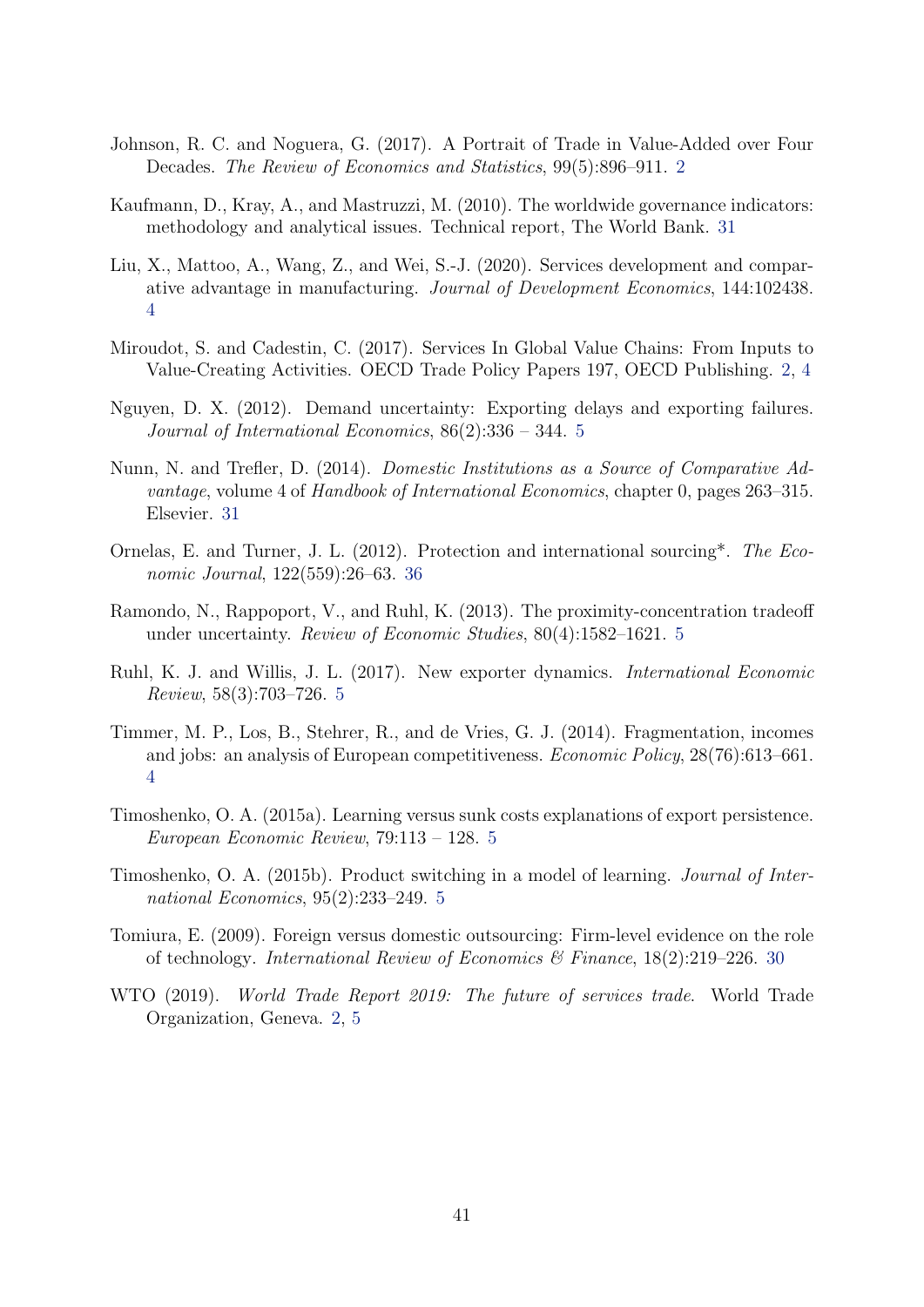# Appendix

## A Extra Results

Table A.1: Sample composition by trade status, manufacturing only - 2011

<span id="page-41-0"></span>

|                                             |          | Non-exporters |         |       |          | Exporters |           |       |
|---------------------------------------------|----------|---------------|---------|-------|----------|-----------|-----------|-------|
|                                             | mean     | median        | sd      | count | mean     | median    | sd        | count |
| Offshoring                                  | 0.065    | $\theta$      | 0.25    | 278   | 0.44     | $\Omega$  | 0.5       | 1,578 |
| Offshoring In                               | 0.014    | $\theta$      | 0.12    | 278   | 0.36     | $\theta$  | 0.48      | 1,578 |
| Offshoring Out                              | 0.054    | 0             | 0.23    | 278   | 0.22     | $\Omega$  | 0.41      | 1,578 |
| Num. offshored activities                   | 0.13     | 0             | 0.65    | 278   | 1.18     | $\theta$  | 1.74      | 1,578 |
| Export experience (avg across destinations) | 1.29     |               | 1.78    | 278   | 9.17     | 9.33      | 4.06      | 1,578 |
| Total num. countries exported to            | $\theta$ | $\theta$      | 0       | 278   | 29.2     | 21        | 26.5      | 1,578 |
| Total num. exported products                | $\theta$ | $\Omega$      | 0       | 278   | 76.2     | 33        | 149.9     | 1,578 |
| Total exports (volume)                      | $\theta$ | $\theta$      | 0       | 278   | 84,355.2 | 14,379    | 373,493.3 | 1,578 |
| Total num. imported products                | 7.12     | $\Omega$      | 17.9    | 278   | 102.3    | 66.5      | 134.5     | 1.578 |
| Total imports (volume)                      | 1.342.9  | $\Omega$      | 6.930.4 | 278   | 78.176.6 | 10.796.5  | 709,396.1 | 1.578 |
| Employment                                  | 341.5    | 226           | 592.7   | 278   | 675.4    | 318.5     | 2,370.1   | 1,578 |
| Capital/Labour Ratio                        | 165.3    | 29.1          | 657     | 276   | 169.5    | 93.2      | 455.5     | 1.575 |

Table A.2: Offshoring by Destination - Different Definitions of Experience

<span id="page-41-1"></span>

|                                   | $\rm(I)$              | $^{(\mathrm{II})}$    | (III)                            | $(\mathrm{IV})$                  | $\left( \mathrm{V}\right)$      | [VI]                           |
|-----------------------------------|-----------------------|-----------------------|----------------------------------|----------------------------------|---------------------------------|--------------------------------|
| Experience (cumulative)           | $0.005***$<br>(0.001) | $0.005***$<br>(0.001) |                                  |                                  |                                 |                                |
| Experience (avg across countries) |                       |                       | $0.013***$                       | $0.011***$                       |                                 |                                |
| Num. exp. countries               |                       |                       | (0.001)<br>$0.002***$<br>(0.001) | (0.001)<br>$0.002***$<br>(0.001) |                                 |                                |
| Log Experience (volume)           |                       |                       |                                  |                                  | $0.015***$                      | $0.014***$                     |
| Exporter dest.                    | $0.011***$<br>(0.001) | $0.010***$<br>(0.001) | $-0.000$<br>(0.002)              | $-0.000$<br>(0.002)              | (0.001)<br>$-0.003*$<br>(0.002) | (0.001)<br>$-0.003$<br>(0.002) |
| <i>Further controls:</i>          |                       |                       |                                  |                                  |                                 |                                |
| Exports                           | Yes                   | Yes                   | Yes                              | Yes                              | Yes                             | Yes                            |
| Imports                           | No                    | Yes                   | No                               | Yes                              | No                              | Yes                            |
|                                   |                       |                       |                                  |                                  |                                 |                                |
| Observations                      | 424,248               | 424,248               | 424,248                          | 424,248                          | 169,368                         | 169,368                        |
| R-squared                         | 0.192                 | 0.198                 | 0.194                            | 0.199                            | 0.224                           | 0.227                          |
| Num. firms                        | 6.428                 | 6.428                 | 6.428                            | 6.428                            | 4,700                           | 4,700                          |
| <b>Fixed Effects</b>              | Activity              | Activity              | Activity                         | Activity                         | Activity                        | Activity                       |
|                                   | Firm                  | Firm                  | Firm                             | Firm                             | Firm                            | Firm                           |
|                                   | Destination           | Destination           | Destination                      | Destination                      | Destination                     | Destination                    |

Note: \*\*\* p<0.01, \*\* p<0.05, \* p<0.1. Cross sectional data at the firm-activity-destination level for 2011. Activity refers to the type of service which is offshored, and *Destination* includes one of 12 aggregates reported in the CAM survey. The dependent variable is a dummy with value 1 if the firm is only offshoring to a given destination group, 0 otherwise, in a given activity in 2011. All trade-related variables are defined at the firm-destination level (over all countries in the destination group). Experience (cumulative) is the number of years since the firms started exporting to a given country, summed over all countries served in the same destination group;  $Experience$   $(avg\ across\ countries)$ takes the same number of years of export in the country, but averages across all countries in the destination group; Log Experience (volume) sums the volume of goods exported in all countries within the destination group in the year. Num. exp. countries reports the number of countries with positive exporting experience within the destination group. Further controls for *Exports* (resp. *Imports*) stand for the exported (resp. imported) volume and the number of exported (resp. imported) products. The results are obtained estimating a fixed effect linear model, with clustered errors at the firm level (in parentheses).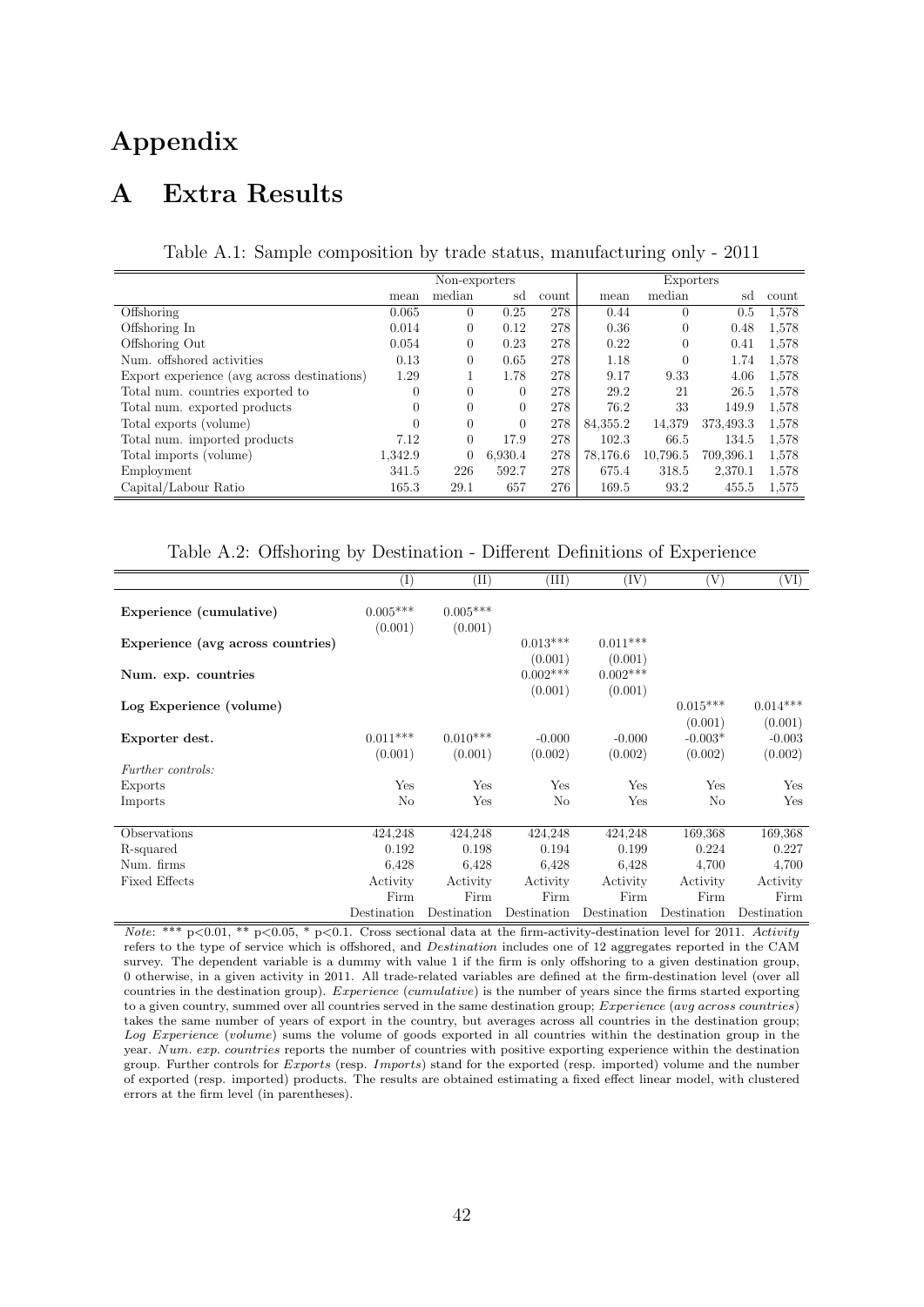<span id="page-42-0"></span>

|                                 | $(\mathrm{I})$        | $(\mathrm{II})$       | (III)       | (IV)        | 'V)         | (VI)        |
|---------------------------------|-----------------------|-----------------------|-------------|-------------|-------------|-------------|
| Experience (no depreciation)    | $0.007***$<br>(0.001) | $0.006***$<br>(0.001) |             |             |             |             |
| Experience (depreciation)       |                       |                       | $0.007***$  | $0.006***$  |             |             |
|                                 |                       |                       | (0.001)     | (0.001)     |             |             |
| Experience (mixed depreciation) |                       |                       |             |             | $0.009***$  | $0.007***$  |
|                                 |                       |                       |             |             | (0.001)     | (0.001)     |
| Exporter dest.                  | 0.003                 | 0.003                 | 0.002       | 0.002       | $-0.003$    | $-0.002$    |
|                                 | (0.002)               | (0.002)               | (0.002)     | (0.002)     | (0.002)     | (0.002)     |
| Num. exp. countries             | $0.003***$            | $0.003***$            | $0.003***$  | $0.003***$  | $0.003***$  | $0.003***$  |
|                                 | (0.001)               | (0.001)               | (0.001)     | (0.001)     | (0.001)     | (0.001)     |
| Further controls:               |                       |                       |             |             |             |             |
| Exports                         | Yes                   | Yes                   | Yes         | Yes         | Yes         | Yes         |
| Imports                         | No                    | Yes                   | $\rm No$    | Yes         | No          | Yes         |
|                                 |                       |                       |             |             |             |             |
| Observations                    | 424,248               | 424,248               | 424,248     | 424,248     | 424,248     | 424,248     |
| R-squared                       | 0.193                 | 0.198                 | 0.193       | 0.198       | 0.193       | 0.198       |
| Num. firms                      | 6,428                 | 6.428                 | 6.428       | 6.428       | 6,428       | 6.428       |
| <b>Fixed Effects</b>            | Activity              | Activity              | Activity    | Activity    | Activity    | Activity    |
|                                 | Firm                  | Firm                  | Firm        | Firm        | Firm        | Firm        |
|                                 | Destination           | Destination           | Destination | Destination | Destination | Destination |

#### Table A.3: Offshoring by Destination - Different Depreciation Methods

Note: \*\*\*  $p<0.01$ , \*\*  $p<0.05$ , \*  $p<0.1$ . Cross sectional data at the firm-activity-destination level, for 2011, where Activity refers to the type of service which is offshored, and Destination includes one of 12 aggregates reported in the CAM survey. The dependent variable is a dummy with value 1 if the firm is only offshoring to a given destination group, 0 otherwise, in a given activity in 2011. All trade-related variables are defined at the firm-destination level (over all countries in the destination group), including  $Experience$ , which is defined as the number of years since the firms started exporting to any country belonging to a certain destination group, as in Table 3. Columns I and II report the baseline coefficients as in Table [3](#page-25-0) and assume no depreciation of experience over time. Columns III and IV assume a linear depreciation of experience. Columns V and VI assume complete depreciation of experience when firms are not exporting, and no depreciation in the years when the firm exports. Further controls for Exports (resp. Imports) stand for the exported (resp. imported) volume and the number of exported (resp. imported) products. The results are obtained estimating a fixed effect linear model, with clustered errors at the firm level (in parentheses).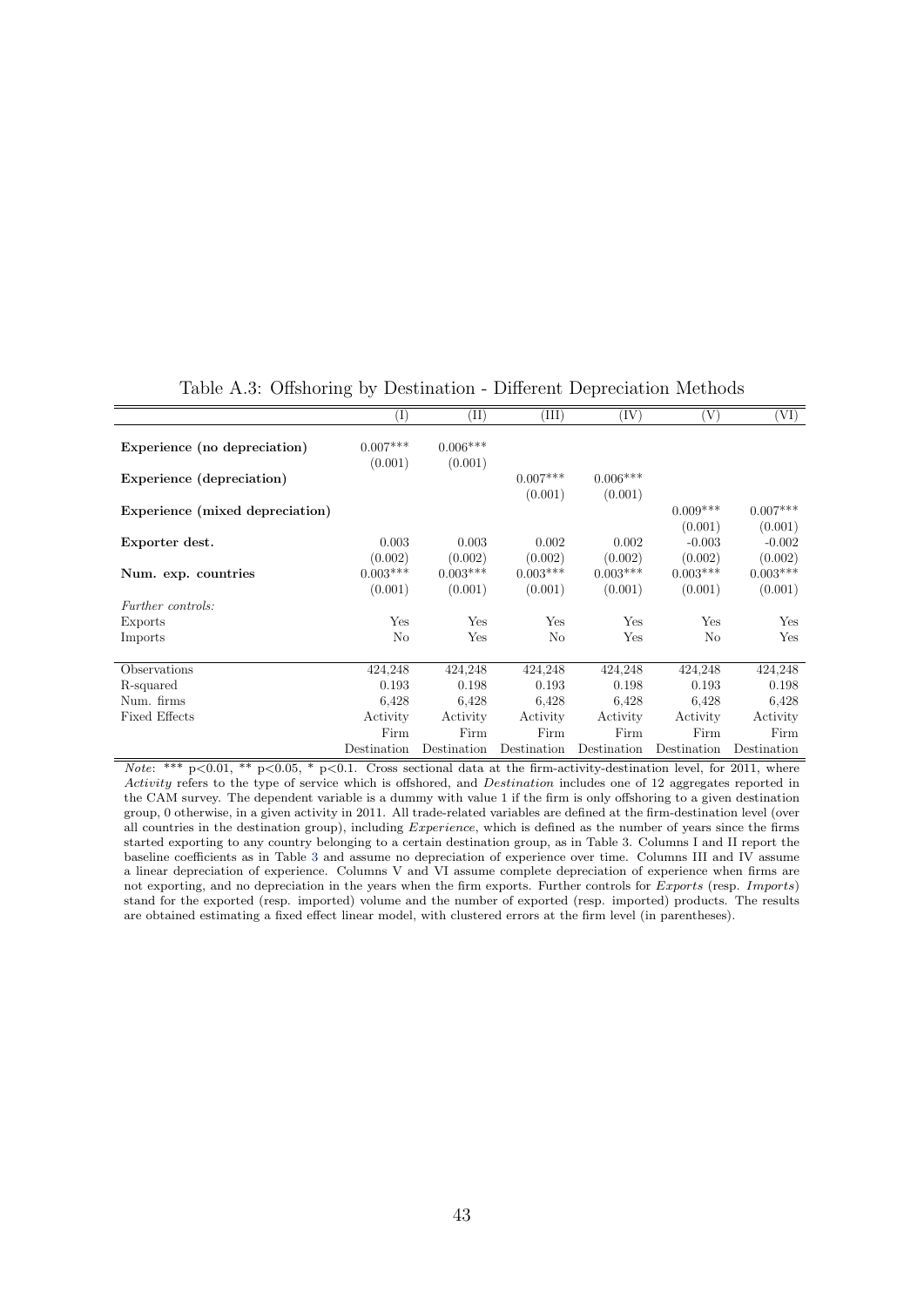<span id="page-43-0"></span>

|                                                                                                                                                                                                                                                                                                                                                                                                                                                                                                                                                                                                                                                                                                                                                                                                                                                                                                                                                                                                                                                                                                                                                                                                                                                                                                                                                                                                                                                                                                                                                                                                                                            |                         |                             | depite H. H. Distribution of the product of the product of the product of the product of the product of the product of the product of the product of the product of the product of the product of the product of the product o |                     |                      |                      |                     |                       |                            |                       |
|--------------------------------------------------------------------------------------------------------------------------------------------------------------------------------------------------------------------------------------------------------------------------------------------------------------------------------------------------------------------------------------------------------------------------------------------------------------------------------------------------------------------------------------------------------------------------------------------------------------------------------------------------------------------------------------------------------------------------------------------------------------------------------------------------------------------------------------------------------------------------------------------------------------------------------------------------------------------------------------------------------------------------------------------------------------------------------------------------------------------------------------------------------------------------------------------------------------------------------------------------------------------------------------------------------------------------------------------------------------------------------------------------------------------------------------------------------------------------------------------------------------------------------------------------------------------------------------------------------------------------------------------|-------------------------|-----------------------------|--------------------------------------------------------------------------------------------------------------------------------------------------------------------------------------------------------------------------------|---------------------|----------------------|----------------------|---------------------|-----------------------|----------------------------|-----------------------|
|                                                                                                                                                                                                                                                                                                                                                                                                                                                                                                                                                                                                                                                                                                                                                                                                                                                                                                                                                                                                                                                                                                                                                                                                                                                                                                                                                                                                                                                                                                                                                                                                                                            |                         |                             | $\Xi$                                                                                                                                                                                                                          | $\widetilde{\Xi}$   | $\widehat{\geq}$     | E                    | (III)               | (VIII)                | $\left( \mathrm{X}\right)$ | $\widetilde{\Sigma}$  |
|                                                                                                                                                                                                                                                                                                                                                                                                                                                                                                                                                                                                                                                                                                                                                                                                                                                                                                                                                                                                                                                                                                                                                                                                                                                                                                                                                                                                                                                                                                                                                                                                                                            | No Exporter Dummy       |                             |                                                                                                                                                                                                                                | Exporter Firms Only |                      | Manuf. Only          |                     | All firms - WLS       | All firms - Logit          |                       |
| Experience                                                                                                                                                                                                                                                                                                                                                                                                                                                                                                                                                                                                                                                                                                                                                                                                                                                                                                                                                                                                                                                                                                                                                                                                                                                                                                                                                                                                                                                                                                                                                                                                                                 | $0.008***$              | $0.007***$                  | $0.005***$                                                                                                                                                                                                                     | $0.005***$          | $0.004***$           | $0.004***$           | $0.006***$          | $0.005***$            | $0.881***$                 | $0.851***$            |
| Exporter                                                                                                                                                                                                                                                                                                                                                                                                                                                                                                                                                                                                                                                                                                                                                                                                                                                                                                                                                                                                                                                                                                                                                                                                                                                                                                                                                                                                                                                                                                                                                                                                                                   | (0.001)                 | (0.001)                     | (0.001)                                                                                                                                                                                                                        | (0.001)             | $0.005**$<br>(0.002) | $0.005**$<br>(0.002) | $0.006*$<br>(0.001) | 0.004<br>(0.002)      | $0.483***$<br>(0.037)      | $0.470***$<br>(0.038) |
| Num. exp. countries                                                                                                                                                                                                                                                                                                                                                                                                                                                                                                                                                                                                                                                                                                                                                                                                                                                                                                                                                                                                                                                                                                                                                                                                                                                                                                                                                                                                                                                                                                                                                                                                                        |                         | $0.003***$                  |                                                                                                                                                                                                                                | $0.003***$          | (0.002)              | 0.001<br>(0.002)     | (0.003)             | $0.005***$<br>(0.003) | (0.059)                    | $0.075***$<br>(0.060) |
|                                                                                                                                                                                                                                                                                                                                                                                                                                                                                                                                                                                                                                                                                                                                                                                                                                                                                                                                                                                                                                                                                                                                                                                                                                                                                                                                                                                                                                                                                                                                                                                                                                            |                         | (0.001)                     |                                                                                                                                                                                                                                | (0.001)             |                      | (0.002)              |                     | (0.001)               |                            | (0.015)               |
| Further controls:                                                                                                                                                                                                                                                                                                                                                                                                                                                                                                                                                                                                                                                                                                                                                                                                                                                                                                                                                                                                                                                                                                                                                                                                                                                                                                                                                                                                                                                                                                                                                                                                                          |                         |                             |                                                                                                                                                                                                                                |                     |                      |                      |                     |                       |                            |                       |
| Exports                                                                                                                                                                                                                                                                                                                                                                                                                                                                                                                                                                                                                                                                                                                                                                                                                                                                                                                                                                                                                                                                                                                                                                                                                                                                                                                                                                                                                                                                                                                                                                                                                                    | Yes                     | Yes                         | ${\rm Yes}$                                                                                                                                                                                                                    | ${\rm Yes}$         | Yes                  | ${\rm Yes}$          | Yes                 | Yes                   | ${\rm Yes}$                | Yes                   |
| Imports                                                                                                                                                                                                                                                                                                                                                                                                                                                                                                                                                                                                                                                                                                                                                                                                                                                                                                                                                                                                                                                                                                                                                                                                                                                                                                                                                                                                                                                                                                                                                                                                                                    | Yes                     | $\ensuremath{\mathrm{Yes}}$ | Yes                                                                                                                                                                                                                            | Yes                 | Yes                  | $Y$ es               | $Y$ es              | Yes                   | Yes                        | Yes                   |
|                                                                                                                                                                                                                                                                                                                                                                                                                                                                                                                                                                                                                                                                                                                                                                                                                                                                                                                                                                                                                                                                                                                                                                                                                                                                                                                                                                                                                                                                                                                                                                                                                                            |                         |                             |                                                                                                                                                                                                                                |                     |                      |                      |                     |                       |                            |                       |
| Observations                                                                                                                                                                                                                                                                                                                                                                                                                                                                                                                                                                                                                                                                                                                                                                                                                                                                                                                                                                                                                                                                                                                                                                                                                                                                                                                                                                                                                                                                                                                                                                                                                               | 424,248                 | 424,248                     | 234,102                                                                                                                                                                                                                        | 234,102             | 122,496              | 122,496              | 424,248             | 424,248               | 103,158                    | 103,158               |
| R-squared                                                                                                                                                                                                                                                                                                                                                                                                                                                                                                                                                                                                                                                                                                                                                                                                                                                                                                                                                                                                                                                                                                                                                                                                                                                                                                                                                                                                                                                                                                                                                                                                                                  | 0.198                   | 0.198                       | 0.208                                                                                                                                                                                                                          | 0.209               | 0.232                | 0.232                | 0.165               | 0.165                 |                            |                       |
| Fixed Effects                                                                                                                                                                                                                                                                                                                                                                                                                                                                                                                                                                                                                                                                                                                                                                                                                                                                                                                                                                                                                                                                                                                                                                                                                                                                                                                                                                                                                                                                                                                                                                                                                              | Activity                | Activity                    | Activity                                                                                                                                                                                                                       | Activity            | Activity             | Activity             | Activity            | Activity              | Activity                   | Activity              |
|                                                                                                                                                                                                                                                                                                                                                                                                                                                                                                                                                                                                                                                                                                                                                                                                                                                                                                                                                                                                                                                                                                                                                                                                                                                                                                                                                                                                                                                                                                                                                                                                                                            | Firm                    | Firm                        | Firm                                                                                                                                                                                                                           | Firm                | Firm                 | Firm                 | Firm                | Firm                  | Firm                       | $\operatorname{Firm}$ |
|                                                                                                                                                                                                                                                                                                                                                                                                                                                                                                                                                                                                                                                                                                                                                                                                                                                                                                                                                                                                                                                                                                                                                                                                                                                                                                                                                                                                                                                                                                                                                                                                                                            | Destination Destination |                             | Destination                                                                                                                                                                                                                    | Destination         | Destination          | Destination          | Destination         | Destination           |                            |                       |
| Experience, which is defined as the number of years since the firms started exporting to any country belonging to a certain destination group, as in Table 3. Further controls<br>for Exports (resp. Imports) stand for the exported (resp. imported) volume and the number of exported (resp. imported) products. Columns I and II report the outcome<br>of estimating the specification on the sample of manufacturing-only firms; Columns III and IV of doing so in a fixed effect linear model but exploiting the sampling weights<br>available in the CAM survey; Columns V and VI of estimating a logit specification. Marginal effects reported instead of coefficients for the logit specification. The results<br>group, 0 otherwise, in a given activity in 2011. All trade-related variables are defined at the firm-destination level (over all countries in the destination group), including<br>observations vary between the logit and OLS specification due to treatment of singleton observations: whenever the firm has the same offshoring behavior across all destinations,<br>Note:*** $p < 0.01$ , ** $p < 0.05$ , * $p < 0.1$ . Cross sectional data at the firm-activity-destination level, for 2011, where Activity refers to the type of service which is offshored, and<br>Destination includes one of 12 aggregates reported in the CAM survey. The dependent variable is a dummy with value 1 if the firm is only offshoring to a given destination<br>the outcome is perfectly predicted and the firm gets automatically dropped from the sample<br>are obtained estimating a fixed effect linear model with |                         |                             | clustered errors at the firm level for Columns I to IV, and robust standard errors for Columns V and VI. Number of                                                                                                             |                     |                      |                      |                     |                       |                            |                       |

Table  $A \triangleq 0$ ffshoring by Destination - Robustness on the Specifications Table A.4: Offshoring by Destination - Robustness on the Specifications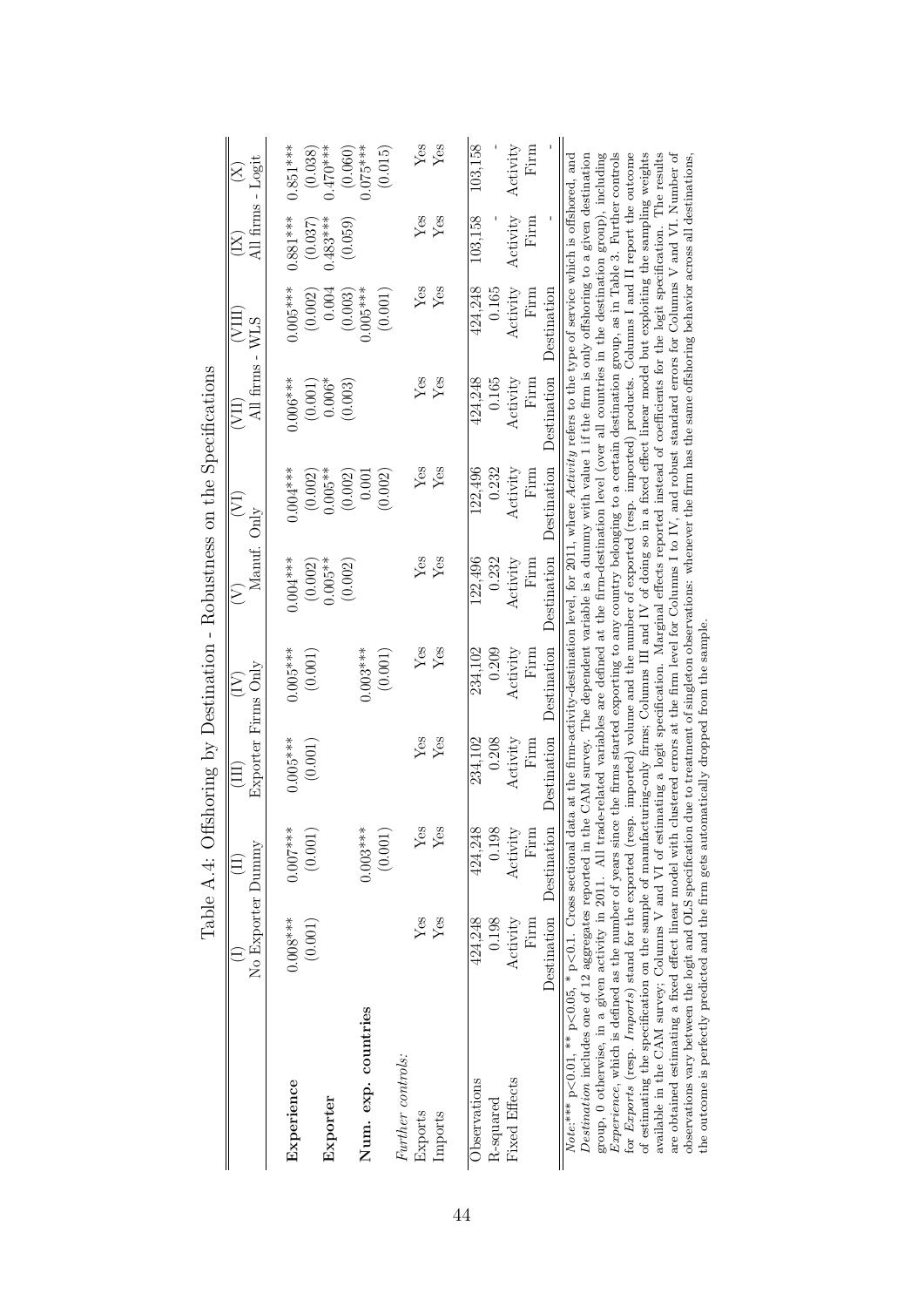<span id="page-44-0"></span>

| Experience                       | $0.006***$             | 0.001                 | $0.005***$             | $0.002***$                                                                                                                                                | $0.001\,$                                                                                                                                                                                                                                                                                                                                                                                                                                                                                                                                                                                 | $0.003***$              | $0.005***$              |
|----------------------------------|------------------------|-----------------------|------------------------|-----------------------------------------------------------------------------------------------------------------------------------------------------------|-------------------------------------------------------------------------------------------------------------------------------------------------------------------------------------------------------------------------------------------------------------------------------------------------------------------------------------------------------------------------------------------------------------------------------------------------------------------------------------------------------------------------------------------------------------------------------------------|-------------------------|-------------------------|
| Exporter                         | $(0.001)$<br>$0.004**$ | $0.006***$<br>(0.001) | $(0.001)$<br>$0.004**$ | $(0.001)$<br>$0.006***$                                                                                                                                   | $0.006***$<br>(0.001)                                                                                                                                                                                                                                                                                                                                                                                                                                                                                                                                                                     | $(0.001)$<br>$0.005***$ | $(0.001)$<br>$0.005***$ |
| Experience x Real GDP            | $0.004***$<br>(0.002)  | $0.006***$<br>(0.002) | $0.004***$<br>(0.002)  | $0.002***$<br>(0.002)                                                                                                                                     | $0.006***$<br>(0.002)                                                                                                                                                                                                                                                                                                                                                                                                                                                                                                                                                                     | $0.002***$<br>(0.002)   | $0.003***$<br>(0.002)   |
| Experience x Common Language     | (0.000)<br>$-0.001***$ | (0.001)               | (0.000)                | (0.000)                                                                                                                                                   | (0.001)                                                                                                                                                                                                                                                                                                                                                                                                                                                                                                                                                                                   | (0.000)                 | (0.000)                 |
| Experience x RTA                 | (0.000)                | $0.007***$            |                        |                                                                                                                                                           |                                                                                                                                                                                                                                                                                                                                                                                                                                                                                                                                                                                           |                         |                         |
| Experience x Common Legal System |                        | (0.001)               | 0.000                  |                                                                                                                                                           |                                                                                                                                                                                                                                                                                                                                                                                                                                                                                                                                                                                           |                         |                         |
| Experience x Common Currency     |                        |                       | (0.000)                | $0.006***$                                                                                                                                                |                                                                                                                                                                                                                                                                                                                                                                                                                                                                                                                                                                                           |                         |                         |
| Experience x Distance            |                        |                       |                        | $\left( 0.001\right)$                                                                                                                                     | $-0.007$ ***                                                                                                                                                                                                                                                                                                                                                                                                                                                                                                                                                                              |                         |                         |
| Experience x Rule of Law         |                        |                       |                        |                                                                                                                                                           | $\left( 0.001\right)$                                                                                                                                                                                                                                                                                                                                                                                                                                                                                                                                                                     | $0.006***$              |                         |
| Experience x Human capital       |                        |                       |                        |                                                                                                                                                           |                                                                                                                                                                                                                                                                                                                                                                                                                                                                                                                                                                                           | (0.001)                 | $0.004***$<br>(0.000)   |
| Further controls:                |                        |                       |                        |                                                                                                                                                           |                                                                                                                                                                                                                                                                                                                                                                                                                                                                                                                                                                                           |                         |                         |
| Exports                          | Yes                    | ${\rm Yes}$           | ${\rm Yes}$            | ${\rm Yes}$                                                                                                                                               | ${\rm Yes}$                                                                                                                                                                                                                                                                                                                                                                                                                                                                                                                                                                               | ${\rm Yes}$             | $\operatorname{Yes}$    |
| Imports                          | Yes                    | Yes                   | Yes                    | Yes                                                                                                                                                       | Yes                                                                                                                                                                                                                                                                                                                                                                                                                                                                                                                                                                                       | Yes                     | Yes                     |
| Observations                     | 424,248                | 424,248               | 424,248                | 424,248                                                                                                                                                   | 424,248                                                                                                                                                                                                                                                                                                                                                                                                                                                                                                                                                                                   | 424,248                 | 424,248                 |
| R-squared                        | 0.199                  | 0.201                 | 0.198                  | 0.201                                                                                                                                                     | 0.201                                                                                                                                                                                                                                                                                                                                                                                                                                                                                                                                                                                     | 0.201                   | 0.199                   |
| Num. firms                       | 6,428                  | 6,428                 | 6,428                  | 6,428                                                                                                                                                     | 6,428                                                                                                                                                                                                                                                                                                                                                                                                                                                                                                                                                                                     | 6,428                   | 6,428                   |
| <b>Fixed Effects</b>             | Activity               | Activity              | Activity               | Activity                                                                                                                                                  | Activity                                                                                                                                                                                                                                                                                                                                                                                                                                                                                                                                                                                  | Activity                | Activity                |
|                                  | Firm                   | Firm                  | $\operatorname{Firm}$  | $\operatorname*{Firm}% \left( X\right) \equiv\operatorname*{Firm}% \left( X\right) \equiv\operatorname*{Frm}% \left( X\right) \equiv\operatorname*{Frm}R$ | $\operatorname*{Firm}% \left( X\right) \equiv\operatorname*{Firm}% \left( X\right) \equiv\operatorname*{Fern}% \left( X\right) \equiv\operatorname*{Fern}% \left( X\right) \equiv\operatorname*{Fern}% \left( X\right) \equiv\operatorname*{Fern}% \left( X\right) \equiv\operatorname*{Fern}% \left( X\right) \equiv\operatorname*{Fern}% \left( X\right) \equiv\operatorname*{Fern}% \left( X\right) \equiv\operatorname*{Fern}% \left( X\right) \equiv\operatorname*{Fern}% \left( X\right) \equiv\operatorname*{Fern}% \left( X\right) \equiv\operatorname*{Fern}% \left( X\right) \$ | Firm                    | $\operatorname{Firm}$   |
|                                  | Destination            | Destination           | Destination            | Destination                                                                                                                                               | Destination                                                                                                                                                                                                                                                                                                                                                                                                                                                                                                                                                                               | Destination             | Destination             |

Experience, which is defined as the number of years since the firms started exporting to any country belonging to a certain destination group. Distance measures the distance between France and the country of export destination. *Common Language, Common Common Currency*, and RTA are dummy variables with value 1 if France and one of the countries in the offshoring destination group share, respectively, a common official language, common legal origin, currency and a free trade agreement. Rule of Law is the average index of the effectiveness of the rule of law in the destination countries, as measured by the World Bank Governance Indicators database. Real GDP measures the cumulative USD value of the underlying indicator over the countries in the destination group, taken in logarithm. All specifications include the following controls: export and import volume, and number of exported and imported products. The results are obtained estimating a fixed effect linear model, with clustered errors at the firm

between France and the country of export destination. Common Language, Common Legal System, Common Currency, and RTA are dummy variables with value 1 if France

and one of the countries in the offshoring destination group share, respectively, a common official language, common legal origin, currency and a free trade agreement. Rule of Law is the average index of the effectiveness

level (in parentheses).

level (in parentheses).

Table A.5: Offshoring by Destination and Destination Characteristics - Robustness Table A.5: Offshoring by Destination and Destination Characteristics - Robustness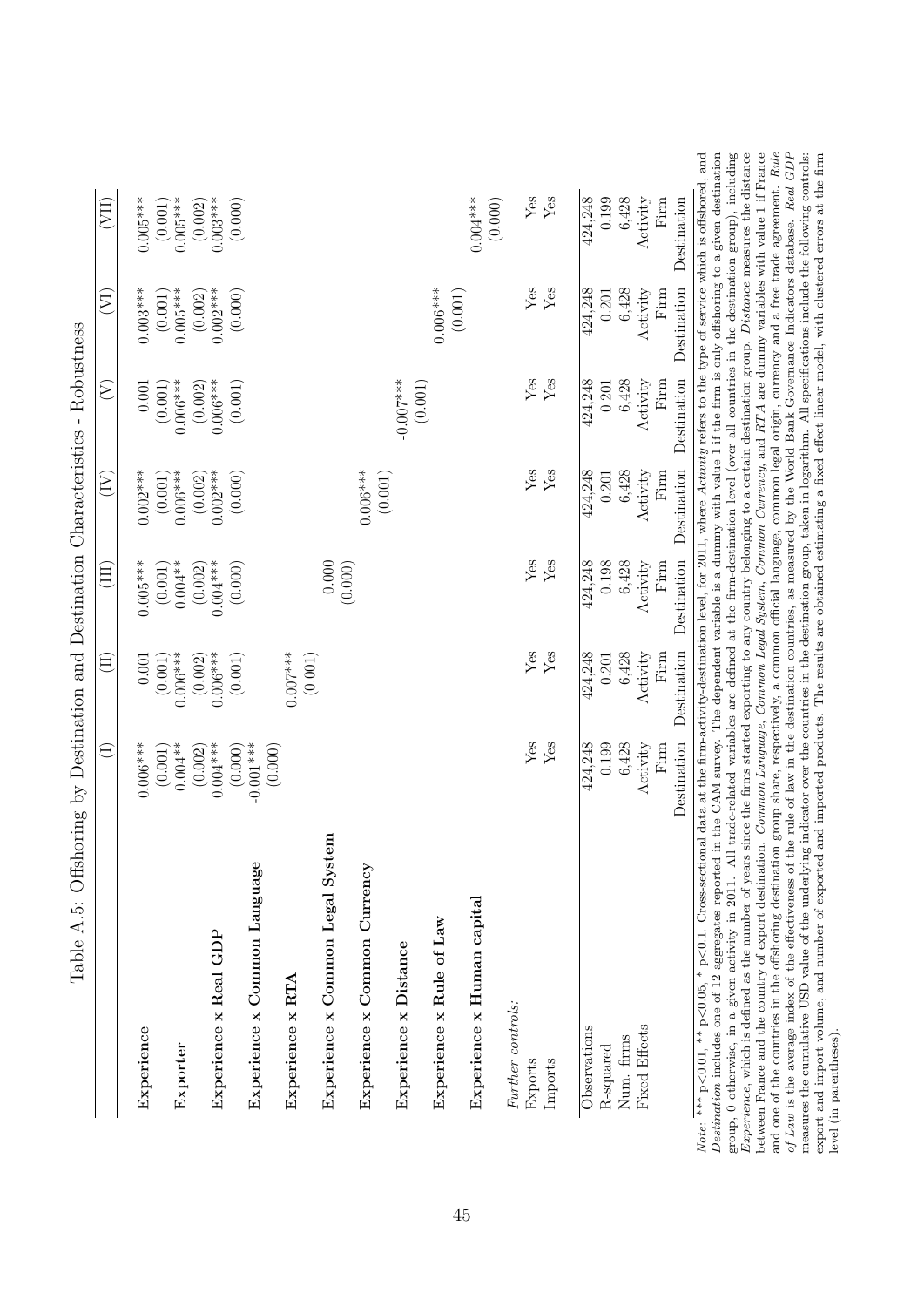|                          |                | $\rm (II)$ | Ш          |            |
|--------------------------|----------------|------------|------------|------------|
|                          |                |            |            |            |
| Experience               | $0.493***$     | $0.494***$ | $0.535***$ | $0.530***$ |
|                          | (0.146)        | (0.146)    | (0.148)    | (0.148)    |
| Exporter                 | $-0.105$       | $-0.100$   | $-0.091$   | $-0.087$   |
|                          | (0.265)        | (0.264)    | (0.265)    | (0.265)    |
| Num. exp. countries      |                |            | $-0.119$   | $-0.104$   |
|                          |                |            | $-0.073$   | (0.074)    |
| <i>Further controls:</i> |                |            |            |            |
| Exports                  | Yes.           | <b>Yes</b> | Yes        | Yes        |
| Imports                  | N <sub>0</sub> | Yes        | No         | Yes        |
|                          |                |            |            |            |
| Observations             | 2,178          | 2,178      | 2,178      | 2,178      |
| Num. Firms               | 289            | 289        | 289        | 289        |
| <b>Fixed Effects</b>     | Activity       | Activity   | Activity   | Activity   |
|                          | Firm           | Firm       | Firm       | Firm       |

<span id="page-45-0"></span>Table A.6: Offshoring: Vertical Integration vs Arm's Length - Robustness

Note: \*\*\*  $p<0.01$ , \*\*  $p<0.05$ , \*  $p<0.1$ . Cross sectional data at the firm-activity-destination level, for 2011, where Activity refers to the type of service which is offshored, and Destination includes one of 12 aggregates reported in the CAM survey. The dependent variable is a dummy with value 1 if the firm is only offshoring to a given destination group, 0 otherwise, in a given activity in 2011. All trade-related variables are defined at the firm-destination level (over all countries in the destination group), including  $Experience$ , which is defined as the number of years since the firms started exporting to any country belonging to a certain destination group. Further controls for  $Express$  (resp. Imports) stand for the exported (resp. imported) volume and the number of exported (resp. imported) products. The results are obtained estimating a non-linear specification of the empirical model (conditional maximum likelihood specification for the logistic function). Errors are "robust", as specified in the body of the text. The table reports coefficients, as opposed to marginal effects.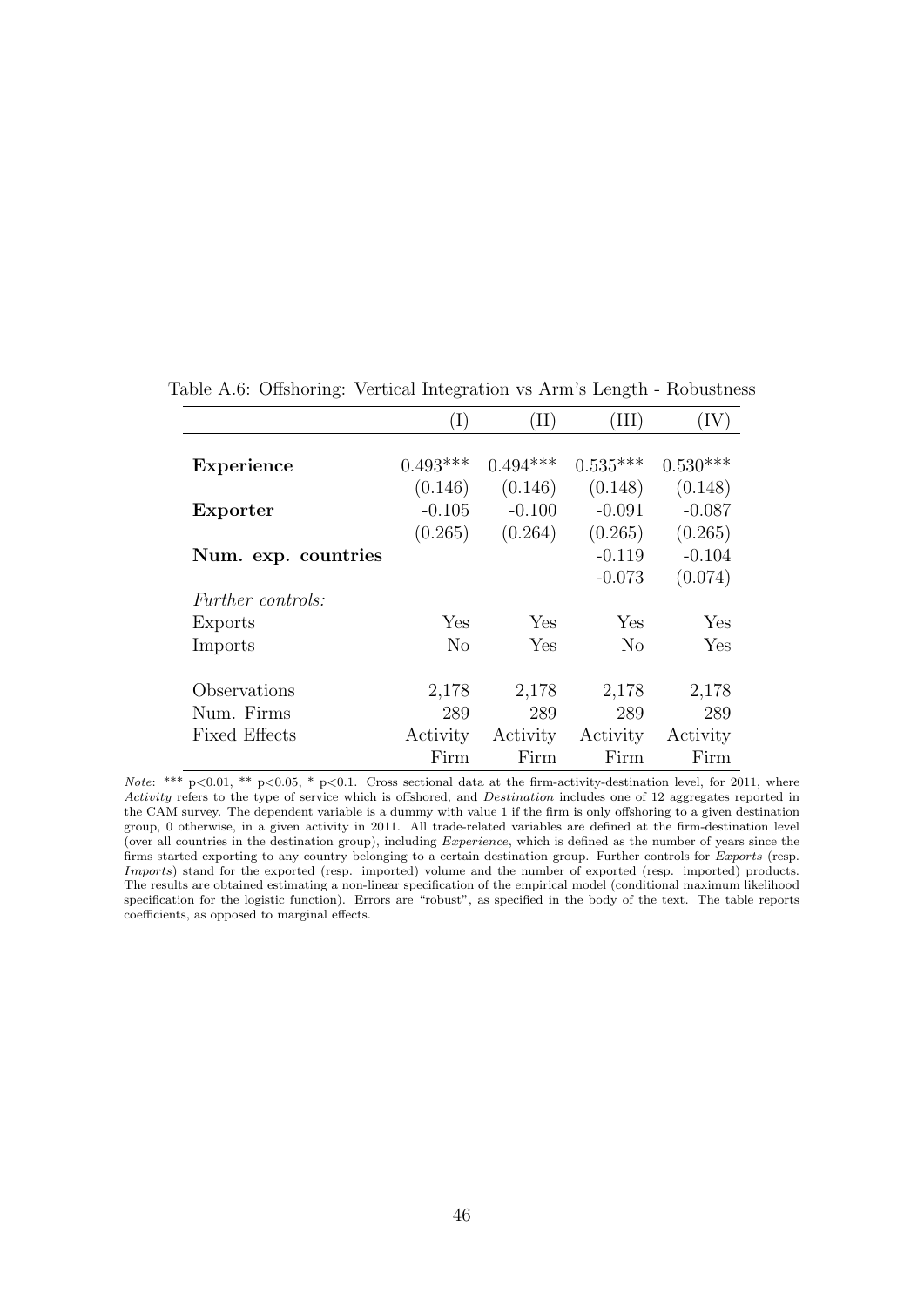## <span id="page-46-0"></span>B Proofs

Proof of Lemma [1.](#page-14-2) First, we use equation [\(12\)](#page-14-3) to calculate

$$
\frac{d\left(\tilde{\pi}_{>\hat{t}}^o - \tilde{\pi}_{>\hat{t}}^d\right)}{d\tau} = \frac{\tau^2}{4}g(c^p + \tau) + \int_{c^p + \tau}^{\tilde{\mu}} \frac{2(\mu - c^p) - \tau}{2} dG(\mu) + \tau \frac{d\tilde{\mu}}{d\tau} \frac{2(\tilde{\mu} - c^p) - \tau}{4} g(\tilde{\mu}) - \frac{\tau^2}{4} g(c^p + \tau) \n= \int_{c^p + \tau}^{\tilde{\mu}} \frac{2(\mu - c^p) - \tau}{2} dG(\mu) + \frac{d\tilde{\mu}}{d\tau} \frac{[2(\tilde{\mu} - c^p) - \tau] \tau}{4} g(\tilde{\mu}),
$$

where we use the Leibniz rule several times. This can be further simplified using the definition of  $\tilde{\mu}$  from [\(4\)](#page-9-1):

<span id="page-46-1"></span>
$$
\frac{d\left(\tilde{\pi}_{>\hat{t}}^o - \tilde{\pi}_{>\hat{t}}^d\right)}{d\tau} = \int_{c^p + \tau}^{\tilde{\mu}} \frac{2\left(\mu - c^p\right) - \tau}{2} dG(\mu) + (1 - \delta) F^o g(\tilde{\mu}) \frac{d\tilde{\mu}}{d\tau}.
$$
(B.1)

Now rewrite criterion [\(11\)](#page-14-1) as

<span id="page-46-2"></span>
$$
CR \equiv \left\{ \left\{ 1 - \delta p \left[ 1 - G(\tilde{\mu}) \right] \right\} F^o - \frac{\delta p}{1 - \delta} \left( \tilde{\pi}_{> \tilde{t}}^o - \tilde{\pi}_{> \tilde{t}}^d \right) \right\} - \left[ I_{\{E\mu > c^p\}} \frac{\left( E\mu - c^p \right)^2}{4} - I_{\{E\mu > c^p + \tau\}} \frac{\left( E\mu - c^p - \tau \right)}{4} \right] \tag{B.2}
$$

 $\ddot{\phantom{0}}$ 

Using [\(B.1\)](#page-46-1), the term in curly brackets of this inequality changes as follows with  $\tau$ :

$$
\frac{d\{\cdot\}}{d\tau} = \delta p F^{\circ} g(\tilde{\mu}) \frac{d\tilde{\mu}}{d\tau} - \frac{\delta p}{1-\delta} \left[ \int_{c^p + \tau}^{\tilde{\mu}} \frac{2(\mu - c^p) - \tau}{4} dG(\mu) + (1-\delta) F^{\circ} g(\tilde{\mu}) \frac{d\tilde{\mu}}{d\tau} \right]
$$

$$
= -\frac{\delta p}{1-\delta} \int_{c^p + \tau}^{\tilde{\mu}} \frac{2(\mu - c^p) - \tau}{4} dG(\mu) < 0.
$$

In turn, it is straightforward to see that the term in square brackets of ( [B.2\)](#page-46-2) increases with  $\tau$ . Hence, as  $\tau$  rises, inequality [\(11\)](#page-14-1) is satisfied under a smaller set of parameters.

**Proof of Lemma [2.](#page-15-0)** To prove the lemma, it suffices to show that the left-hand side of  $(B.2)$  increases in  $c^p$ . First, we use equation  $(12)$  to calculate

$$
\frac{d\left(\tilde{\pi}_{>\hat{t}}^o - \tilde{\pi}_{>\hat{t}}^d\right)}{dc^p} = -\int_{c^p}^{c^p+\tau} \frac{\mu - c^p}{2} dG(\mu) + \frac{\tau^2}{4} g(c^p + \tau) \n+ \tau \left[ -\int_{c^p+\tau}^{\tilde{\mu}} \frac{1}{2} dG(\mu) + \frac{d\tilde{\mu}}{dc^p} \frac{2(\tilde{\mu} - c^p) - \tau}{4} g(\tilde{\mu}) - \frac{\tau}{4} g(c^p + \tau) \right] \n= -\int_{c^p}^{c^p+\tau} \frac{\mu - c^p}{2} dG(\mu) - \int_{c^p+\tau}^{\tilde{\mu}} \frac{\tau}{2} dG(\mu) + \frac{d\tilde{\mu}}{dc^p} \frac{\left[2(\tilde{\mu} - c^p) - \tau\right] \tau}{4} g(\tilde{\mu}),
$$

where we use the Leibniz rule several times. This can be further simplified using the definition of  $\tilde{\mu}$  from [\(4\)](#page-9-1) and noticing that  $\frac{d\tilde{\mu}}{d c^p} = 1$ :

<span id="page-46-3"></span>
$$
\frac{d\left(\tilde{\pi}_{>\hat{t}}^o - \tilde{\pi}_{>\hat{t}}^d\right)}{dc^p} = -\int_{c^p}^{c^p + \tau} \frac{\mu - c^p}{2} dG(\mu) - \int_{c^p + \tau}^{\tilde{\mu}} \frac{\tau}{2} dG(\mu) + (1 - \delta) F^o g(\tilde{\mu}).\tag{B.3}
$$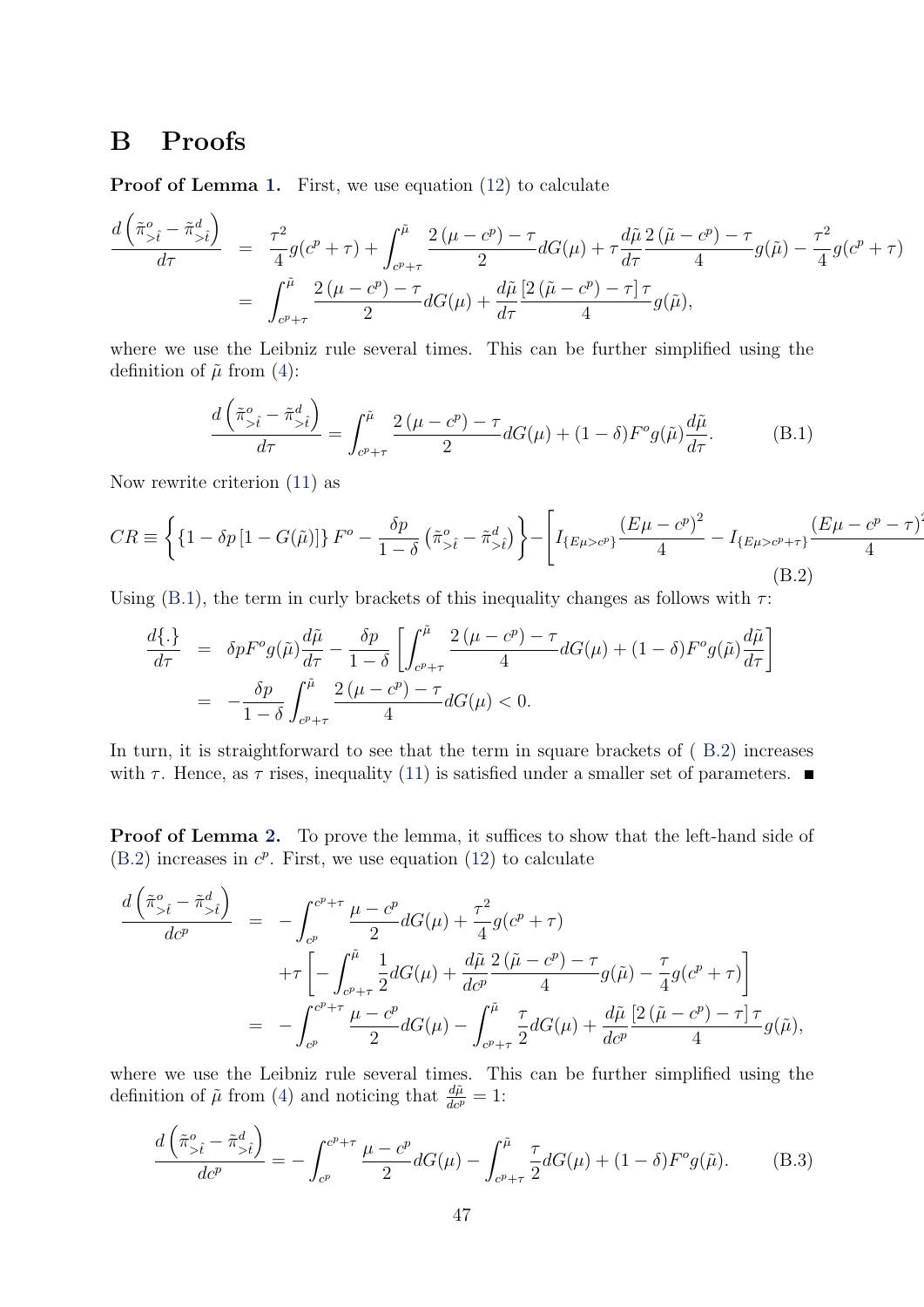Now, using [\(B.3\)](#page-46-3), notice that the term in curly brackets of  $(B.2)$  increases with  $c^p$ :

$$
\frac{d\{\cdot\}}{dc^p} = \delta pg\left(\tilde{\mu}\right) - \frac{\delta p}{1-\delta} \left[ -\int_{c^p}^{c^p+\tau} \frac{\mu - c^p}{2} dG(\mu) - \int_{c^p+\tau}^{\tilde{\mu}} \frac{\tau}{2} dG(\mu) + (1-\delta) F^o g(\tilde{\mu}) \right]
$$

$$
= \frac{\delta p}{1-\delta} \left[ \int_{c^p}^{c^p+\tau} \frac{\mu - c^p}{2} dG(\mu) + \int_{c^p+\tau}^{\tilde{\mu}} \frac{\tau}{2} dG(\mu) \right] > 0.
$$

Finally, observe that the term inside square brackets in  $(B.2)$  $(B.2)$  decreases with  $c^p$ .

$$
\frac{d[.]}{dc^p} = -I_{\{E\mu > c^p\}} \frac{E\mu - c^p}{2} + I_{\{E\mu > c^p + \tau\}} \frac{E\mu - c^p - \tau}{2}
$$
\n
$$
= -I_{\{c^p + \tau > E\mu > c^p\}} \frac{E\mu - c^p}{2} - I_{\{E\mu > c^p + \tau\}} \frac{\tau}{2} < 0.
$$

Hence, the left-hand side of  $(B.2)$  is increasing in  $c^p$ , completing the proof.

Proof of Prediction [1.](#page-15-1) The probability that a given firm offshores export-related services after exporting for  $T$  periods is

$$
pr(o_T) = pr(o_1) + [1 - pr(o_1)] \times pr
$$
 (switch to o by T),

where  $pr(o_t)$  indicates the probability that the firm offshores in period t and  $pr$  (switch to  $o$  by T), which indicates the probability that a firm that entered with  $d$  will switch to  $o$  by period , can be expressed as

$$
pr
$$
 (switch to o by  $T$ ) =  $p_{\mu}^{T}$  [1 -  $G(\tilde{\mu})$ ].

Therefore,

<span id="page-47-0"></span>
$$
pr(o_T) = pr(o_1) + [1 - pr(o_1)] [1 - G(\tilde{\mu})] p_{\mu}^T.
$$
 (B.4)

Hence,

$$
\frac{dpr(o_T)}{dT} = [1 - pr(o_1)] [1 - G(\tilde{\mu})] \frac{dp_{\mu}^T}{dT} = -[1 - pr(o_1)] [1 - G(\tilde{\mu})] (1 - p)^T \ln(1 - p) > 0,
$$

concluding the proof.  $\blacksquare$ 

Proof of Prediction [2.](#page-16-0) From equation  $(B.4)$ , we have that the probability that a firm offshores after exporting for T periods varies with the friction  $\tau$  according to:

$$
\frac{dpr(o_T)}{d\tau} = \frac{dpr(o_1)}{d\tau} - \frac{dpr(o_1)}{d\tau} \left[1 - G(\tilde{\mu})\right] p_{\mu}^T - \left[1 - pr(o_1)\right] p_{\mu}^T g(\tilde{\mu}) \frac{d\tilde{\mu}}{d\tau}
$$
\n
$$
= \frac{dpr(o_1)}{d\tau} \left\{1 - \left[1 - G(\tilde{\mu})\right] p_{\mu}^T \right\} - \left[1 - pr(o_1)\right] p_{\mu}^T g(\tilde{\mu}) \frac{d\tilde{\mu}}{d\tau}.
$$

The second term is negative because  $\frac{d\tilde{\mu}}{d\tau} < 0$ . Furthermore,

<span id="page-47-1"></span>
$$
\frac{dpr(o_1)}{d\tau} = \frac{dH(\tilde{c}^p)}{d\tau} = h(\tilde{c}^p)\frac{d\tilde{c}^p}{d\tau} = -h(\tilde{c}^p)\frac{\partial CR/\partial \tau}{\partial CR/\partial c^p} > 0,
$$
\n(B.5)